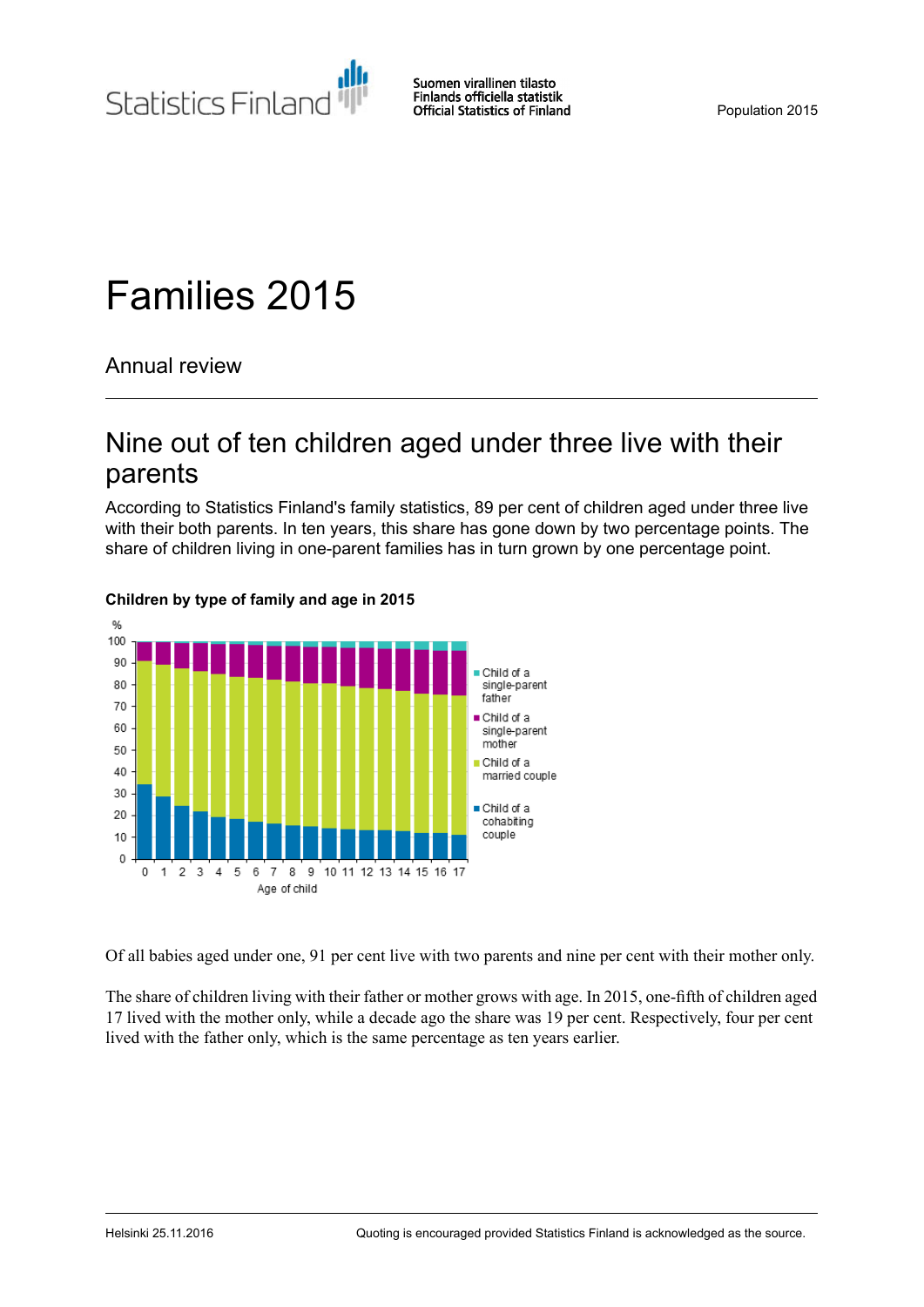## **Contents**

| 2.2 Families of Estonian and Russian citizens are most common families of foreign citizens11 |  |
|----------------------------------------------------------------------------------------------|--|
|                                                                                              |  |
|                                                                                              |  |
|                                                                                              |  |
|                                                                                              |  |
|                                                                                              |  |
| 4. Differences between regions in family types — married couple still the most common one 19 |  |
|                                                                                              |  |
|                                                                                              |  |
|                                                                                              |  |
|                                                                                              |  |
|                                                                                              |  |
|                                                                                              |  |
|                                                                                              |  |
|                                                                                              |  |
|                                                                                              |  |

## **Tables**

| Table 3. Marital status of the man/woman/father/mother in a cohabiting partnership and in a one-parent family in |  |
|------------------------------------------------------------------------------------------------------------------|--|
|                                                                                                                  |  |
|                                                                                                                  |  |
|                                                                                                                  |  |
|                                                                                                                  |  |
|                                                                                                                  |  |
|                                                                                                                  |  |
|                                                                                                                  |  |
| <b>Appendix tables</b>                                                                                           |  |
|                                                                                                                  |  |
| Appendix table 2. Swedish-speaking families by type and number of children of spouses/parents December 31, 2015  |  |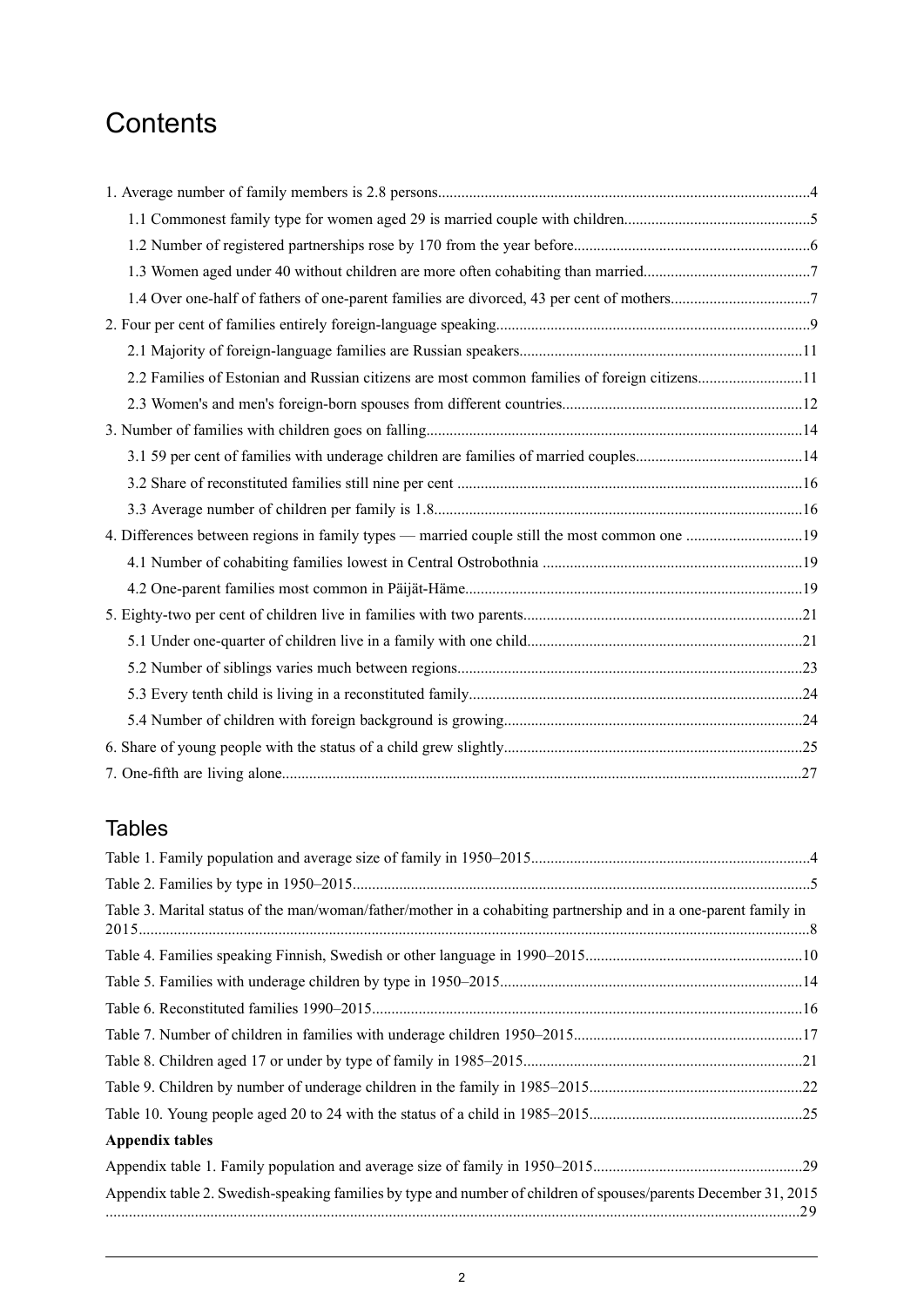| Appendix table 3. Married couples by order of marriage of man and woman on December 31, 201530                      |  |
|---------------------------------------------------------------------------------------------------------------------|--|
|                                                                                                                     |  |
| Appendix table 5. Families with underage children by language of parents on December 31, 201531                     |  |
|                                                                                                                     |  |
| Appendix table 7. Families with underage children by citizenship of parents on December 31, 201532                  |  |
|                                                                                                                     |  |
| Appendix table 9. Families with underage children by country of birth of parents on December 31, 2015 33            |  |
| Appendix table 10. Families by type of family and number of children aged 17 or under living at home on December    |  |
| Appendix table 11. Families with underage children by number of children aged 17 or under and family type on        |  |
| Appendix table 12. Reconstituted families by family composition and number of children on December 31, 2015         |  |
| Appendix table 13. Families by age group of children and type of family on December 31, 201537                      |  |
| Appendix table 14. Children aged 0–24 by type of family, adopted children in families by age on December 31,        |  |
| Appendix table 15. Children by age and number of children in the family living at home aged 17 or under on December |  |
|                                                                                                                     |  |
|                                                                                                                     |  |

## Figures

| Figure 1A. Families by type and age of wife/mother in 2015 (families with father and children by age of father)6     |  |
|----------------------------------------------------------------------------------------------------------------------|--|
| Figure 1B. Families by type and age of wife/mother in 2015 (families with father and children by age of father),     |  |
|                                                                                                                      |  |
|                                                                                                                      |  |
|                                                                                                                      |  |
| Figure 5A. Families with underage children by type of family and age of mother/single carer father in 201515         |  |
| Figure 5B. Families with underage children by type of family and age of mother/single carer father in 2015, relative |  |
| Figure 6. Average number of children in families with underage children by age of mother in 1985, 1995, 2014 and     |  |
| Figur 7. Families of cohabiting couples as a proportions of families with underage children by region in 201519      |  |
| Figure 8. Proportion of single-parent families of all families with underage children by region in 201520            |  |
|                                                                                                                      |  |
|                                                                                                                      |  |
|                                                                                                                      |  |
|                                                                                                                      |  |
|                                                                                                                      |  |
|                                                                                                                      |  |
|                                                                                                                      |  |

|--|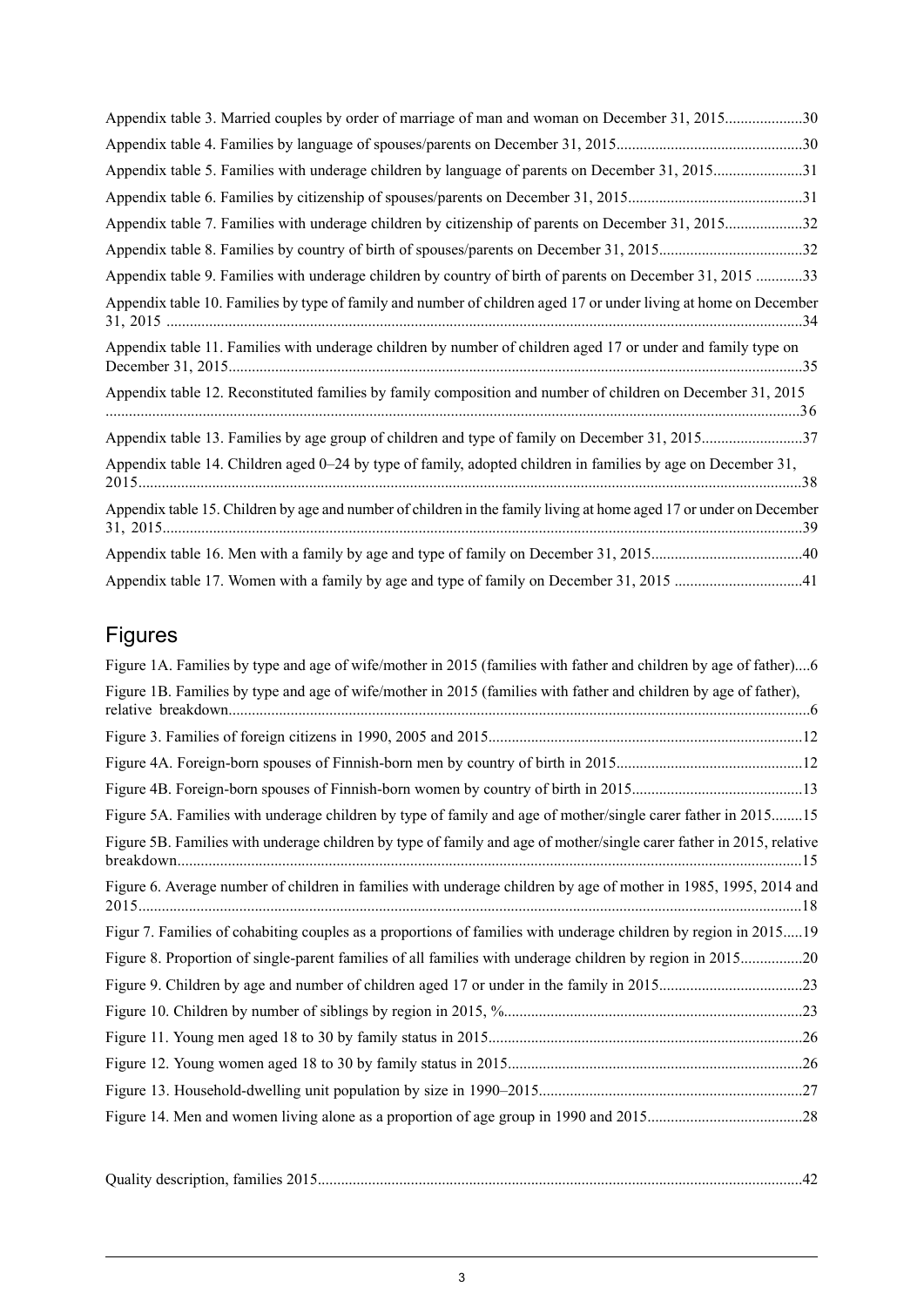## <span id="page-3-0"></span>1. Average number of family members is 2.8 persons

Families are classified according to whether the spouses are married, cohabiting or in a registered partnership and whether they have children. In addition to this, there are one-parent families as a separate category. In this classification, no limit is set as to the age of a child. Families with underage children, defined as families having at least one child under the age of 18 living at home, are discussed in Section 3. Where families with underage children are concerned, parents are also referred to as supporters. In the following examination, one-parent families are not only single-supporter families, as a person having the status of a child living with his/her mother or father may be of any age.

At the end of 2015, there were 1,475,000 families in Finland. Their number grew by 1,700 from the year before. The increase was 900 lower than in the previous year.

Altogether 74 per cent of the Finnish population belongs to a family. The proportion has decreased by 0.2 percentage points from the previous year. The rate of its decrease has remained at this level since the beginning of the 1990s. The proportion of the family population was at its highest in the 1960s and 1970s, when 87 per cent of the population belonged to a family. The number of persons belonging to a family fell by 3,500 during 2015. The country's total population increased by 15,600 persons. At the end of 2015, the average size of a family in Finland was 2.8 persons.

| Year | Families<br>total | Family<br>population | Population | Proportion<br>of family<br>population,<br>% | Average<br>size of<br>family |
|------|-------------------|----------------------|------------|---------------------------------------------|------------------------------|
| 1950 | 930 572           | 3 457 474            | 4 029 803  | 85,8                                        | 3,7                          |
| 1960 | 1 036 270         | 3 855 037            | 4 446 222  | 86,7                                        | 3,7                          |
| 1970 | 1 153 878         | 3986005              | 4 598 336  | 86,7                                        | 3,5                          |
| 1980 | 1 278 102         | 4 023 091            | 4787778    | 84,0                                        | 3,1                          |
| 1990 | 1 365 341         | 4 101 922            | 4998478    | 82,1                                        | 3,0                          |
| 2000 | 1 401 963         | 4 053 850            | 5 181 115  | 78,2                                        | 2,9                          |
| 2010 | 1455073           | 4 065 168            | 5 375 276  | 75,6                                        | 2,8                          |
| 2012 | 1465733           | 4 0 7 5 0 9 4        | 5426674    | 75,1                                        | 2,8                          |
| 2013 | 1471085           | 4 081 903            | 5451270    | 74,9                                        | 2,8                          |
| 2014 | 1473666           | 4 084 001            | 5471753    | 74,6                                        | 2,8                          |
| 2015 | 1 475 335         | 4 0 84 5 44          | 5487308    | 74.4                                        | 2,8                          |

#### <span id="page-3-1"></span>**Table 1. Family population and average size of family in 1950–2015**

The commonest family type in Finland is still a married couple without children, making up 36 per cent of all families in 2015. As recently as in 2004, the most common family type in Finland was a married couple with children of some age living at home. Twenty-nine per cent of all families were families of a married couple with children in 2015. The number of such families has been on the decline for a long time, whereas the number of married couples without children has been rising. The number of married couples living with their children decreased by 5,600 from the previous year, whereas in the early 2000s the figure still went down by over 10,000 per year.

The number and proportion of cohabiting couples among families is also growing. However, cohabiting couples without children still make up only 15 per cent of all families. Today, eight per cent of all families are cohabiting couples with children. The number and relative share of families with cohabiting couples have grown slowly in recent years.

"Mother and children" families represent ten per cent of all families. "Father and children" families are still rare; they number only two in one hundred. Their relative proportion has not changed much over the past few years.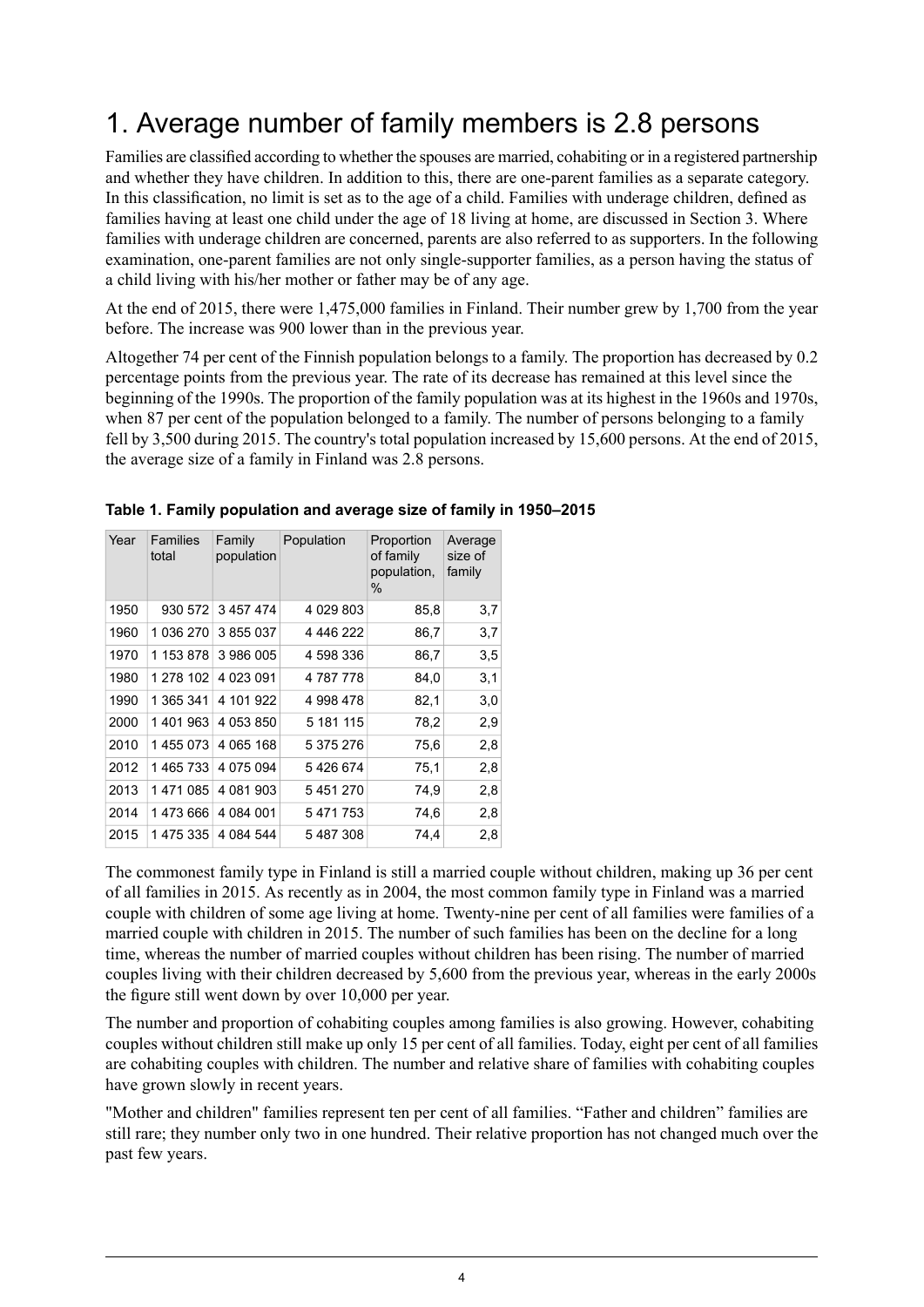| Year       | Total                     | Married<br>couple<br>without<br>children | Married<br>couple<br>with<br>children | Cohabiting<br>couple<br>with<br>children | Cohabiting<br>couple<br>without<br>children | Mother<br>and<br>children | Father<br>and<br>children | Registered<br>male<br>couple <sup>1)</sup> | Registered<br>female<br>1)<br>couple |
|------------|---------------------------|------------------------------------------|---------------------------------------|------------------------------------------|---------------------------------------------|---------------------------|---------------------------|--------------------------------------------|--------------------------------------|
| 1950       | 930 572                   | 176 650 593 763                          |                                       | $\ddotsc$                                |                                             | 137 803                   | 22 3 5 6                  |                                            |                                      |
| 1960       | 1 036 270 207 897         |                                          | 678 822                               | ٠.                                       |                                             | 129 706                   | 19845                     | ٠.                                         | $\sim$                               |
| $1970^{2}$ | 1 153 878 260 562 722 001 |                                          |                                       | 6800                                     | 19 100                                      | 126 394                   | 19 0 21                   |                                            | $\ddot{\phantom{a}}$                 |
| 1980 $3)$  | 1 278 102 302 818         |                                          | 711 226                               | 36 200                                   | 65 900                                      | 140 725                   | 21 2 3 3                  | ٠.                                         | $\cdot$                              |
| 1990       | 1 365 341 364 452 640 062 |                                          |                                       | 65896                                    | 123 471                                     | 147 297                   | 24 161                    |                                            | $\cdot$                              |
| 2000       | 1 401 963 436 019 514 868 |                                          |                                       | 102 581                                  | 160 132                                     | 159 432                   | 28 931                    | μ.                                         | $\ddot{\phantom{1}}$                 |
| 2010       | 1455 073 513 889          |                                          | 446 433                               | 117 254                                  | 195 967                                     | 149 651                   | 30 278                    | 706                                        | 895                                  |
| 2011       | 1 460 570 518 550 442 257 |                                          |                                       | 118 054                                  | 200 171                                     | 149 196                   | 30 534                    | 773                                        | 1 0 3 5                              |
| 2012       | 1 465 733 523 221 439 194 |                                          |                                       | 118 136                                  | 203 334                                     | 149 143                   | 30 714                    | 829                                        | 1 1 6 2                              |
| 2013       | 1 471 085 525 933 434 571 |                                          |                                       | 120 040                                  | 208 264                                     | 149 110                   | 30 955                    | 905                                        | 1 307                                |
| 2014       | 1473 666 527 238          |                                          | 429 811                               | 121 499                                  | 211 673                                     | 149 668                   | 31 342                    | 991                                        | 1444                                 |
| 2015       | 1 475 335 528 539 424 185 |                                          |                                       | 121 657                                  | 215 620                                     | 150 274                   | 31 452                    | 1 0 2 3                                    | 1585                                 |
| %          |                           |                                          |                                       |                                          |                                             |                           |                           |                                            |                                      |
| 1950       | 100,0                     | 19,0                                     | 63,8                                  | $\sim$ $\sim$                            | Ω.                                          | 14,8                      | 2,4                       | ٠.                                         | $\ddotsc$                            |
| 1960       | 100,0                     | 20,1                                     | 65,5                                  |                                          |                                             | 12,5                      | 1,9                       | ٠.                                         | $\ddotsc$                            |
| 1970 2)    | 100,0                     | 22,6                                     | 62,6                                  | 0,6                                      | 1,7                                         | 11,0                      | 1,6                       | .,                                         | $\ddot{\phantom{1}}$                 |
| 1980 3)    | 100,0                     | 23,7                                     | 55,6                                  | 2,8                                      | 5,2                                         | 11,0                      | 1,7                       | ٠.                                         | $\cdot$                              |
| 1990       | 100,0                     | 26,7                                     | 46,9                                  | 4,8                                      | 9,0                                         | 10,8                      | 1,8                       | ٠.                                         | $\sim$                               |
| 2000       | 100,0                     | 31,1                                     | 36,7                                  | 7,3                                      | 11,4                                        | 11,4                      | 2,1                       | μ.                                         | $\ddotsc$                            |
| 2010       | 100,0                     | 35,3                                     | 30,7                                  | 8,1                                      | 13,5                                        | 10,3                      | 2,1                       | 0,0                                        | 0,1                                  |
| 2011       | 100,0                     | 35,5                                     | 30,3                                  | 8,1                                      | 13,7                                        | 10,2                      | 2,1                       | 0,1                                        | 0,1                                  |
| 2012       | 100,0                     | 35,7                                     | 30,0                                  | 8,1                                      | 13,9                                        | 10,2                      | 2,1                       | 0,1                                        | 0,1                                  |
| 2013       | 100,0                     | 35,8                                     | 29,5                                  | 8,2                                      | 14,2                                        | 10,1                      | 2,1                       | 0,1                                        | 0,1                                  |
| 2014       | 100,0                     | 35,8                                     | 29,2                                  | 8,2                                      | 14,4                                        | 10,2                      | 2,1                       | 0,1                                        | 0,1                                  |
| 2015       | 100,0                     | 35,8                                     | 28,8                                  | 8,3                                      | 14,6                                        | 10,2                      | 2,1                       | 0,1                                        | 0,1                                  |

#### <span id="page-4-1"></span>**Table 2. Families by type in 1950–2015**

1) Families of the type "registered couple with children" numbered 626 in 2015.

<span id="page-4-0"></span>The breakdown of the census by type of family has been revised on the basis of interview surveys. (Aromaa, Cantell & Jaakkola: 2) Avoliitto (Consensual Union), Research Institute of Legal Policy 49, Helsinki 1981).

3) The breakdown of the census by type of family has been revised on the basis of the 1981 register-based material on families and cohabiting couples.

#### 1.1 Commonest family type for women aged 29 is married couple with children

Women's family types vary by age. The most typical family type for women aged under 29 with family is "cohabiting couple without children". Already for women aged 29, the commonest family type is "married couple with children". This is natural as nowadays the first child is born at the average age of 28.8 and the first marriage is contracted at the average age of 31.2. "Married couple without children" only becomes the most typical family type for women once they have turned 53. The families of the oldest women (at least 91 years of age) tend to include a child rather than a husband. Just nine per cent of women of this age belong to the family population. In the light of family statistics, old age is different for men than for women. Thirty-seven per cent of the men aged at least 91 belong to families. Then the family is typically a married couple without any children living with them.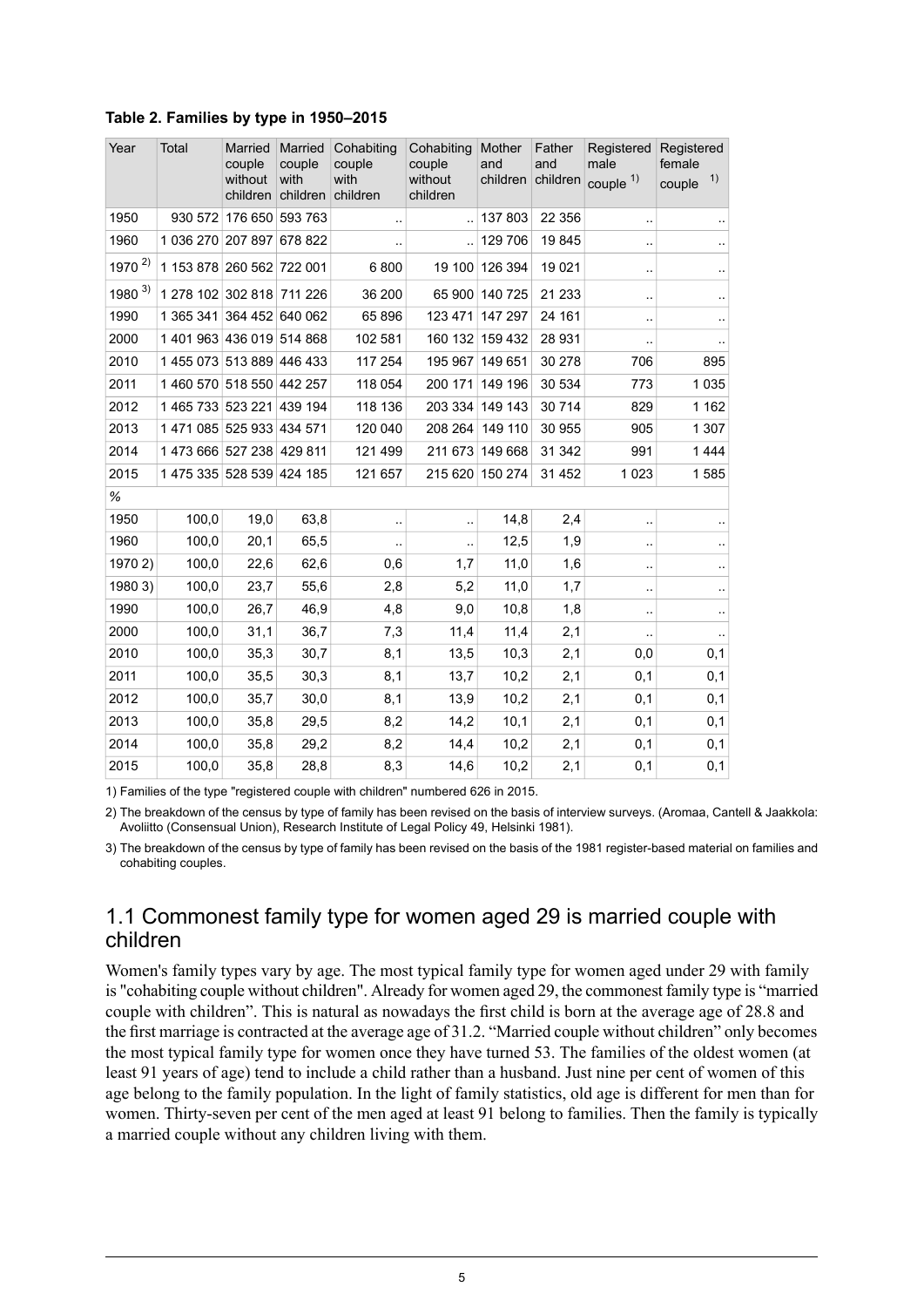<span id="page-5-1"></span>



<span id="page-5-2"></span>**Figure 1B. Families by type and age of wife/mother in 2015 (families with father and children by age of father), relative breakdown**



## <span id="page-5-0"></span>1.2 Number of registered partnerships rose by 170 from the year before

At the end of 2015, there were 1,020 male couples and 1,590 female couples in a registered partnership, which is a total of 170 couples more than in 2014. In most of the tables in this publication these families are included in married couples. In some of the tables on the whole country, these families form a group of their own. For reasons of privacy protection, this information can be given by municipality only if the number of couples is at least ten.

Figure 2 showsthe age distribution of registered male and female couples according to the younger partner. In the other figures registered couples are included in married couples. There are still so few of registered couples that they would not be distinguishable as a separate group in figures concerning all families.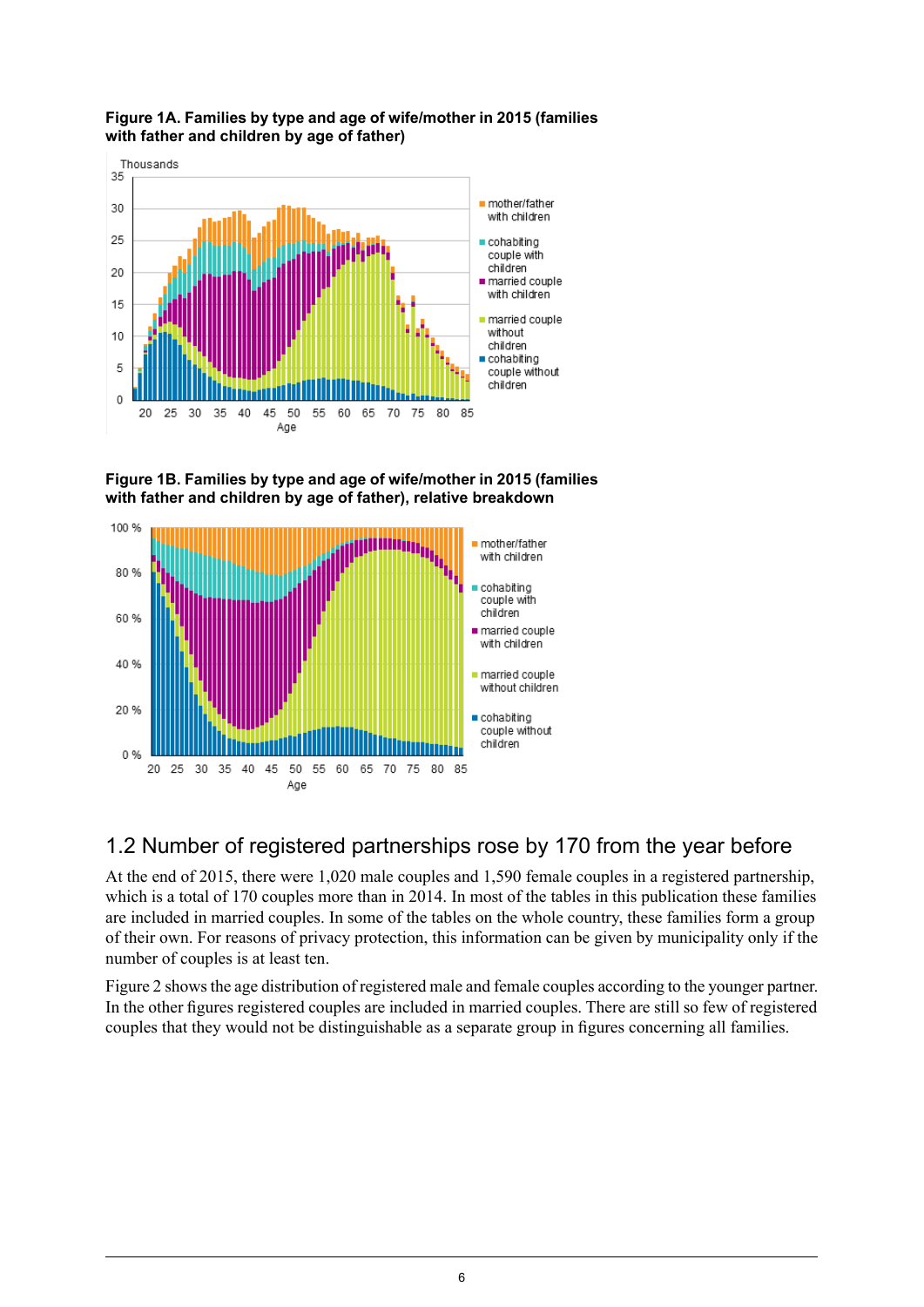

#### **Figure 2. Registered partnerships by age of younger partner in 2015**

#### <span id="page-6-0"></span>1.3 Women aged under 40 without children are more often cohabiting than married

Up to the age of 39, women without children tend to prefer cohabitation to marriage. Where mothers are concerned, the only ones to favour cohabitation over marriage are in the small group of mothers aged under 25. The majority of mothers older than this living with their spouses are married. The older the woman, the more likely she is to be married to her spouse.

Married couples account for 65 per cent of all families and for 74 per cent of all married and cohabiting couples. Cohabiting couples make up 23 per cent of all families and 26 per cent of all married and cohabiting couples.

<span id="page-6-1"></span>In 81 per cent of all married couples both spouses are married for the first time. In 67 per cent of the cohabiting couples neither spouse has been previously married. Hence, on average, there are clearly more couples where one of the spouses has been married before among cohabiting couples than among married couples. In 86 per cent of the registered male couples neither partner has been married before, the figure for female couples is 76 per cent.

#### 1.4 Over one-half of fathers of one-parent families are divorced, 43 per cent of mothers

Seventy-four per cent of the women and 75 per cent of the men living with a cohabiting partner without children are unmarried, so there is hardly any difference between genders here. More cohabiting women than cohabiting men are widows. There is not much difference in the marital status of women and men living with children and cohabiting partners.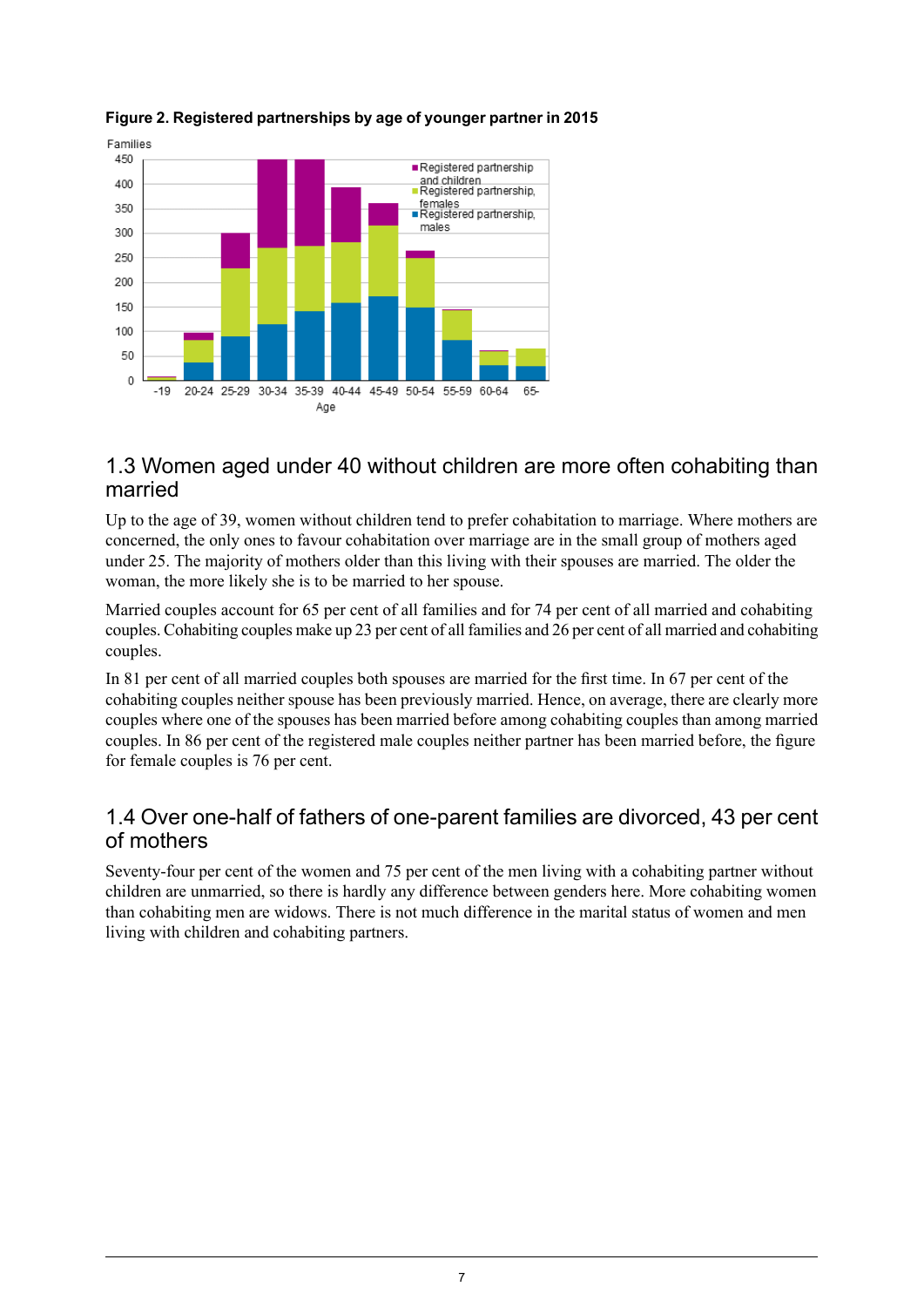| Marital<br>status | Type of family                   |                                    |                                       |                                         |                        |                                               |                        |                                               |  |  |  |
|-------------------|----------------------------------|------------------------------------|---------------------------------------|-----------------------------------------|------------------------|-----------------------------------------------|------------------------|-----------------------------------------------|--|--|--|
|                   | Cohabiting<br>man<br>no children | Cohabiting<br>woman<br>no children | Cohabiting<br>man<br>with<br>children | Cohabiting<br>woman<br>with<br>children | Father and<br>children | Father and<br>children<br>aged 17<br>or under | Mother and<br>children | Mother and<br>children<br>aged 17<br>or under |  |  |  |
| Unmarried         | 75.0                             | 74,0                               | 78,6                                  | 78,9                                    | 20.5                   | 27,9                                          | 33,2                   | 41,5                                          |  |  |  |
| Married           | 0,7                              | 0,6                                | 0,4                                   | 0,5                                     | 13,1                   | 15,1                                          | 10,4                   | 12,5                                          |  |  |  |
| Divorced          | 22,5                             | 21,6                               | 20,5                                  | 19,6                                    | 51,2                   | 52,2                                          | 42,9                   | 43,5                                          |  |  |  |
| Widowed           | 1,8                              | 3,8                                | 0,5                                   | 1,0                                     | 15,2                   | 4,7                                           | 13.5                   | 2,5                                           |  |  |  |
| Total             | 100.0                            | 100,0                              | 100,0                                 | 100,0                                   | 100,0                  | 100,0                                         | 100.0                  | 100,0                                         |  |  |  |
| N                 | 215 620                          | 215 620                            | 122 657                               | 122 657                                 | 31 452                 | 16 661                                        | 150 274                | 103 972                                       |  |  |  |

#### <span id="page-7-0"></span>**Table 3. Marital status of the man/woman/father/mother in a cohabiting partnership and in a one-parent family in 2015**

Mothers and fathers in one-parent families differ in their marital status. More than one-half of the fathers and 43 per cent of the mothers are divorced. Nearly one-third of the mothers are unmarried and around one-fifth of the fathers. However, it should be noted here that no limit is set on the age of a child, i.e. we are not referring to single supporters only. The child of a one-parent family can be of any age, meaning that families formed by old widowed mothers and their grown-up children, for example, are included.

Table 3 also contains columns for one-parent families, that is, fathers and mothers whose children are underage. Their marital status structure differs most clearly from the group of all one-parent families: there are fewer widows and more persons representing all other marital status groups. It is worth noting that relatively more fathers than mothers of one-parent families with children are widowed, although fewer fathers than mothers become widowed. In divorces, children usually stay with their mother, but there is no choice in the case of death. Of mothers of one-parent families with children, 41 per cent are unmarried, some from the start having become mothers without a spouse, but a large number as the result of dissolved cohabitation.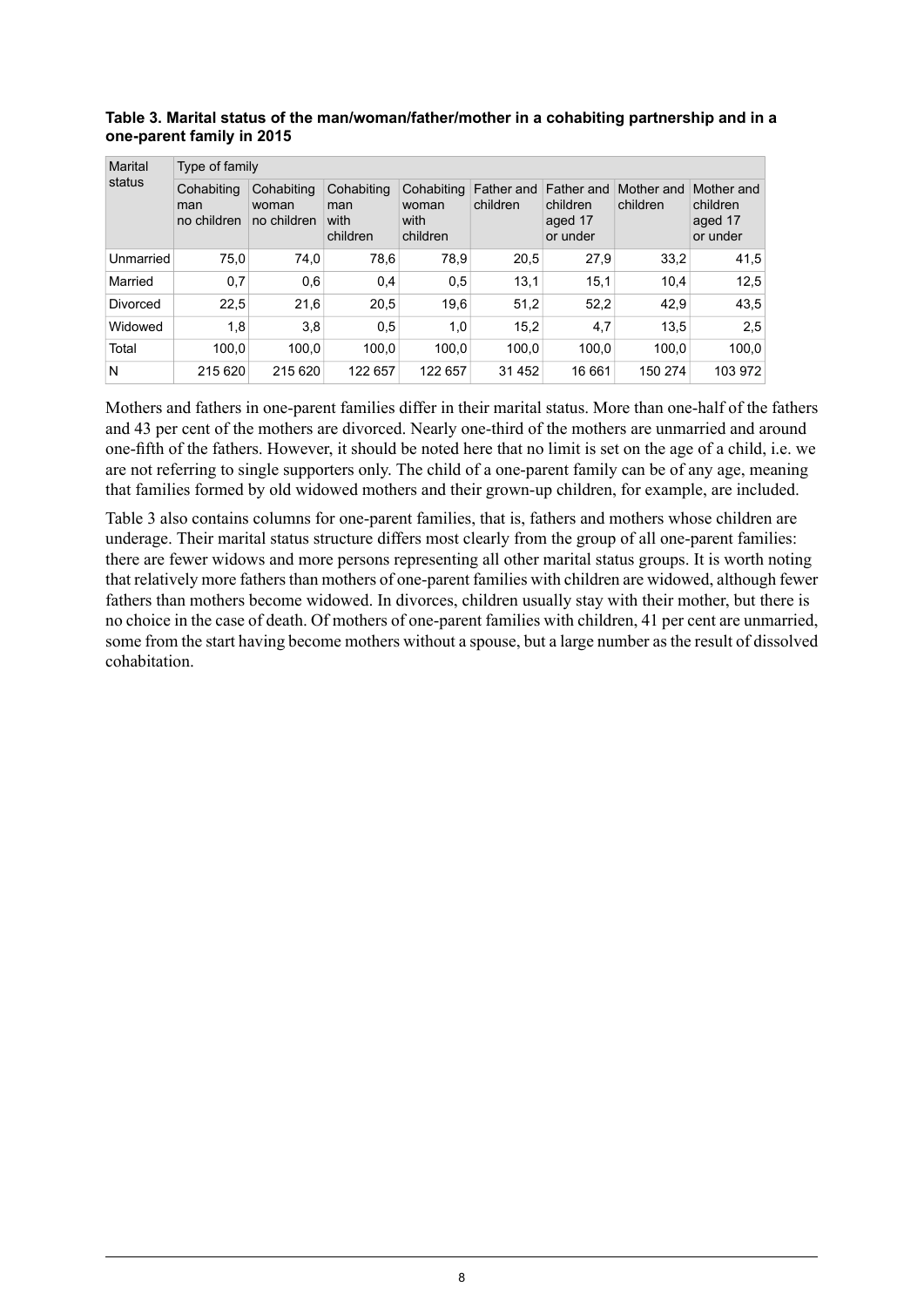## <span id="page-8-0"></span>2. Four per cent of families entirely foreign-language speaking

In 86 per cent of all families, the only parent or both parents are Finnish-speaking. Correspondingly, four per cent of families are entirely Swedish-speaking. Families where one spouse is Swedish-speaking and the other Finnish-speaking account for three per cent of all families. Combinations of Finnish and Swedish-speakers with other languages can be found in around four per cent of all families. Families where both of the spouses or the only parent are foreign-language speakers number 59,200, which equals four per cent of all families.

In clearly more cases Swedish-speaking men have Finnish-speaking spouses than Swedish-speaking women Finnish-speaking spouses. The number of purely Swedish-speaking couples is only 3,800 higher than that of Finnish and Swedish-speaking couples.

Altogether, 29,700 Finnish or Swedish-speaking men are married to or cohabiting with a foreign-language speaking woman. The corresponding figure for women is 23,400. Unions with foreign-language speakers increased by 2,100 in 2015.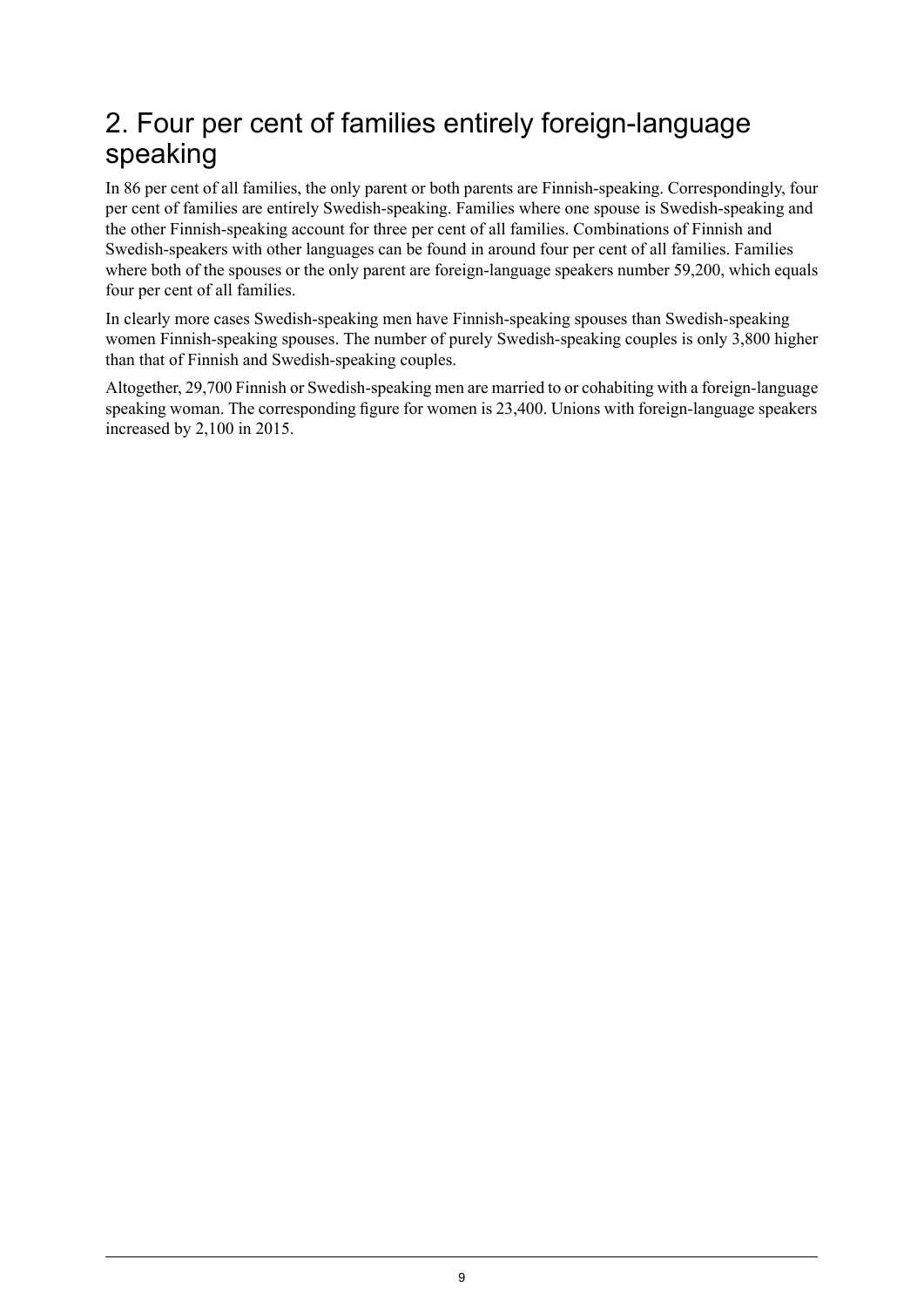| Man/woman                                                      | Year      |           |         |                                   |         |           |  |  |  |
|----------------------------------------------------------------|-----------|-----------|---------|-----------------------------------|---------|-----------|--|--|--|
| finnish<br>speaking or<br>foreign<br>speaking                  | 1990      | 1995      | 2000    | 2005                              | 2010    | 2015      |  |  |  |
| Finnish<br>speaking<br>man and<br>finnish<br>speaking<br>woman | 1 088 742 | 1 081 473 |         | 1 089 232   1 105 316   1 114 828 |         | 1 106 115 |  |  |  |
| Finnish<br>speaking<br>man and<br>swedish<br>speaking<br>woman | 16 544    | 16876     | 17 394  | 17 904                            | 18 337  | 18 527    |  |  |  |
| Finnish<br>speaking<br>woman and<br>swedish<br>speaking man    | 22 734    | 22 822    | 23 445  | 24 218                            | 24 552  | 24 693    |  |  |  |
| Finnish<br>speaking<br>man and<br>foreign<br>speaking<br>woman | 4 0 20    | 7636      | 11 094  | 16 062                            | 21 772  | 28 101    |  |  |  |
| Finnish<br>speaking<br>woman and<br>foreign<br>speaking<br>man | 5951      | 8679      | 10 236  | 13 181                            | 17441   | 22 211    |  |  |  |
| Finnish<br>speaking<br>mother/father                           | 162 209   | 174 554   | 174 861 | 166 741                           | 161 302 | 158 233   |  |  |  |
| Swedish<br>speaking<br>man and<br>swedish<br>speaking<br>woman | 53 348    | 50 845    | 49 198  | 48 190                            | 47 881  | 46 982    |  |  |  |
| Swedish<br>speaking<br>man and<br>foreign<br>speaking<br>woman | 300       | 483       | 655     | 982                               | 1434    | 1882      |  |  |  |
| Swedish<br>speaking<br>woman and<br>foreign<br>speaking<br>man | 410       | 597       | 678     | 943                               | 1 2 6 1 | 1595      |  |  |  |
| Swedish<br>speaking<br>mother/father                           | 8489      | 8871      | 8609    | 8 1 4 7                           | 7953    | 7856      |  |  |  |
| Foreign<br>speaking<br>man and<br>foreign<br>speaking<br>woman | 1832      | 7425      | 11 668  | 16 944                            | 27 638  | 43 527    |  |  |  |

### <span id="page-9-0"></span>**Table 4. Families speaking Finnish, Swedish or other language in 1990–2015**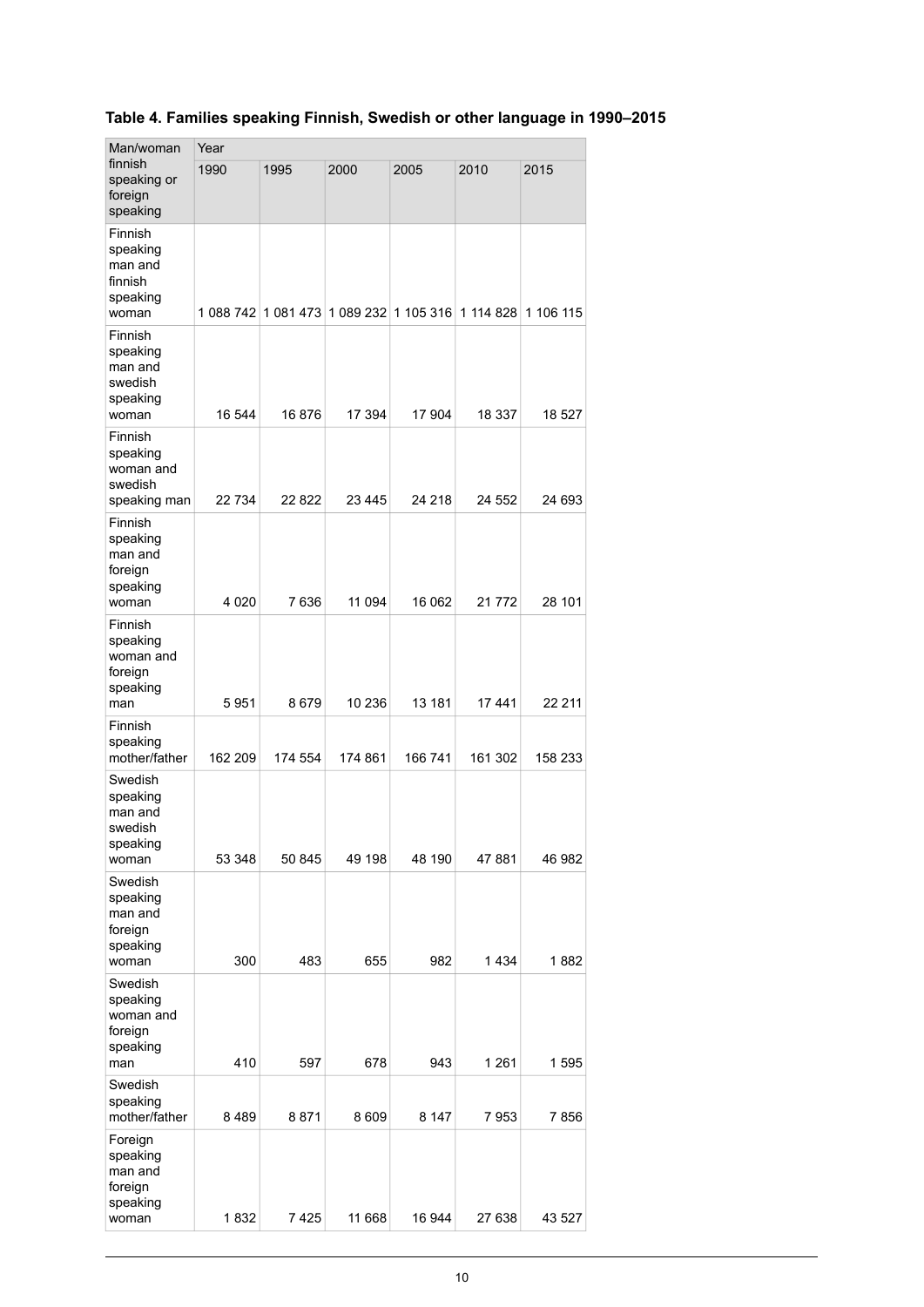| Man/woman<br>finnish<br>speaking or<br>foreign<br>speaking | Year |      |      |         |        |        |  |  |  |
|------------------------------------------------------------|------|------|------|---------|--------|--------|--|--|--|
|                                                            | 1990 | 1995 | 2000 | 2005    | 2010   | 2015   |  |  |  |
| Foreign<br>speaking<br>mother/father                       | 762  | 2709 | 4893 | 7 3 7 4 | 10 674 | 15 638 |  |  |  |

### <span id="page-10-0"></span>2.1 Majority of foreign-language families are Russian speakers

The largest foreign-language group in Finland is made up of Russian speakers. At the end of 2015, there were 14,800 such Russian-speaking families in Finland in which the native language of the only parent or both parents was Russian. The number of families where either one of the spouses is Russian-speaking is slightly lower at 13,000. The number of Russian-speaking families is 900 higher than in the year before.

The number of Russian-speaking one-parent families is 4,100, which is 15 per cent of all Russian-speaking families. Among Russian-speakers, one-parent families are clearly more common than one-parent families are of all one-parent families (12%). Of Russian-speaking one-parent families, 95 per cent are formed by mothers and children, while this is so for 83 per cent of all families with one parent.

The most common language combination among the Russian-speaking families is one where the husband and the wife speak Russian. In the course of 2015, the number of such couples has risen by 400. In 1990, there were only 300 Russian-speaking couples in Finland, today their number has gone up to 10,600.

<span id="page-10-1"></span>The second most common language combination in Russian-speaking families is a Finnish-speaking husband and a Russian-speaking wife (8,500). It is still rare for a Finnish-speaking woman to have a Russian-speaking spouse. At the end of 2015, their number was 1,600.

#### 2.2 Families of Estonian and Russian citizens are most common families of foreign citizens

In only six per cent (94,800 families) of all families in Finland at least one of the spouses or the only parent is a foreign citizen. There were only 12,500 such families in Finland in 1990 and as many as 36,000 in 2000. In the past year, the number of such families has increased by 1,300. The number of families in which both the husband and wife are foreign nationals grew the most.

In the early 1990s, the most common combination in families of foreign citizens was one where the wife was a Finnish citizen and the husband a foreign citizen. The number of foreign families in which the wife was a foreign national and the husband a Finnish national was the largest at the beginning of the 2000s. In 2013, the most common combination in families of foreign citizens was still one where the husband is a Finnish citizen and the wife a foreign citizen. In 2014, families of two foreign spouses have become the most common family types of families of foreign citizens, but with a narrow margin. Now the number of families formed by two foreign spouses is 25,900 (Figure 3). No distinction is made between married and cohabiting couples here.

In families where at least one of the spouses or the only parent is a foreign citizen, the largest group of foreign citizens is families with Estonian citizens, 14,700. In turn, families of Russian citizens numbered 12,100.

Entirely foreign families, i.e. families where the only parent or both spouses are foreign citizens, total 35,600. There were 5,400 families where the only parent or both spouses are Russian citizens at the end of 2015. There were 9,100 entirely Estonian families of which 30 per cent were families consisting of mother and children only. The number of Estonian families increased by 300 from the year before. Families of two Chinese citizens or with one Chinese parent numbered 1,300. The number of these families grew by 70 from the previous year. Eleven per cent of the families of Chinese citizens are families of mother and children only.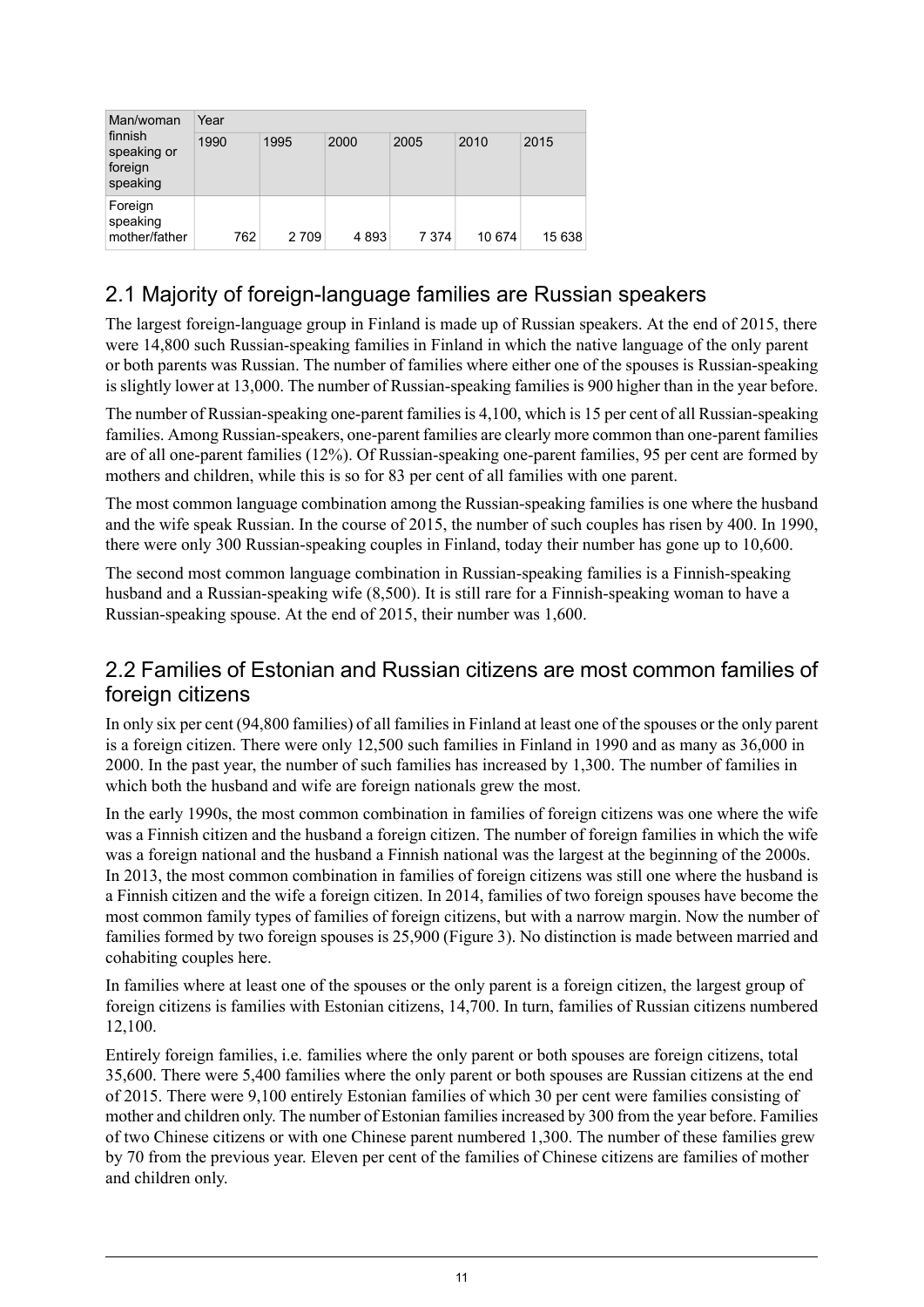

#### <span id="page-11-1"></span>**Figure 3. Families of foreign citizens in 1990, 2005 and 2015**

#### <span id="page-11-0"></span>2.3 Women's and men's foreign-born spouses from different countries

An examination of countries of birth gives the best picture of the foreign spouses of Finns. However, it should be borne in mind that some children of two Finnish citizens are also born abroad. Finnish-born men have 39,600 foreign-born spouses. The number has grown by 800 from the year before. Finnish-born women have 33,800 foreign-born spouses; the number having grown by 900. Today, Finnish men more often have spouses with foreign background than Finnish women.

The foreign-born spouses of Finnish men and women come from a variety of countries. Men's spouses were born mainly in the neighbouring countries and East Asia. Those born in the area of the former Soviet Union cannot be separated into Russians or Estonians (or those born in other republics of the former Soviet Union), because even the Estonians' country of birth is mostly the Soviet Union and a large number of the spouses from Estonia had already moved to Finland before the collapse of the Soviet Union. Finnish men have 12,400 spouses who were born in the former Soviet Union, Russia or Estonia, and 8,500 spouses who were born in Sweden. The number of spouses born in Thailand is 4,600. The next most common countries of birth for the spouses were China, the Philippines, Germany, the United States and Poland.

<span id="page-11-2"></span>Women's foreign-born spouses come from a larger variety of countries than men's spouses. The number ofspouses born in Sweden is 8,700. Husbands born in the former Soviet Union, Russia and Estonia number 3,000, which is approximately one hundred more than in the year before. The next most frequent countries of birth of Finnish women' foreign spouses are Great Britain, Germany, Turkey and the USA.



#### **Figure 4A. Foreign-born spouses of Finnish-born men by country of birth in 2015**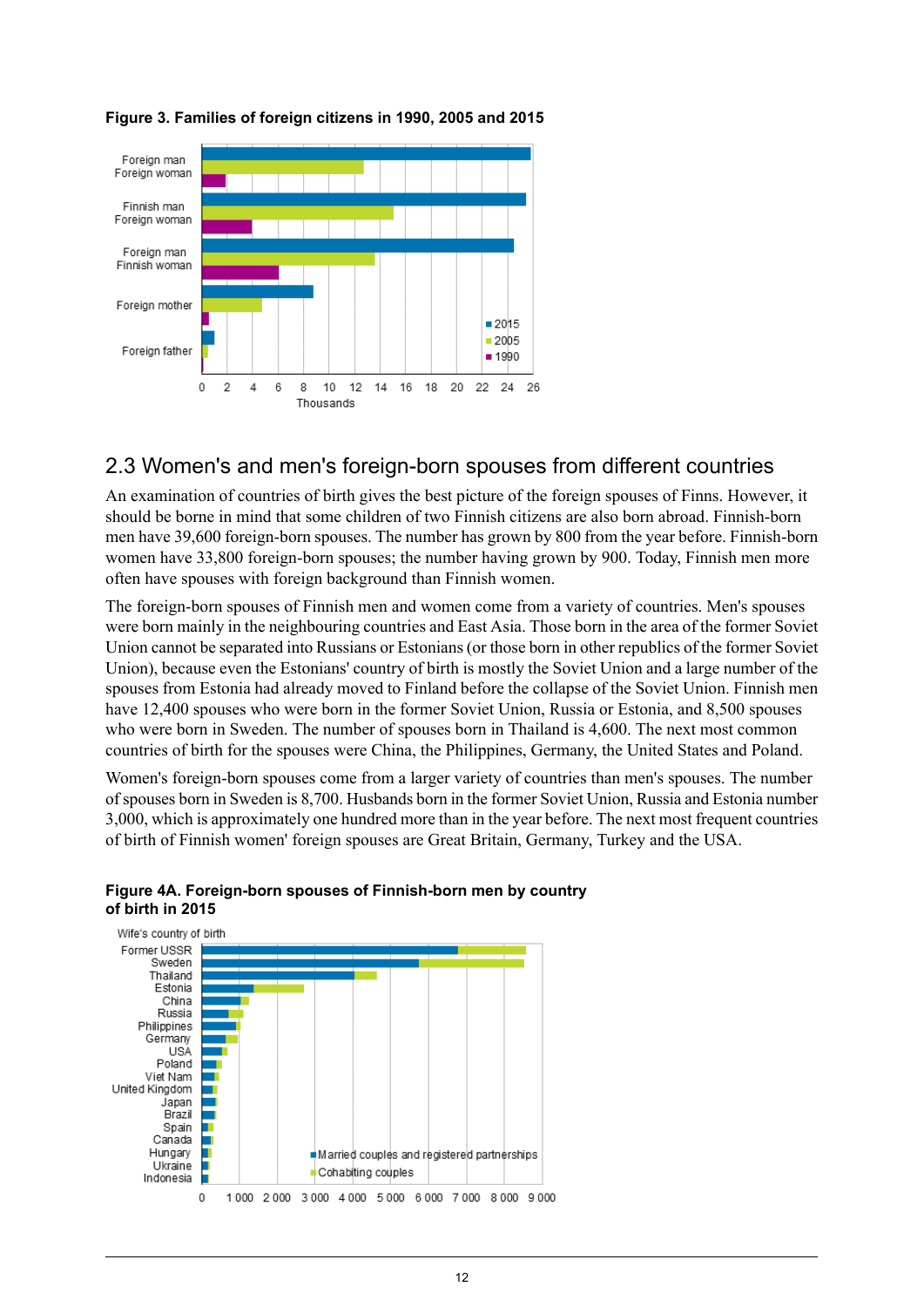<span id="page-12-0"></span>**Figure4B. Foreign-born spouses of Finnish-born women bycountry**

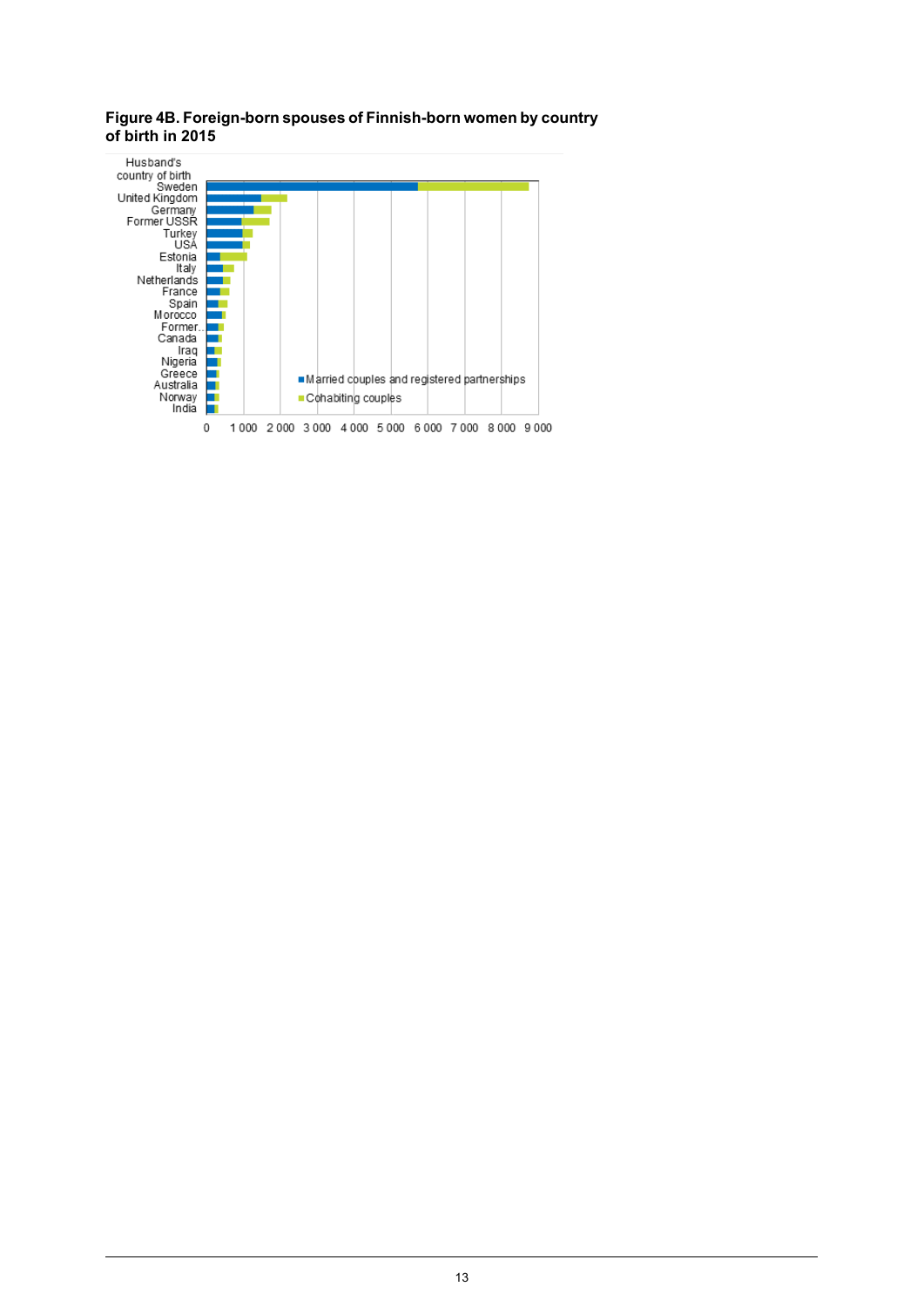## <span id="page-13-0"></span>3. Number of families with children goes on falling

At the end of 2015, there were 571,000 families with underage children in Finland. A family with underage children has at least one child under the age of 18 living at home. Families with underage children make up 39 per cent of all families. The percentage has been falling at a steady rate for the past few years. In all, 40 per cent of the population live in families with underage children, older siblings included.

The number of families with underage children fell by 2,100 from the previous year. The drop was around 600 lower than in the year before. The number of families with children under the age ofseven hasincreased by 300 families from the year before.

| Year         | Total   | Married<br>couple<br>with<br>children | Cohabiting<br>couple<br>with<br>children | Mother<br>and<br>children | Father<br>and<br>children | Registered<br>partnership<br>with<br>children | Persons<br>in families<br>with<br>underage<br>children | <b>Families</b><br>with<br>children<br>aged 17<br>or under | <b>Families</b><br>with<br>children<br>of all<br>families.<br>% | Population<br>belonging<br>to families<br>with<br>children.<br>$\%$ |
|--------------|---------|---------------------------------------|------------------------------------------|---------------------------|---------------------------|-----------------------------------------------|--------------------------------------------------------|------------------------------------------------------------|-----------------------------------------------------------------|---------------------------------------------------------------------|
| 1950         | 599 329 | 515 115                               |                                          | 74 319                    | 9895                      | $\ddotsc$                                     |                                                        | 1 341 330                                                  | 64,4                                                            |                                                                     |
| 1960         | 678 046 | 601 542                               | $\ddotsc$                                | 67 381                    | 9 1 2 3                   | ٠.                                            | $\ddot{\phantom{a}}$                                   | 1 536 464                                                  | 65.4                                                            |                                                                     |
| $1970^{1}$   | 677 035 | 602 076                               | 5 800                                    | 61 173                    | 7986                      | $\ddot{\phantom{a}}$                          | $\ddotsc$                                              | 1 345 089                                                  | 58,7                                                            |                                                                     |
| 1980 $^{2)}$ | 688 732 | 572 142                               | 32 100                                   | 74 839                    | 9651                      | $\cdot$ .                                     | $\ddot{\phantom{a}}$                                   | 1 163 926                                                  | 53,9                                                            |                                                                     |
| 1990         | 640 637 | 490 999                               | 59 900                                   | 78 948                    | 10790                     |                                               |                                                        | 2 437 592 1 135 686                                        | 46,9                                                            | 48,8                                                                |
| 2000         | 612 627 | 398 892                               | 95 120                                   | 103 984                   | 14 631                    |                                               | 2 317 291 1 116 687                                    |                                                            | 43,7                                                            | 44,7                                                                |
| 2010         | 582 360 | 356 943                               | 107 368                                  | 101 946                   | 15836                     | 267                                           |                                                        | 2 200 603 1 068 554                                        | 40,0                                                            | 40,8                                                                |
| 2011         | 580 547 | 354 567                               | 107 738                                  | 101 963                   | 15 940                    | 339                                           | 2 185 130 1 061 710                                    |                                                            | 39,7                                                            | 40,5                                                                |
| 2012         | 578 409 | 352 159                               | 107 751                                  | 102 013                   | 16 081                    | 405                                           | 2 176 199 1 058 664                                    |                                                            | 39,5                                                            | 40,1                                                                |
| 2013         | 575 683 | 347817                                | 109 104                                  | 102 152                   | 16 163                    | 447                                           | 2 166 385 1 056 606                                    |                                                            | 39,1                                                            | 39,7                                                                |
| 2014         | 573 566 | 343 428                               | 110 069                                  | 103 115                   | 16 4 30                   | 524                                           | 2 158 867 1 055 763                                    |                                                            | 38,9                                                            | 39,5                                                                |
| 2015         | 571 470 | 339 342                               | 110 891                                  | 103 972                   | 16 661                    | 604                                           | 2 149 905 1 053 444                                    |                                                            | 38,7                                                            | 39,2                                                                |
| %            |         |                                       |                                          |                           |                           |                                               |                                                        |                                                            |                                                                 |                                                                     |
| 1950         | 100,0   | 85,9                                  | $\ddotsc$                                | 12,4                      | 1,7                       | $\ddot{\phantom{a}}$                          | $\ddotsc$                                              | $\ddot{\phantom{a}}$                                       | $\ddot{\phantom{0}}$                                            |                                                                     |
| 1960         | 100,0   | 88,7                                  |                                          | 9,9                       | 1,3                       | ٠.                                            | $\ddotsc$                                              | $\ddot{\phantom{0}}$                                       | $\ddotsc$                                                       |                                                                     |
| 1970         | 100,0   | 88,9                                  | 0,9                                      | 9,0                       | 1,2                       | ٠.                                            | $\ddot{\phantom{1}}$ .                                 | $\ddot{\phantom{0}}$                                       | $\ddot{\phantom{0}}$                                            |                                                                     |
| 1980         | 100,0   | 83,1                                  | 4,7                                      | 10,9                      | 1,4                       | $\ddotsc$                                     | $\ddotsc$                                              | $\ddot{\phantom{0}}$                                       | $\ddot{\phantom{0}}$                                            |                                                                     |
| 1990         | 100,0   | 76,6                                  | 9,4                                      | 12,3                      | 1,7                       | μ.                                            | $\ddotsc$                                              | $\ddot{\phantom{a}}$                                       | ٠.                                                              |                                                                     |
| 2000         | 100,0   | 65,1                                  | 15,5                                     | 17,0                      | 2,4                       | $\ddot{\phantom{a}}$                          | $\ddot{\phantom{1}}$ .                                 | $\cdot$                                                    | $\ddot{\phantom{0}}$                                            |                                                                     |
| 2010         | 100,0   | 61,3                                  | 18,4                                     | 17,5                      | 2,7                       | 0,0                                           | $\ddot{\phantom{0}}$                                   | $\ddot{\phantom{0}}$                                       | $\ddot{\phantom{a}}$                                            |                                                                     |
| 2011         | 100,0   | 61,1                                  | 18,6                                     | 17,6                      | 2,7                       | 0,1                                           | $\ddot{\phantom{0}}$                                   | $\cdot$                                                    | $\ddot{\phantom{0}}$                                            |                                                                     |
| 2012         | 100,0   | 60,9                                  | 18,6                                     | 17,6                      | 2,8                       | 0,1                                           | $\ddotsc$                                              | $\ddot{\phantom{0}}$                                       | ٠.                                                              |                                                                     |
| 2013         | 100,0   | 60,4                                  | 19,0                                     | 17,7                      | 2,8                       | 0,1                                           | $\ddot{\phantom{0}}$                                   | $\ddot{\phantom{0}}$                                       | $\ddot{\phantom{a}}$                                            | $\ddotsc$                                                           |
| 2014         | 100,0   | 59,9                                  | 19,2                                     | 18,0                      | 2,9                       | 0,1                                           | $\ddot{\phantom{1}}$                                   | $\ddot{\phantom{a}}$                                       | $\ddot{\phantom{0}}$                                            |                                                                     |
| 2015         | 100,0   | 59,4                                  | 19,4                                     | 18,2                      | 2,9                       | 0,1                                           | $\ddotsc$                                              | $\ddot{\phantom{a}}$                                       | $\ddotsc$                                                       |                                                                     |

#### <span id="page-13-2"></span>**Table 5. Families with underage children by type in 1950–2015**

<span id="page-13-1"></span>1) The breakdown of the census by type of family has been revised on the basis of interview surveys. (Aromaa, Cantell & Jaakkola: Avoliitto (Consensual Union), Research Institute of Legal Policy 49, Helsinki 1981).

2) The breakdown of the census by type of family has been revised on the basis of the 1981 register-based material on families and cohabiting couples.

#### 3.1 59 per cent of families with underage children are families of married couples

The most common family with children is still that consisting of a married couple and children. Fifty-nine per cent of the families with children were families of married couples. This is the form of family with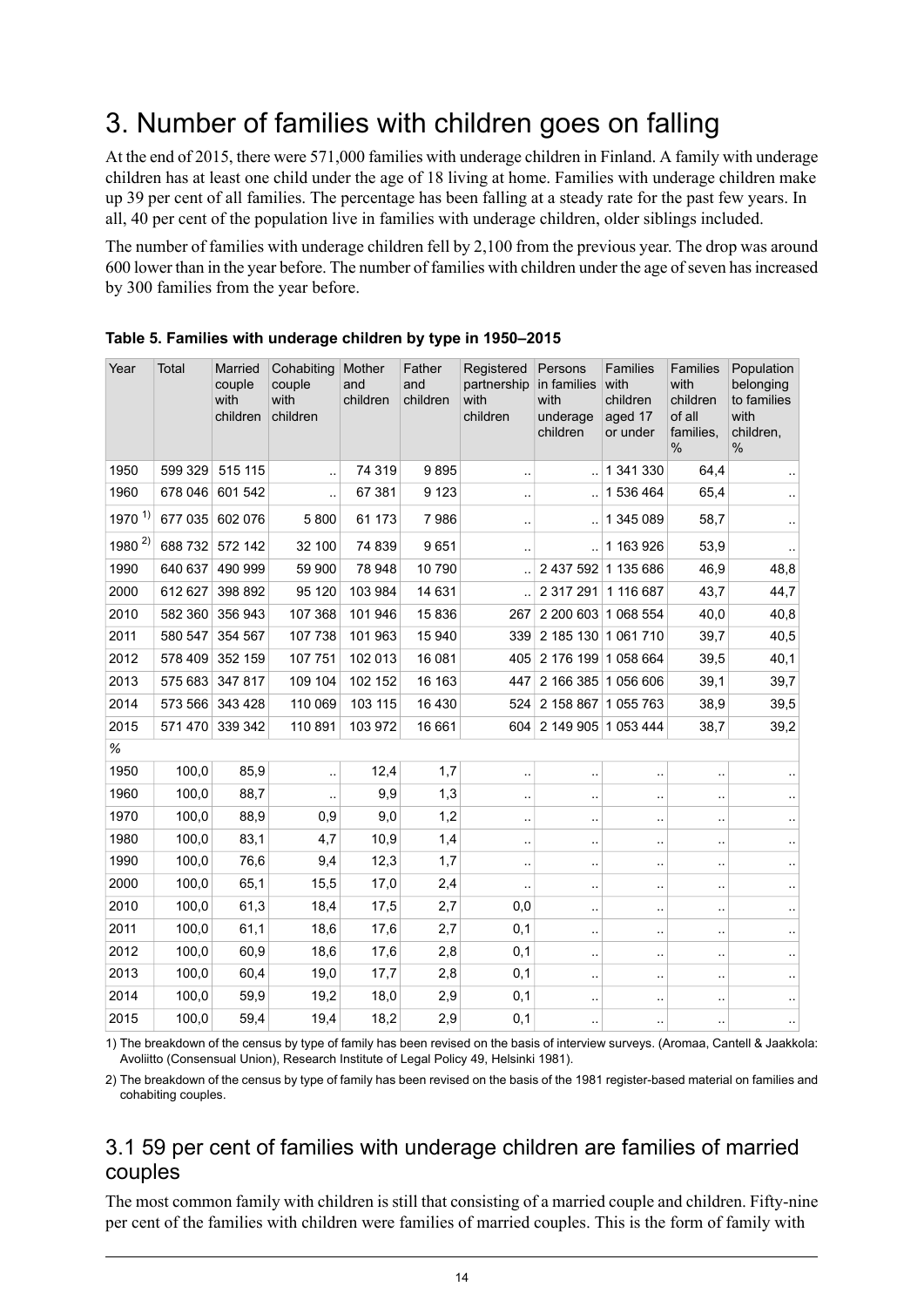children which has seen a steady decline, both in absolute and relative terms, but other family forms with children are still far from its numbers. The numbers of all other types of families with children grew over the year. At the end of 2015, there were 110,900 families of cohabiting couples with underage children in Finland, which equals to 19 per cent of all families with underage children. Compared with 2014, the number of families of cohabiting couples increased by 800.

Nowadays 57 per cent of firstborn children are born outside the marriage. The share has slowly increased, by six percentage points since 1997, when one-half of firstborn children were born outside the marriage. Forty-four per cent of all children born in 2015 were born outside the marriage.

The number of families formed by a mother and children has grown by nearly one thousand compared with 2014. At the end of 2015, families formed by mothers and children numbered around 104,000. Over one-fifth of all families with children are one-parent families (mother and children or father and children). Families with children whose regular composition is father and children are still quite rare. There are only 16,700 such families. Families composed of a registered couple and children under the age of 18 are even rarer, numbering around 600. Although the number of such families does not grow much in absolute terms, their relative growth is quite big, as much as 15 per cent last year compared with the previous year.



<span id="page-14-0"></span>**Figure5A. Families with underagechildren bytype of familyand age of mother/single carer father in 2015**

<span id="page-14-1"></span>**Figure5B. Families with underagechildren bytype of familyand age of mother/single carer father in 2015, relative breakdown**

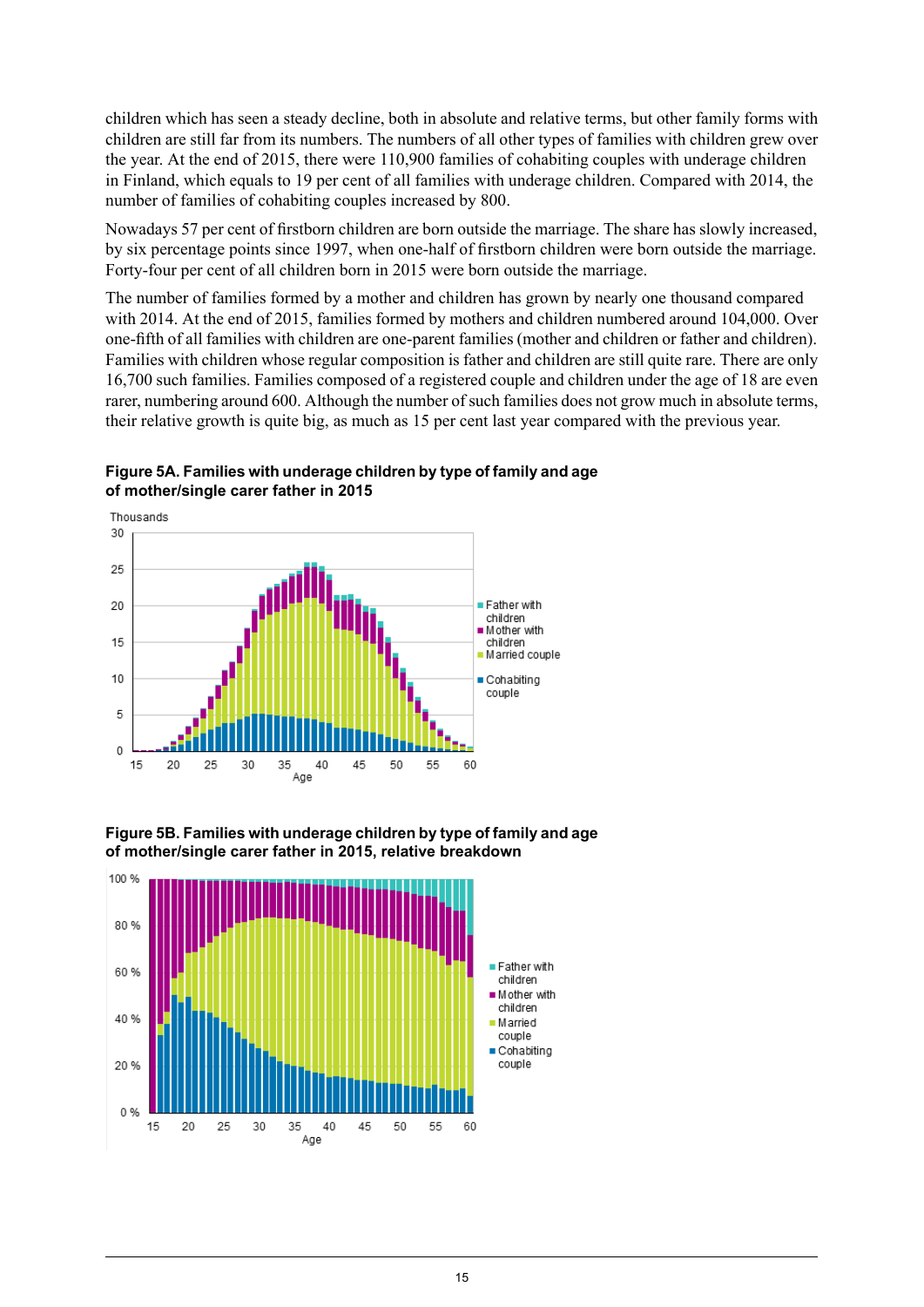### <span id="page-15-0"></span>3.2 Share of reconstituted families still nine per cent

A reconstituted family refers to a family that has a non-common child under the age of 18, i.e. the child has, in a sense, received a new social parent. The concept is more broadly interpreted in everyday talk: the weekend families born in consequence of diverse family splits are referred to as reconstituted families. However, statistics on families must be compiled according to the child's permanent place of residence. A child cannot be included in two families in the statistics. Divorced fathers and mothers with whom children only stay during weekends and holidays are not included in family statistics unless they have formed a new family.

There are 52,300 reconstituted families representing nine per cent of all families with underage children. The number of reconstituted families has grown slowly since 1990 when the first statistics concerning them were made, but in the past ten years, their number has more or less stayed on the same level, though even fallen slightly in some years. From 2014, the number of reconstituted families grew by a few dozen families.

Usually, the child of a reconstituted family is the mother's and has obtained a new social father. Altogether, 48 per cent of the parents of reconstituted families are married to one another and 52 per cent cohabit. If a common child is born to a reconstituted family, the parents usually marry, but otherwise they mostly cohabit. Families with "your children, my children and our children" living in the same household are still relatively rare, numbering 900.

| Year | Total   | Married<br>couple | Cohabiting<br>couple | Reconstituted Mother's<br>families as<br>a proportion<br>of families<br>with<br>children,<br>$\%$ | children | Father's<br>children | Common Children<br>children | aged 17 or<br>under in<br>reconstituted<br>families | Non-<br>common<br>children<br>as a<br>proportion<br>of children<br>of all<br>families.<br>$\%$ | Children in<br>reconstituted<br>families as<br>a proportion<br>of children<br>of all<br>families,<br>$\%$ |
|------|---------|-------------------|----------------------|---------------------------------------------------------------------------------------------------|----------|----------------------|-----------------------------|-----------------------------------------------------|------------------------------------------------------------------------------------------------|-----------------------------------------------------------------------------------------------------------|
| 1990 | 44 4 26 | 21 808            | 22 618               | 6,9                                                                                               | 50713    | 7443                 | 30 089                      | 88 245                                              | 5,1                                                                                            | 7,8                                                                                                       |
| 1995 | 42 460  | 19 197            | 23 263               | 6,6                                                                                               | 50 322   | 7637                 | 29 24 2                     | 87 201                                              | 5,0                                                                                            | 7,6                                                                                                       |
| 2000 | 47 288  | 21 3 15           | 25 973               | 7,7                                                                                               | 58 550   | 8541                 | 30 931                      | 98 0 22                                             | 6,0                                                                                            | 8,8                                                                                                       |
| 2005 | 52 204  | 24 7 22           | 27 482               | 8,8                                                                                               | 66 228   | 9746                 | 32 465                      | 108 439                                             | 7,0                                                                                            | 10,0                                                                                                      |
| 2010 | 53 265  | 26 612            | 26 653               | 9,1                                                                                               | 66 508   | 10417                | 33 057                      | 109 982                                             | 7,2                                                                                            | 10,3                                                                                                      |
| 2011 | 53 361  | 26 698            | 26 663               | 9,2                                                                                               | 66 423   | 10 473               | 33 169                      | 110 065                                             | 7,2                                                                                            | 10,4                                                                                                      |
| 2012 | 53 018  | 26 838            | 26 180               | 9,2                                                                                               | 65873    | 10519                | 33 263                      | 109 655                                             | 7,2                                                                                            | 10,4                                                                                                      |
| 2013 | 52709   | 26 316            | 26 393               | 9,2                                                                                               | 65 196   | 10761                | 33 611                      | 109 568                                             | 7,2                                                                                            | 10,4                                                                                                      |
| 2014 | 52 207  | 25 673            | 26 534               | 9,1                                                                                               | 64 859   | 10 7 20              | 33 588                      | 109 167                                             | 7,2                                                                                            | 10,3                                                                                                      |
| 2015 | 52 251  | 25 26 6           | 26 985               | 9,0                                                                                               | 64 810   | 10 901               | 33 513                      | 109 224                                             | 7,2                                                                                            | 10,4                                                                                                      |

#### <span id="page-15-2"></span>**Table 6. Reconstituted families 1990–2015**

## <span id="page-15-1"></span>3.3 Average number of children per family is 1.8

When examining the number of children in families, allowance must be made for the family's stage of life. For example, families which have only had their firstborn are processed as one-child families in the statistics, as are also families with only their last-born living at home. Family statistics thus represent a cross-section of the situation at a given moment, i.e. the sizes of families in the country at a given point in time, and not the eventual numbers of children in families. Hence, it is difficult to compare the statistics relating to different points in time because of the uneven age structure of the population.

The clearest long-term change in the number of children in families is the fall in the number and relative proportion of families with at least four children since the 1960s(Table 7). After the mid-1980s, the number of families with at least four children started to grow, although over the 2000s, the growth has been slow. While at the same time the numbers of families with one or two children have decreased, the relative proportion of families with four or more children has risen to five per cent. In 2015, the number of families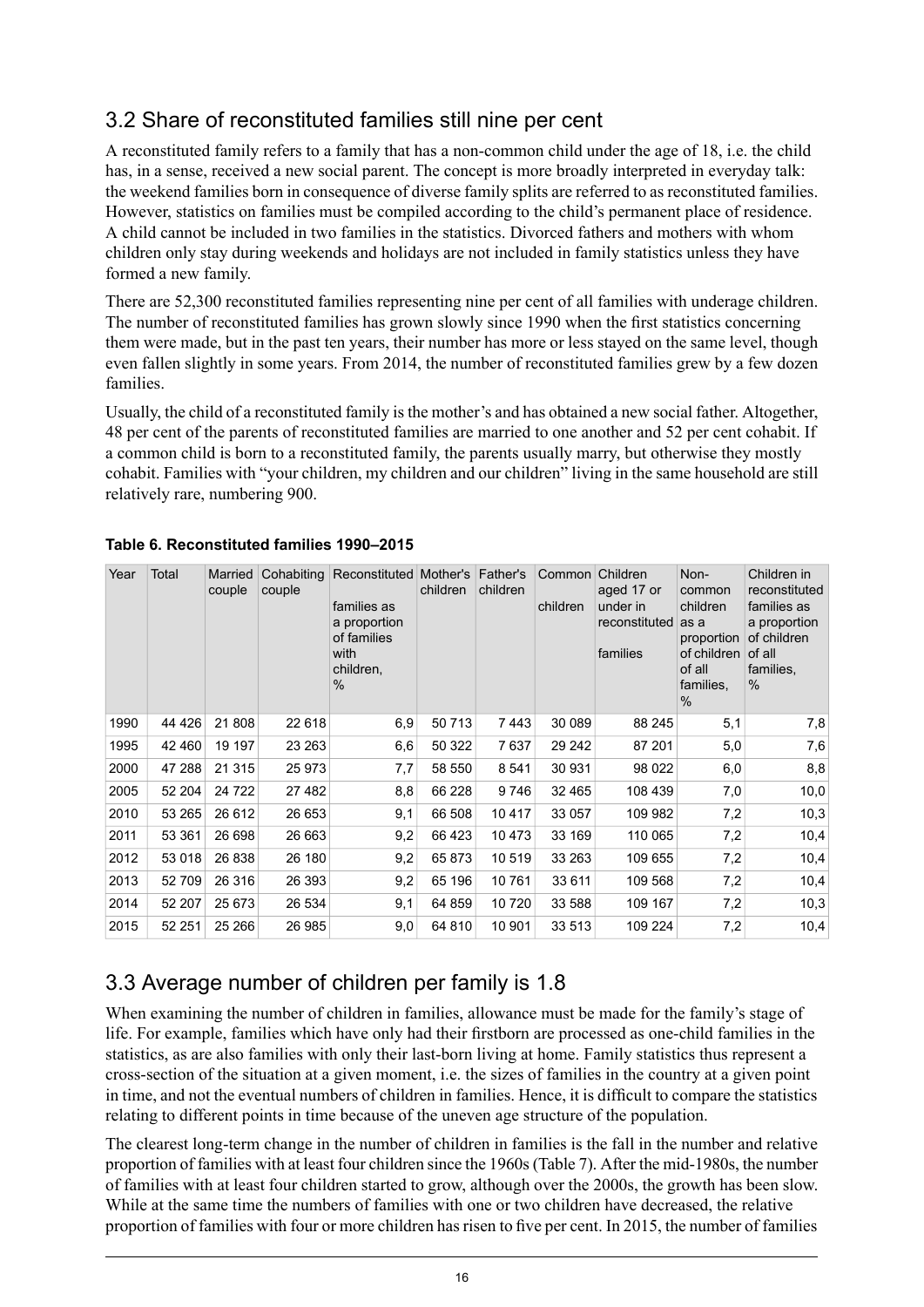with at least four children remained on level with the year before. At the end of 2015, there were 450 families with at least ten underage children.

| Year | Families |              | Number of children in families |         |         | Average                                      |
|------|----------|--------------|--------------------------------|---------|---------|----------------------------------------------|
|      | total    | $\mathbf{1}$ | $\overline{2}$                 | 3       | 4 -     | number of<br>children<br>aged 17<br>or under |
| 1950 | 599 329  | 234 682      | 173 092                        | 95 100  | 96 455  | 2,24                                         |
| 1960 | 678 046  | 253 285      | 202 408                        | 112 446 | 109 907 | 2,27                                         |
| 1970 | 677 035  | 287 649      | 222 276                        | 100 358 | 66752   | 1,99                                         |
| 1980 | 688 732  | 333 812      | 264 944                        | 70 100  | 19876   | 1,69                                         |
| 1990 | 640 637  | 286 549      | 250 317                        | 81 163  | 22 608  | 1,77                                         |
| 2000 | 612 627  | 268 369      | 230 758                        | 85 0 25 | 28 475  | 1,82                                         |
| 2005 | 591 528  | 255 549      | 225 879                        | 81775   | 28 3 25 | 1,83                                         |
| 2010 | 582 360  | 254 551      | 222 596                        | 76 860  | 28 353  | 1,83                                         |
| 2011 | 580 547  | 253 995      | 221 643                        | 76 367  | 28 542  | 1,83                                         |
| 2012 | 578 409  | 252 986      | 220 806                        | 75 969  | 28 648  | 1,83                                         |
| 2013 | 575 683  | 250 318      | 220 656                        | 75725   | 28 984  | 1,84                                         |
| 2014 | 573 566  | 247 882      | 220 487                        | 76 033  | 29 164  | 1,84                                         |
| 2015 | 571 470  | 245 871      | 220 610                        | 75 844  | 29 145  | 1,84                                         |
| %    |          |              |                                |         |         |                                              |
| 1950 | 100,0    | 39,2         | 28,9                           | 15,9    | 16,1    |                                              |
| 1960 | 100,0    | 37,4         | 29,9                           | 16,6    | 16,2    |                                              |
| 1970 | 100,0    | 42,5         | 32,8                           | 14,8    | 9,9     |                                              |
| 1980 | 100,0    | 48,5         | 38,5                           | 10,2    | 2,9     | ٠.                                           |
| 1990 | 100,0    | 44,7         | 39,1                           | 12,7    | 3,5     |                                              |
| 2000 | 100,0    | 43,8         | 37,7                           | 13,9    | 4,6     |                                              |
| 2005 | 100,0    | 43,2         | 38,2                           | 13,8    | 4,8     |                                              |
| 2010 | 100,0    | 43,7         | 38,2                           | 13,2    | 4,9     |                                              |
| 2011 | 100,0    | 43,8         | 38,2                           | 13,2    | 4,9     | μ.                                           |
| 2012 | 100,0    | 43,7         | 38,2                           | 13,1    | 5,0     |                                              |
| 2013 | 100,0    | 43,5         | 38,3                           | 13,2    | 5,0     |                                              |
| 2014 | 100,0    | 43,2         | 38,4                           | 13,3    | 5,1     |                                              |
| 2015 | 100,0    | 43,0         | 38,6                           | 13,3    | 5,1     |                                              |

<span id="page-16-0"></span>**Table 7. Number of children in families with underage children 1950–2015**

The average number of children in a family with underage children is not directly comparable at different points in time, because the sizes of the age groups at various stages of family life vary. This does not give exactly unambiguous information either, since the childbearing age has continuously risen. In the 2000s, the average number of children in a family with children has remained nearly unchanged.

The recent trend can be seen in Figure 6, which shows the average number of underage children living at home according to the mother's age. The fact that women giving birth have become older is visible in that mothers aged over 40 have the same number of children in each age group as in the previous year and clearly more than in 1995. In turn, mothers aged under 35 had the same number or slightly fewer children than in the mid-1990s.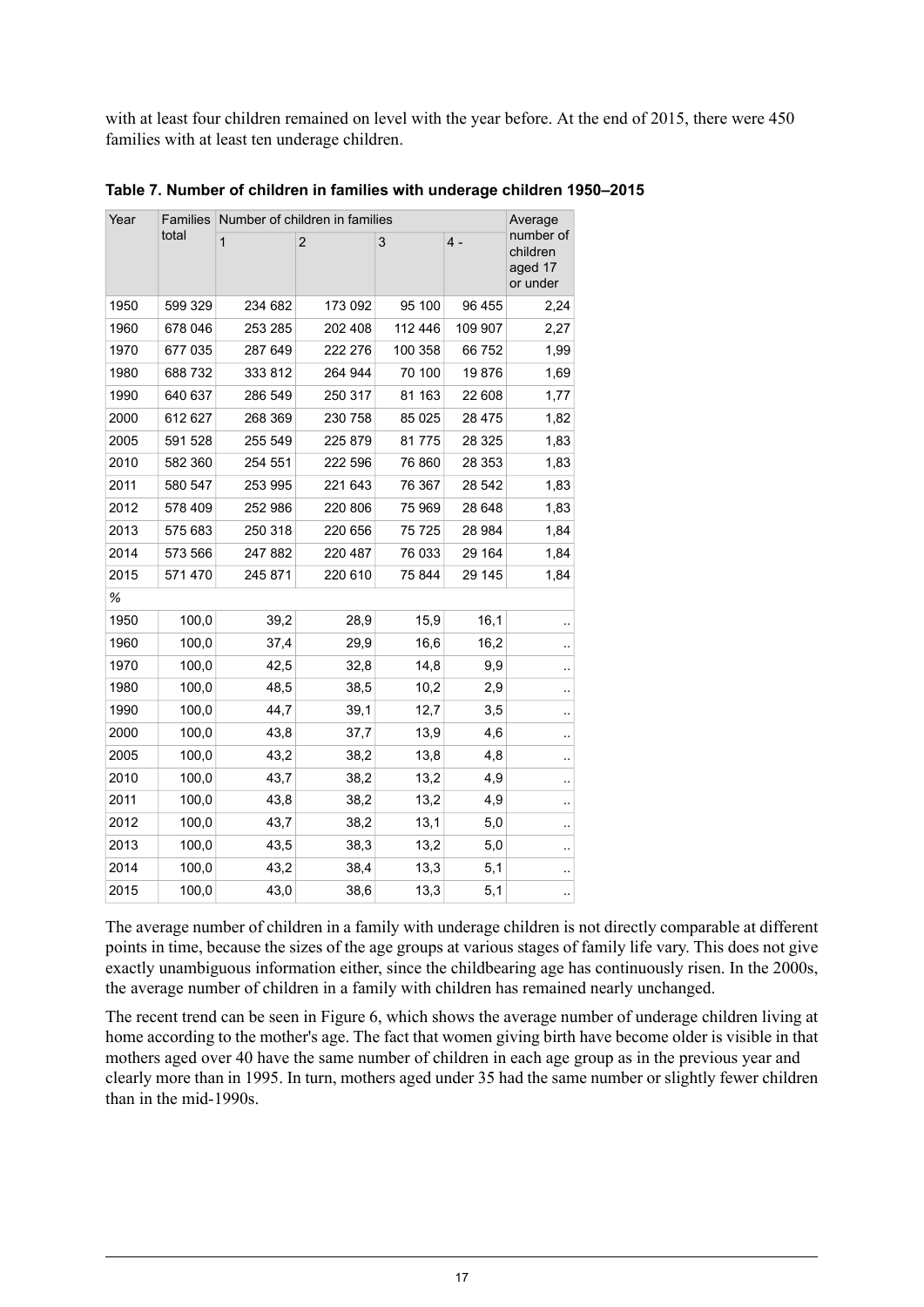

#### <span id="page-17-0"></span>**Figure 6. Average number of children in families with underage children by age of mother in 1985, 1995, 2014 and 2015**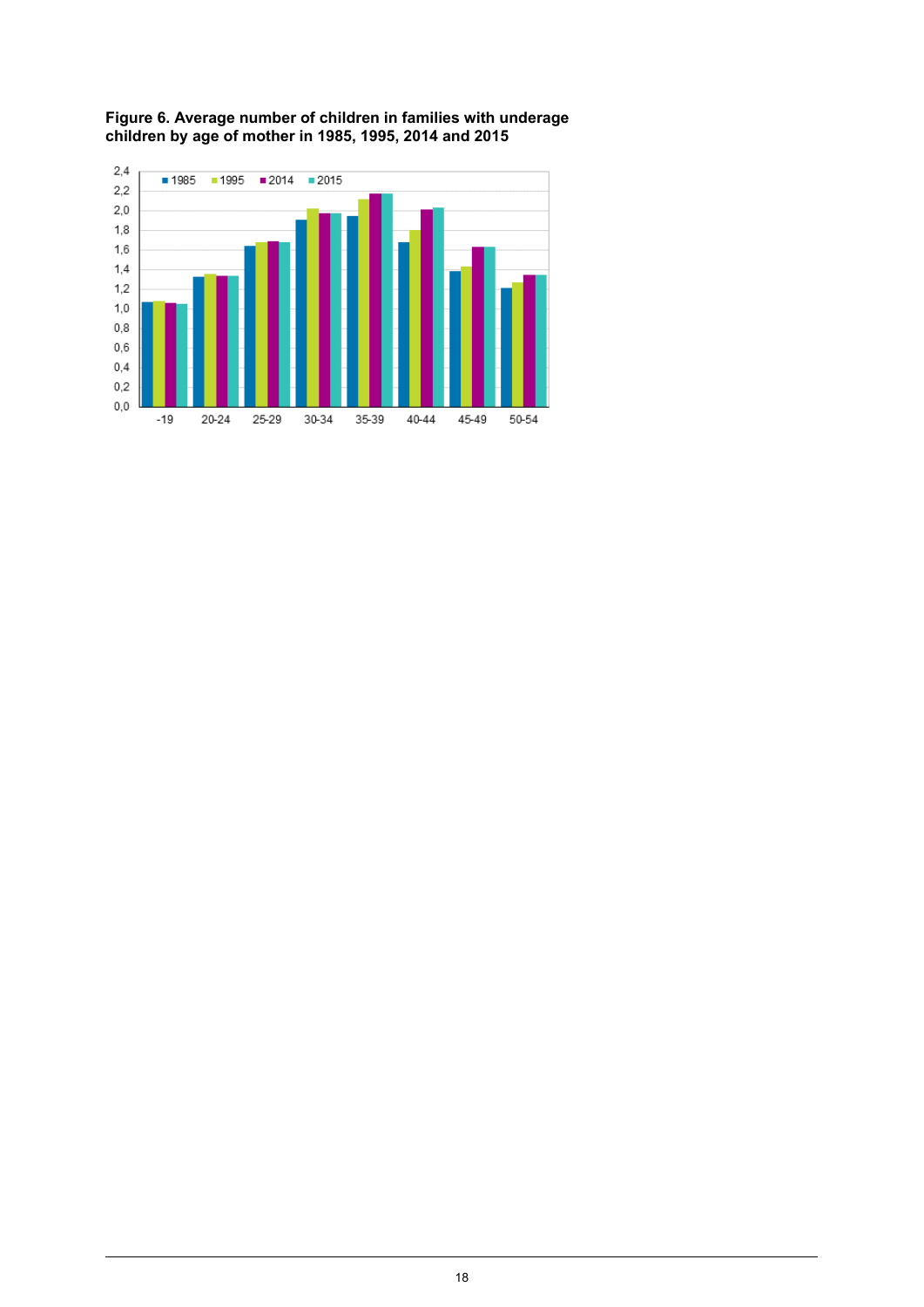## <span id="page-18-0"></span>4. Differences between regions in family types — married couple still the most common one

### <span id="page-18-1"></span>4.1 Number of cohabiting families lowest in Central Ostrobothnia

The commonest type of family with children in all regions is one of a married couple although there are also clear differences in this. The differences arise from the prevalence of families of cohabiting couples and one-parent families in the regions. In relative numbers, most cohabiting couples are found in Åland, Kainuu and Lapland. In Åland, 31 per cent and in Kainuu, 26 per cent and in Lapland, 24 per cent of all families with underage children are families of cohabiting couples. The lowest share of cohabiting families in Finland is found in Central Ostrobothnia, 18 per cent.



#### <span id="page-18-3"></span>**Figur 7. Families of cohabiting couples as a proportions of families with underage children by region in 2015**

<span id="page-18-2"></span>When examining the prevalence of cohabiting couples by municipality, the municipalities of Åland are in the lead. Among municipalities in Mainland Finland, Pelkosenniemi holds the lead with 40 per cent of families with underage children cohabiting. After Pelkosenniemi, the number of families of cohabiting couples wasin relative terms highest in Savukoski (35%) and Närpiö (34%). The municipality in Mainland Finland with the lowest share of six per cent of families of cohabiting couples with children is Luoto.

## 4.2 One-parent families most common in Päijät-Häme

There is also clear regional variation in the prevalence of one-parent families. The number of one-parent families is in relative terms lowest in the region of Ostrobothnia, 14 per cent of families with children (Figure 8). The number of one-parent families is highest in Päijät-Häme (24%) and Uusimaa (23%).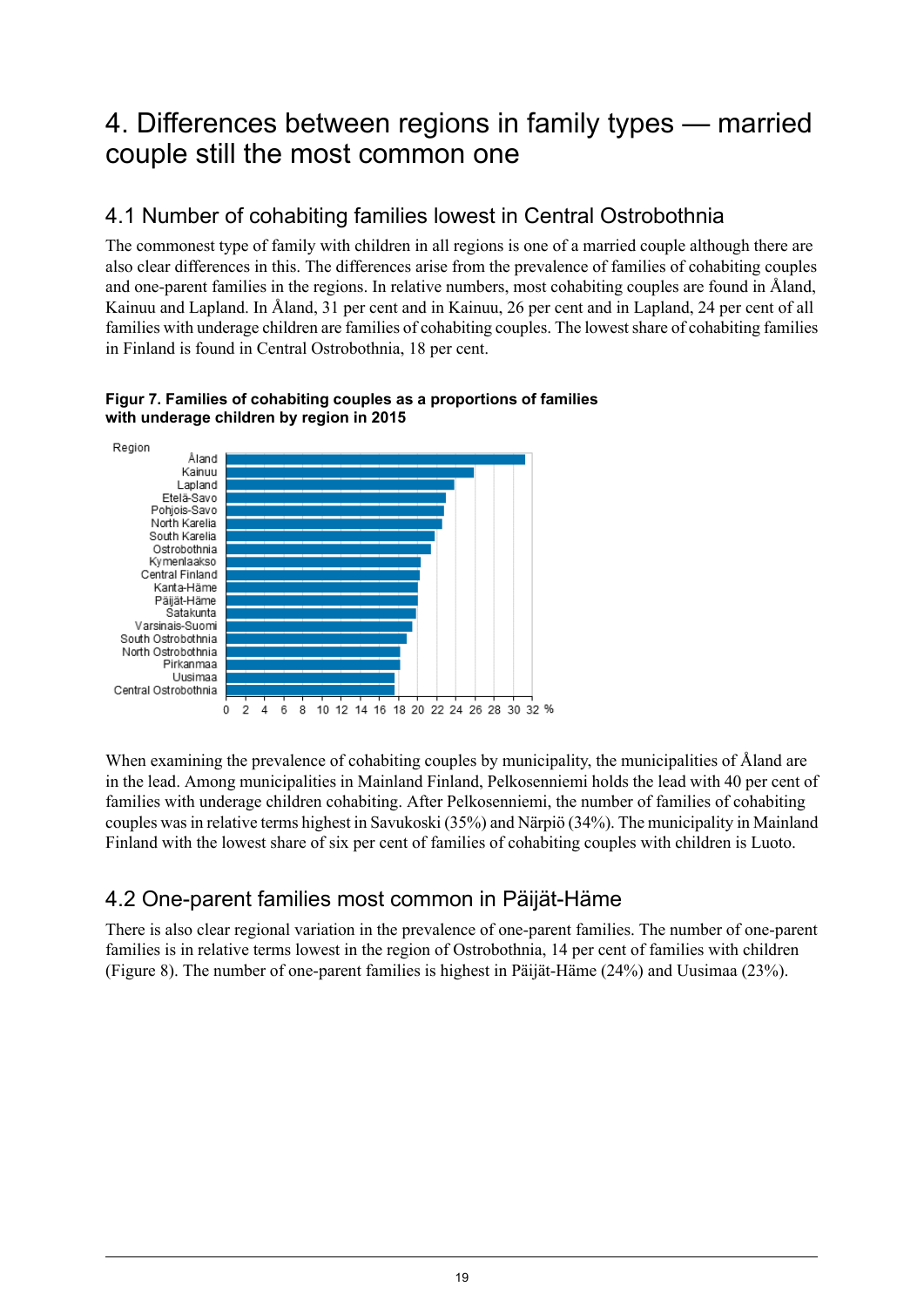<span id="page-19-0"></span>**Figure 8. Proportion of single-parent families of all families with underage children by region in 2015**



The regional variation in the proportion of one-parent families with children is mostly due to the different proportions of families of the type mother and children. The proportion of families of the type father and children ranges from two to four per cent in all regions. The proportions are biggest in Åland (3.7%), South Karelia (3.5%) and Kainuu (3.5%).

Examined by municipality in Mainland Finland, the proportions of one-parent families with children are highest in Helsinki, Hirvensalmi and Hartola (28%). The percentages are also high in some of Åland's municipalities, but most of the municipalities are so small that a change of a few families' type may change the percentages. The share of one-parent families was 27 per cent in Mariehamn.

In relative terms, Luoto (5%) and Pedersöre (6%) have the lowest number of one-parent families with underage children in Mainland Finland.

Luoto could be viewed as the most conventional municipality in terms of family structure, because it has the lowest proportion of one-parent families with children (5%) and the highest proportion of married couples (89%) in the whole country. Luoto also has the sixth highest average number of 2.7 of underage children living at home per family. The number of underage children living at home was highest in Perho, Lumijoki and Sievi, 3.0, on average. The average for the whole country is 1.8.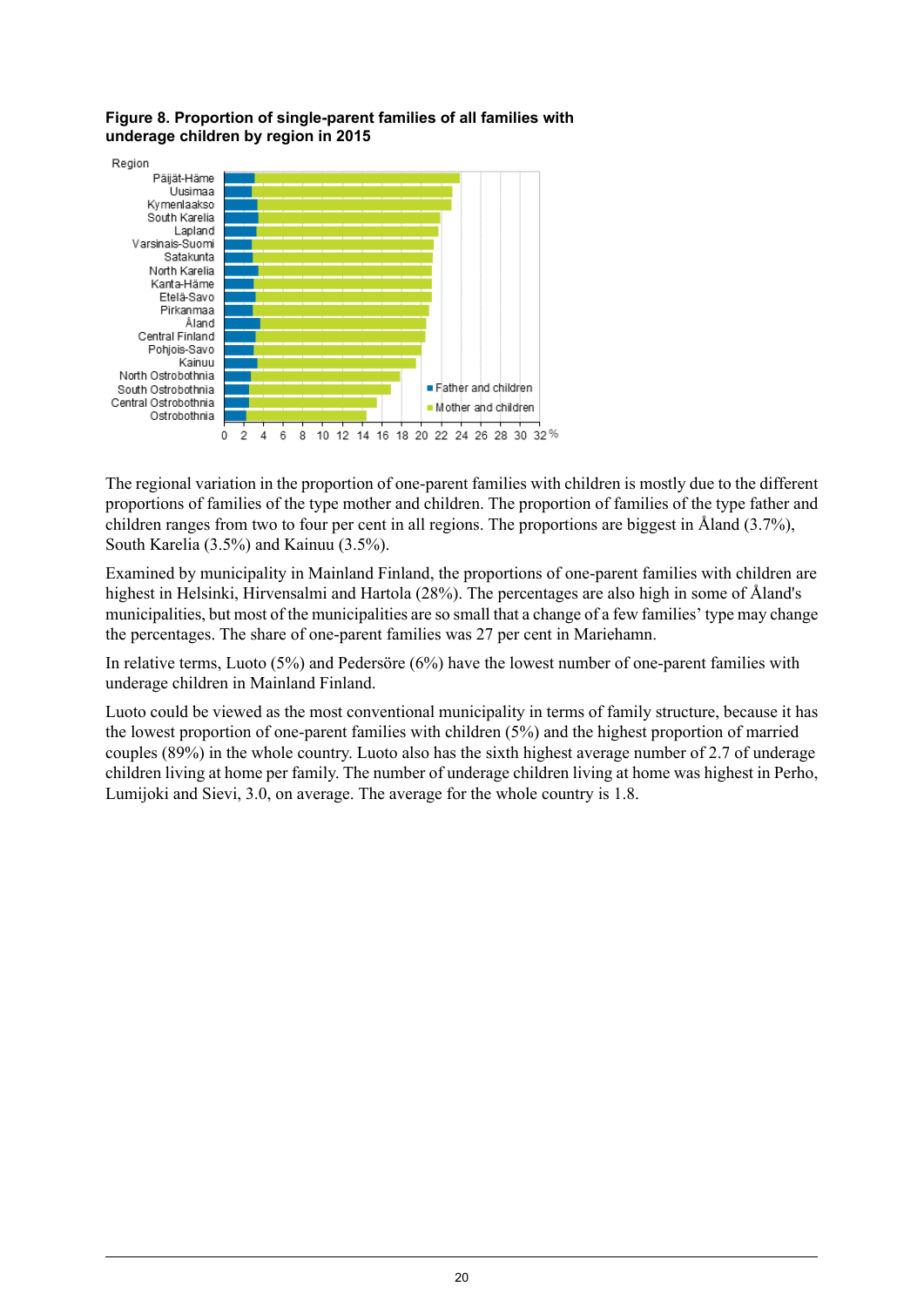## <span id="page-20-0"></span>5. Eighty-two per cent of children live in families with two parents

Families with children can also be examined by taking the child as the statistical unit instead of the family. Then the results are slightly different. For example, 59 per cent of the families with underage children are those of married couples, but 64 per cent of all children live in families of married couples, because these families have a higher average number of children than families of cohabiting couples or one-parent families. When the children of cohabiting couples and those of registered couples are included in the calculation, 82 per cent of underage children live in families with two parents.

| Year     | Total     | Married<br>couple | Registered<br>partnership | Cohabiting<br>couple | Mother  | Father  |
|----------|-----------|-------------------|---------------------------|----------------------|---------|---------|
| 1985     | 1 136 027 | 959 580           | $\ddot{\phantom{a}}$      | 61 386               | 102 413 | 12 648  |
| 1990     | 1 135 686 | 916 855           | ٠.                        | 91 164               | 113 184 | 14 4 83 |
| 1995     | 1 150 562 | 858 255           | $\ddot{\phantom{a}}$      | 125 222              | 148 706 | 18 379  |
| 2000     | 1 116 687 | 777 447           | $\ddot{\phantom{a}}$      | 156 411              | 162 544 | 20 285  |
| 2005     | 1 084 865 | 727 638           | 131                       | 172 898              | 162 875 | 21 323  |
| 2010     | 1 064 470 | 704 953           | 397                       | 175 563              | 161 427 | 22 130  |
| 2011     | 1 061 710 | 701 396           | 500                       | 175 981              | 161 575 | 22 258  |
| 2012     | 1 058 664 | 697 517           | 597                       | 176 104              | 162 035 | 22 4 11 |
| 2013     | 1 056 606 | 691 581           | 672                       | 178 899              | 162 836 | 22 618  |
| 2014     | 1 055 763 | 685 150           | 797                       | 181 515              | 165 203 | 23 098  |
| 2015     | 1 053 444 | 677 854           | 938                       | 183 463              | 167 618 | 23 571  |
| Per cent |           |                   |                           |                      |         |         |
| 1985     | 100,0     | 84,5              |                           | 5,4                  | 9,0     | 1,1     |
| 1990     | 100,0     | 80,7              | ٠.                        | 8,0                  | 10,0    | 1,3     |
| 1995     | 100,0     | 74,6              |                           | 10,9                 | 12,9    | 1,6     |
| 2000     | 100,0     | 69,6              | ٠.                        | 14,0                 | 14,6    | 1,8     |
| 2005     | 100,0     | 67,1              | 0,0                       | 15,9                 | 15,0    | 2,0     |
| 2010     | 100,0     | 66,2              | 0,0                       | 16,5                 | 15,2    | 2,1     |
| 2011     | 100,0     | 66,1              | 0,1                       | 16,6                 | 15,2    | 2,1     |
| 2012     | 100,0     | 65,9              | 0,1                       | 16,6                 | 15,3    | 2,1     |
| 2013     | 100,0     | 65,5              | 0,1                       | 16,9                 | 15,4    | 2,1     |
| 2014     | 100,0     | 64,9              | 0,1                       | 17,2                 | 15,6    | 2,2     |
| 2015     | 100,0     | 64,3              | 0,1                       | 17,4                 | 15,9    | 2,2     |

<span id="page-20-2"></span>**Table 8. Children aged 17 or under by type of family in 1985–2015**

## <span id="page-20-1"></span>5.1 Under one-quarter of children live in a family with one child

Although 43 per cent of families with children had only one child at the end of 2015, only 23 per cent of the children in these families had no siblings. The status of an only child is temporary for many of these children, as the majority of them will have a sibling later on. Some of these children may also have had an older sibling who has already turned 18 or moved away from home.

At the end of 2015, altogether 42 per cent of all children lived with one sibling and 35 per cent of all children had at least two siblings living at home. In 1985, only 27 per cent of all children had at least two siblings at home.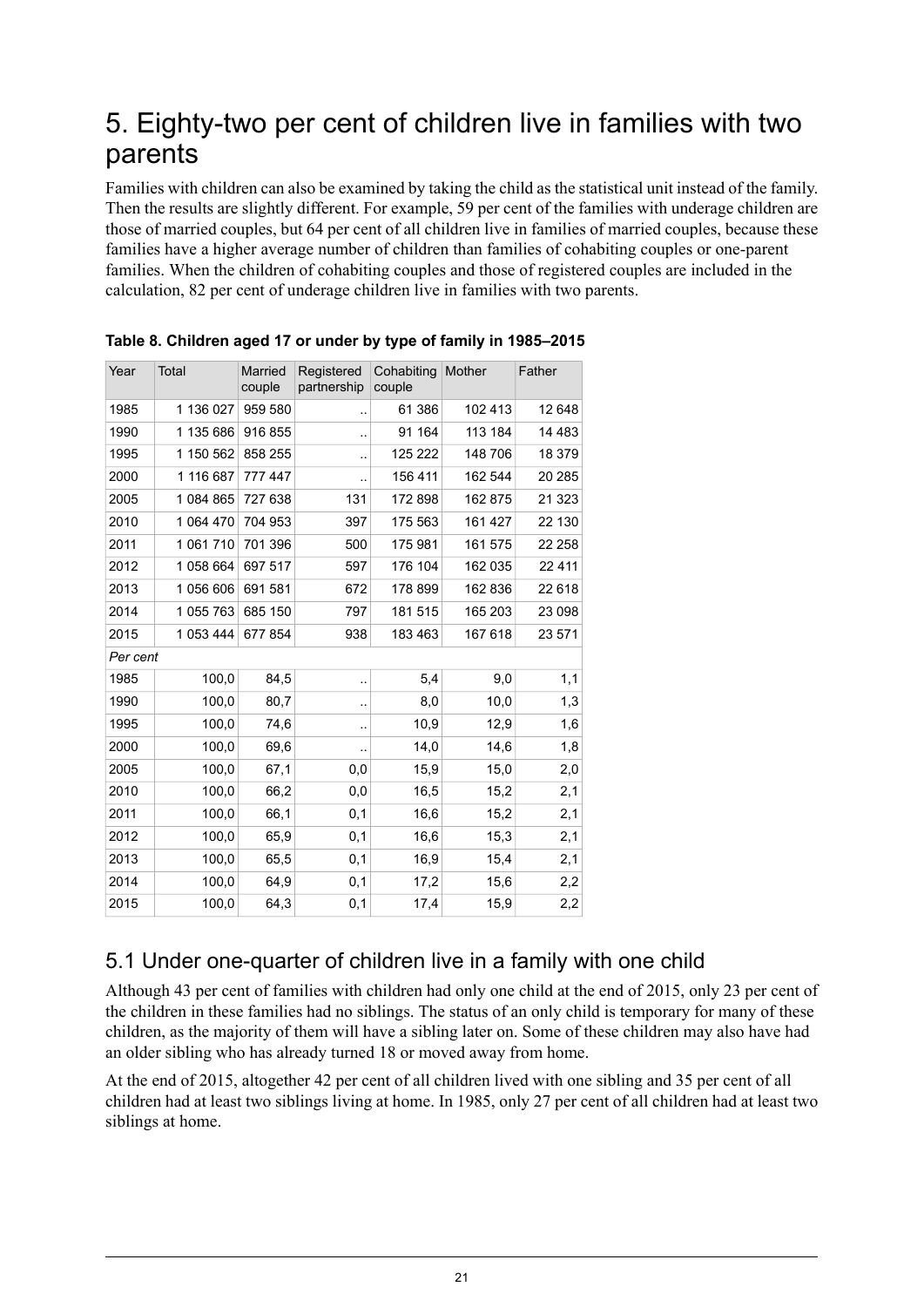| Year     | Total     |              | Number of underage children in families |         |         |
|----------|-----------|--------------|-----------------------------------------|---------|---------|
|          |           | $\mathbf{1}$ | $\overline{2}$                          | 3       | $4 -$   |
| 1985     | 1 136 027 | 306 784      | 518 206                                 | 221 211 | 89 826  |
| 1990     | 1 135 751 | 286 529      | 500 680                                 | 243 504 | 105 038 |
| 1995     | 1 150 562 | 284 915      | 484 092                                 | 257 283 | 124 272 |
| 2000     | 1 116 687 | 268 369      | 461 516                                 | 255 075 | 131 727 |
| 2005     | 1084865   | 255 549      | 451 758                                 | 245 325 | 132 233 |
| 2010     | 1 064 470 | 254 551      | 445 192                                 | 230 580 | 134 147 |
| 2011     | 1 061 710 | 253 995      | 443 286                                 | 229 101 | 135 328 |
| 2012     | 1058664   | 252 986      | 441 612                                 | 227 907 | 136 159 |
| 2013     | 1 056 606 | 250 318      | 441 312                                 | 227 175 | 137 801 |
| 2014     | 1 055 763 | 247 882      | 440 974                                 | 228 099 | 138 808 |
| 2015     | 1 053 444 | 245 871      | 441 220                                 | 227 532 | 138 821 |
| Per cent |           |              |                                         |         |         |
| 1985     | 100,0     | 27,0         | 45,6                                    | 19,5    | 7,9     |
| 1990     | 100,0     | 25,2         | 44,1                                    | 21,4    | 9,2     |
| 1995     | 100,0     | 24,8         | 42,1                                    | 22,4    | 10,8    |
| 2000     | 100,0     | 24,0         | 41,3                                    | 22,8    | 11,8    |
| 2005     | 100,0     | 23,6         | 41,6                                    | 22,6    | 12,2    |
| 2010     | 100,0     | 23,9         | 41,8                                    | 21,7    | 12,6    |
| 2011     | 100,0     | 23,9         | 41,8                                    | 21,6    | 12,7    |
| 2012     | 100,0     | 23,9         | 41,7                                    | 21,5    | 12,9    |
| 2013     | 100,0     | 23,7         | 41,8                                    | 21,5    | 13,0    |
| 2014     | 100,0     | 23,5         | 41,8                                    | 21,6    | 13,1    |
| 2015     | 100,0     | 23,3         | 41,9                                    | 21,6    | 13,1    |

#### <span id="page-21-0"></span>**Table 9. Children by number of underage children in the family in 1985–2015**

The cross-sectional nature of family statistics is clearly illustrated in Figure 9, which shows the children of families by age and number of children in the family. Here all children living at home and aged under 18 are taken into account when determining the status of an only child. Of children aged under one year, 41 per cent are without siblings, i.e. they are firstborns in their families. The proportion of children without siblings, 13 per cent, is the lowest for children aged eight.

A second child has most likely been born to a family when the firstborn is aged around eight. On the other hand, the older sibling has only on rare occasions reached the age of 18. Since it can be assumed that some of the 7-year-old children will still have a sibling and some of them already have one who has left home, it can be concluded that some ten per cent of children will remain permanently without siblings. The same results are attained when looking at the number of children according to the number of children born to women in the whole country.

Figure 9 indicates that a child's family is at its largest when he/she is aged between 8 and 10. Around 43 per cent of children of that age live in families with at least three underage children.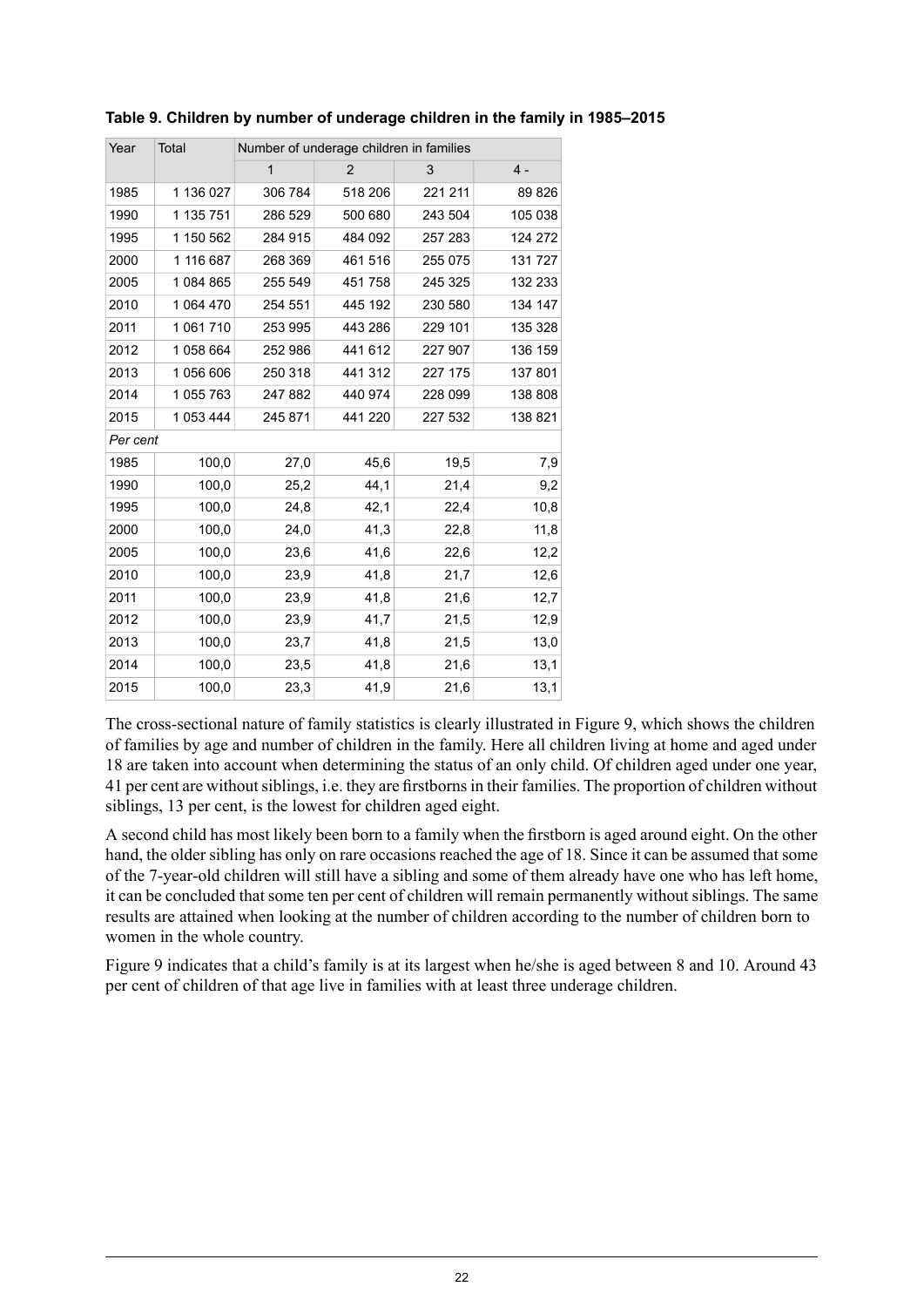

#### <span id="page-22-1"></span>**Figure 9. Children by age and number of children aged 17 or under in the family in 2015**

### <span id="page-22-0"></span>5.2 Number of siblings varies much between regions

There are also differences in the numbers of siblings by area. In areas where families are bigger, the proportion of children living with several siblings is naturally larger than in areas of small families. In North Ostrobothnia, over one-quarter of children have three or more siblings aged under 18 living at home. In contrast, every tenth child in South Karelia, Uusimaa and Varsinais-Suomi is living with at least three siblings. In Åland, only six per cent of children live with this many siblings.

<span id="page-22-2"></span>North, Central and South Ostrobothnia also have the lowest proportions of children living without siblings − under 20 per cent. More than every fourth child in Åland, South Karelia and Uusimaa has no siblings living at home.



**Figure 10. Children by number of siblings by region in 2015, %**

In Finnish municipalities, Sievi, Lumijoki and Tyrnävä (under 9%) have in relative termsthe least children without siblings. In relative terms, most children without siblings are living in Mainland Finland in Pelkosenniemi (33%), Helsinki (30%), Tervo (30%) and Turku (29%), and in Åland's municipalities in Sottunga, Sund and Föglö (over one third).

The number of children of large families living with three or more siblings is in relative terms highest in Perho and Pyhäntä (55%). In addition, over one half of children live in families with at least four children in Lumijärvi, Sievi, Ranua and Merijärvi. The number of children living with at least three siblings is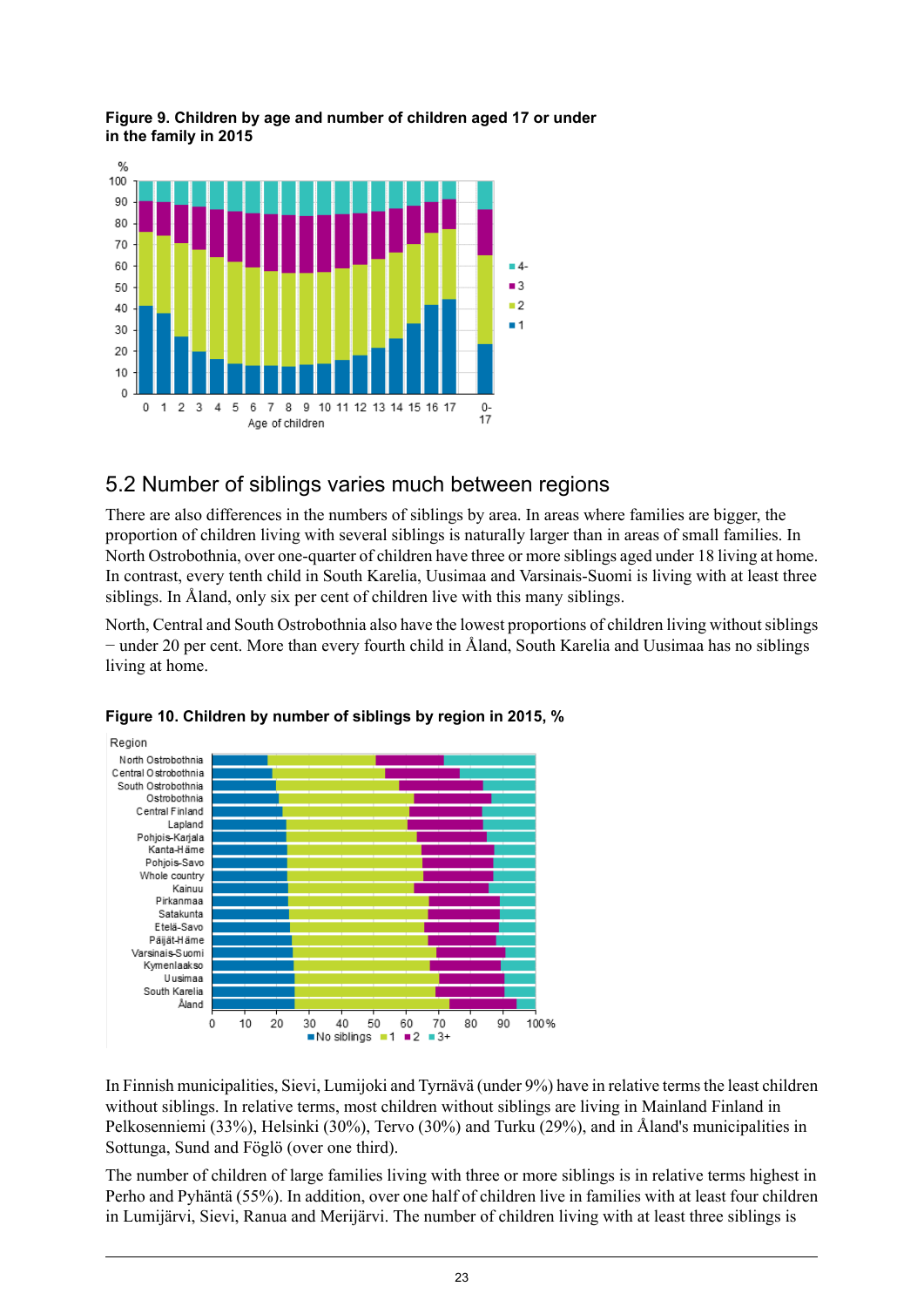naturally, in relative terms, highest in municipalities that have the biggest sizes of families with underage children (Section 4.2). In relative terms, the number of children living with at least three siblings was lowest in Åland's Sottunga, Hammarland, Brändö and Lemland, whose share varies from zero to four per cent. In Mainland Finland the number of children living with at least three siblings is lowest in relative terms in Kustavi (4%), Närpiö and Korsnäs (5%).

## <span id="page-23-0"></span>5.3 Every tenth child is living in a reconstituted family

In all, 109,200 children (10 per cent of all children) aged under 18 are raised in reconstituted families. The number and relative share of children growing in reconstituted families grew slightly from the year before. Of them, 33,500 are the spouses' common children, that is, born to a family that previously had the mother's and/or the father's children only. Altogether, 41 per cent of reconstituted families have had common children born to the family as well. There are 75,700 actual children of reconstituted families (7% of all children), that is, children who have obtained a new social parent. Of these children, 64,800 were brought into the family by their mother and 10,900 by their father.

## <span id="page-23-1"></span>5.4 Number of children with foreign background is growing

During 2012, Statistics Finland adopted a new origin classification. Persons whose at least one parent who was born in Finland are considered to be of Finnish background. Also, persons whose parents' data are unknown but whose native language is Finnish, Swedish or Sami are considered to be of Finnish background. Persons whose both parents or the only known parent were born abroad are considered to be of foreign background. Persons who were born abroad and whose both parents' data are unknown are also considered to be of foreign background. Using the origin classification, it is easy to distinguish between first (born abroad) and second (born in Finland) generation Finns with a foreign background. The following looks at all children belonging to the population of Finland.

Based on what is stated above, 74,100 or seven per cent of all underage children were of foreign background at the end of 2015. During the year, the number of underage children with foreign background has grown by around five thousand. In 1990, there were 3,500 underage children with foreign background in Finland.

Until 2003, there were more children with foreign background in the first generation than in the second generation, but in the following year there were slightly more children with foreign background in the second generation, 51 per cent. At the end of 2015, the share of children with foreign background in the second generation among all children with foreign background was 61 per cent. In recent years, the ratio has remained unchanged.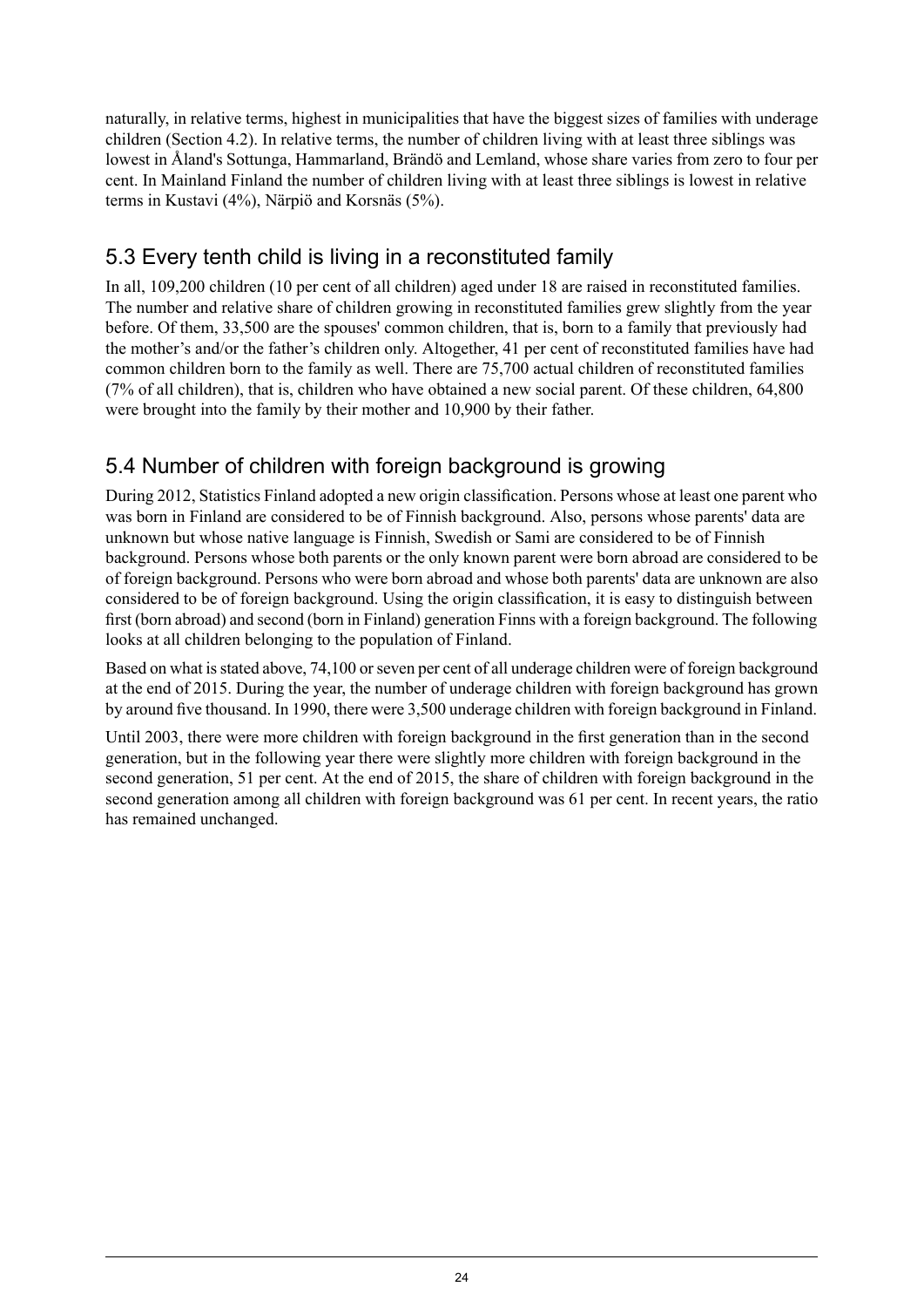## <span id="page-24-0"></span>6. Share of young people with the status of a child grew slightly

It is difficult to get a clear picture of changes in when children leave home, as students were previously not officially considered as permanent residents of their place of study. They were recorded in the population register as living with their parents. In June 1994, an act entered into force entitling everyone to choose their official municipality of residence. The legislative amendment had an effect on migration statistics until the end of the decade, although with less impact towards the end.

Children's leaving home is described below by the number of those with the status of a child in the family. A child of a family can, however, live at home and bring his or her spouse to live with him/her or have a child, whereby the young person forming a family no longer has the status of a child of the parents' family in the statistics but an adult in a family of his/her own. Such living arrangements are very rare in Finland. Between 1985 and 1993, even before the entry into force of the Act on the Municipality of Domicile, there was a steep fall in the percentage of young people with the status of a child. Their share also continued to decrease further after the legislation entered into force, apart for in 2010 when the decline halted for a moment. In 2015, the relative share of young people with the status of a child in the age group remained unchanged from the year before.

| Year | Aged 20 to 24 |                 |         | Living with parents |         | Those living<br>with parents<br>as proportion<br>of all, % |           |      |       |
|------|---------------|-----------------|---------|---------------------|---------|------------------------------------------------------------|-----------|------|-------|
|      | Total         | Men             | Women   | Total               | Men     | Women                                                      | Total Men |      | Women |
| 1985 | 377 267       | 192 738         | 184 529 | 203 186             | 126 280 | 76 906                                                     | 53,9      | 65,5 | 41,7  |
| 1990 | 343 608       | 175 039         | 168 569 | 165 754             | 103 971 | 61783                                                      | 48,2      | 59,4 | 36,7  |
| 1995 | 305 051       | 156 008         | 149 043 | 126 448             | 79 642  | 46 806                                                     | 41,5      | 51,0 | 31,4  |
| 2000 | 327 230       | 167 084         | 160 146 | 109 510             | 70 895  | 38 615                                                     | 33,5      | 42,4 | 24,1  |
| 2005 | 333 936       | 170 710         | 163 226 | 96 473              | 63 875  | 32 598                                                     | 28,9      | 37,4 | 20,0  |
| 2010 | 327 780       | 167817          | 159 963 | 85 967              | 56 185  | 29 7 82                                                    | 26,2      | 33,5 | 18,6  |
| 2011 | 332881        | 170 256         | 162 625 | 85 742              | 55 810  | 29 932                                                     | 25,8      | 32,8 | 18,4  |
| 2012 | 339 758       | 173 775         | 165 983 | 85 892              | 56 027  | 29 865                                                     | 25,3      | 32,2 | 18,0  |
| 2013 |               | 340 871 174 276 | 166 595 | 85 676              | 55 532  | 30 144                                                     | 25.1      | 31,9 | 18,1  |
| 2014 | 342 086       | 174 762         | 167 324 | 86 739              | 56 113  | 30 626                                                     | 25,3      | 32,1 | 18,3  |
| 2015 | 339 216       | 173 332         | 165 884 | 85 797              | 55 361  | 30 436                                                     | 25,3      | 31,9 | 18,3  |

<span id="page-24-1"></span>

| Table 10. Young people aged 20 to 24 with the status of a child in 1985-2015 |
|------------------------------------------------------------------------------|
|------------------------------------------------------------------------------|

Young women leave home earlier than young men. Today, 67 per cent of women and 44 per cent of men have moved away from home by the time they are 20 years old. The percentage share diminished for both young women and men by a few percentage points from the previous year.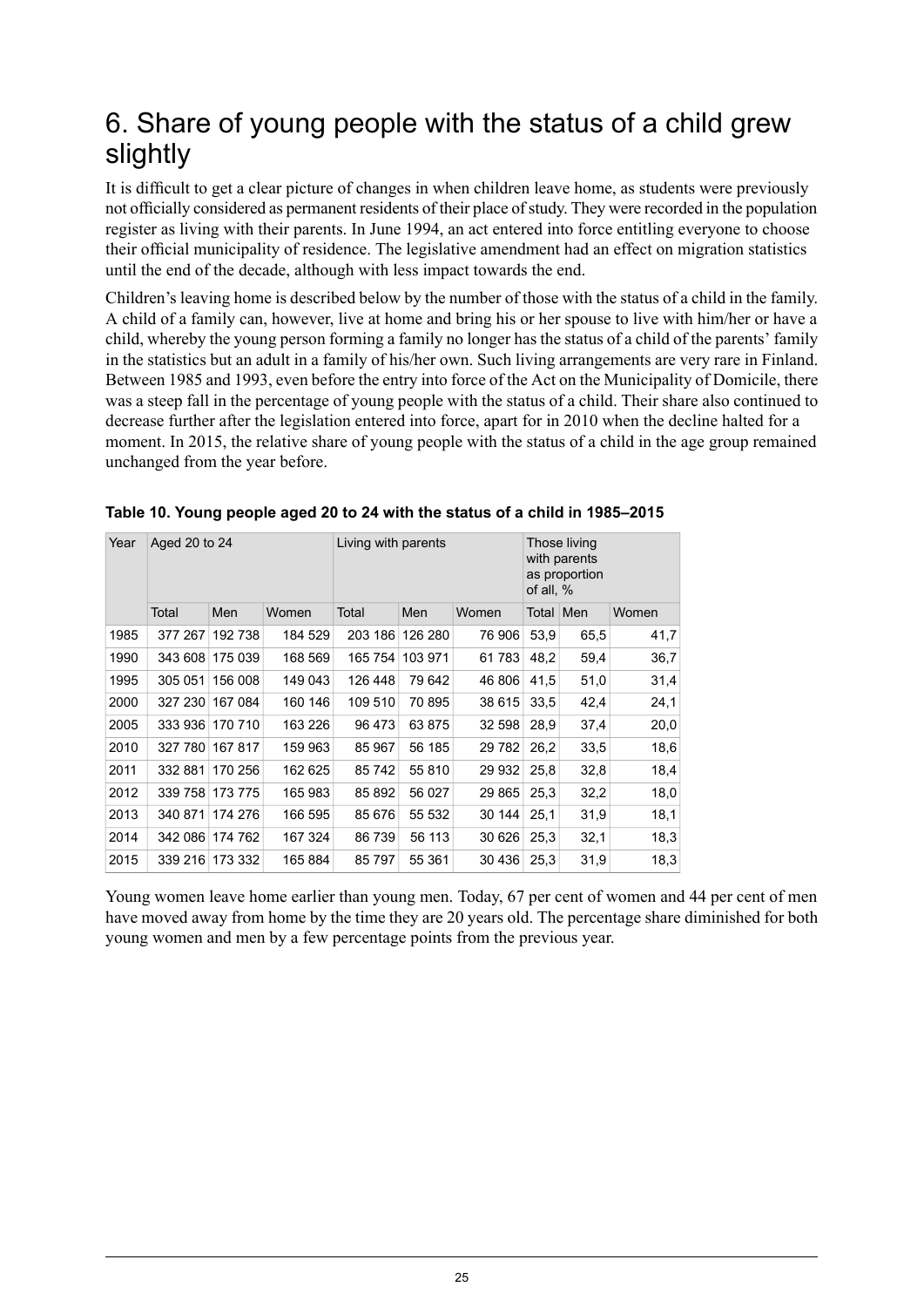

<span id="page-25-0"></span>**Figure 11. Young men aged 18 to 30 by family status in 2015**



<span id="page-25-1"></span>

Finland has a total of 55,000 persons who have turned 30 and hold the status of a child in their family. Of them, 76 per cent are men. However, the number of such persons with the status of a child and aged at least 30 has decreased from the previous year.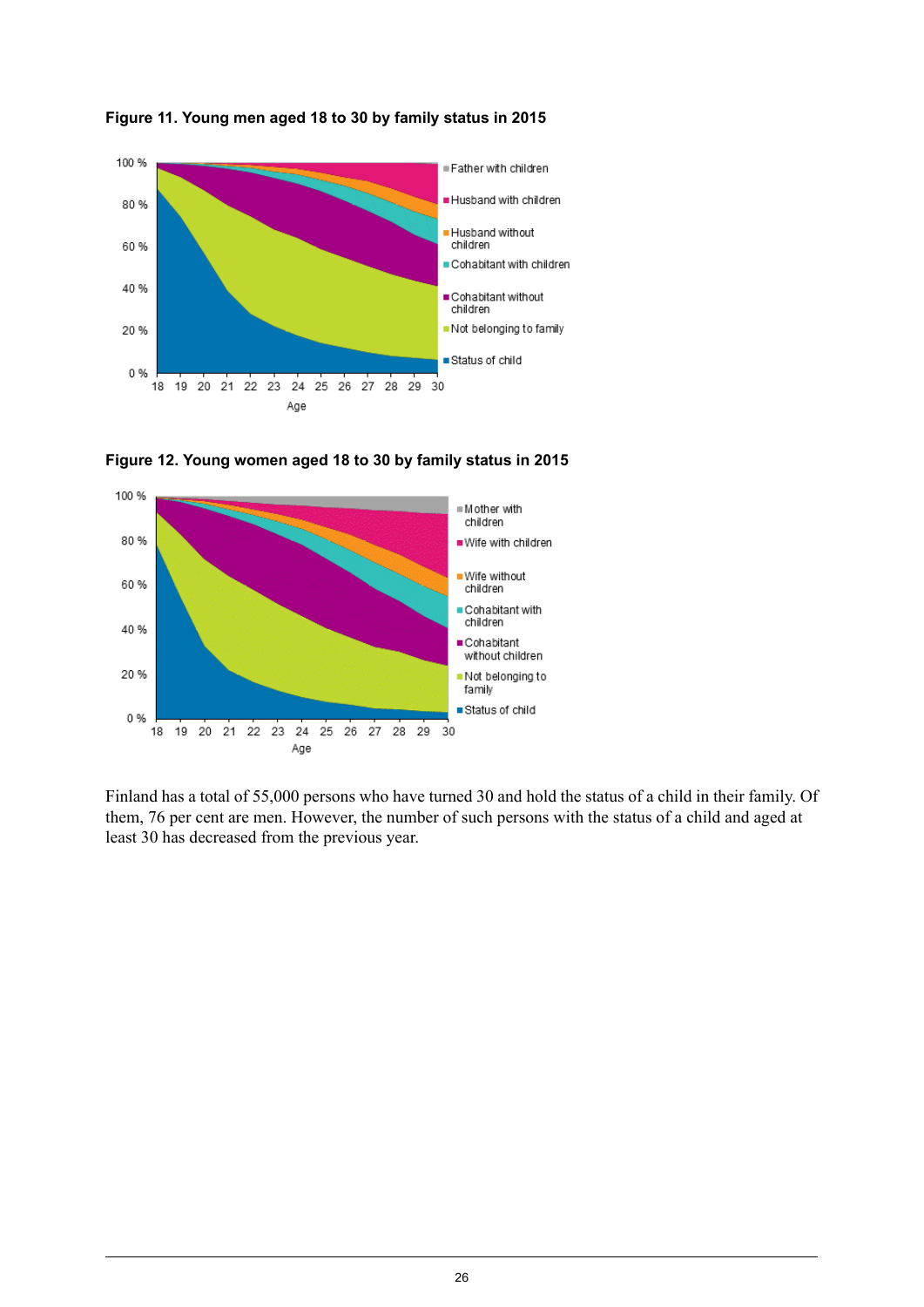## <span id="page-26-0"></span>7. One-fifth are living alone

The proportion of those living alone of the total population has gradually grown from 15 per cent two decades ago to today's 21 per cent. Around one-third of the population live in two-person household-dwelling units. Thirteen per cent live in household-dwelling units with at least five persons.



<span id="page-26-1"></span>

In all, women live by themselves more often than men do. In percentages, 26 per cent of the women and 24 per cent of the men aged over 18 years live alone. Living alone is divided by age slightly differently for men and women. In the lifecycle of women, living alone varies more than among men. More than every fourth women aged slightly over 20 live alone, after which the probability of living alone falls. Living alone is most probable at old age: one-half of women aged over 80 live alone. Women living alone is rarest in the age group 38 to 40, when every tenth woman lives alone.

Similarly as for young women, around one-quarter of young men live alone. However, the number of men living alone does not decrease in young adulthood as much as living alone for women. The proportion of men living alone is at its lowest in the age group 39 to 42, when one-fifth of men are living alone. The proportion of men living alone remains at good one fifth until the age of nearly 80. After this, the proportion of men living alone grows. In the oldest age group of all under one-half of men live alone.

After 1990, men living alone has become more common in all age groups, particularly among men at working age. For women living alone has become more general especially for those aged under 25 and over 85. It is now rarer for women aged 65 to 80 to live alone than in 1990. In absolute numbers, the biggest groups of those living alone by gender are women aged 68, in all 13,900 persons, and men aged 25, i.e. 11,200 persons.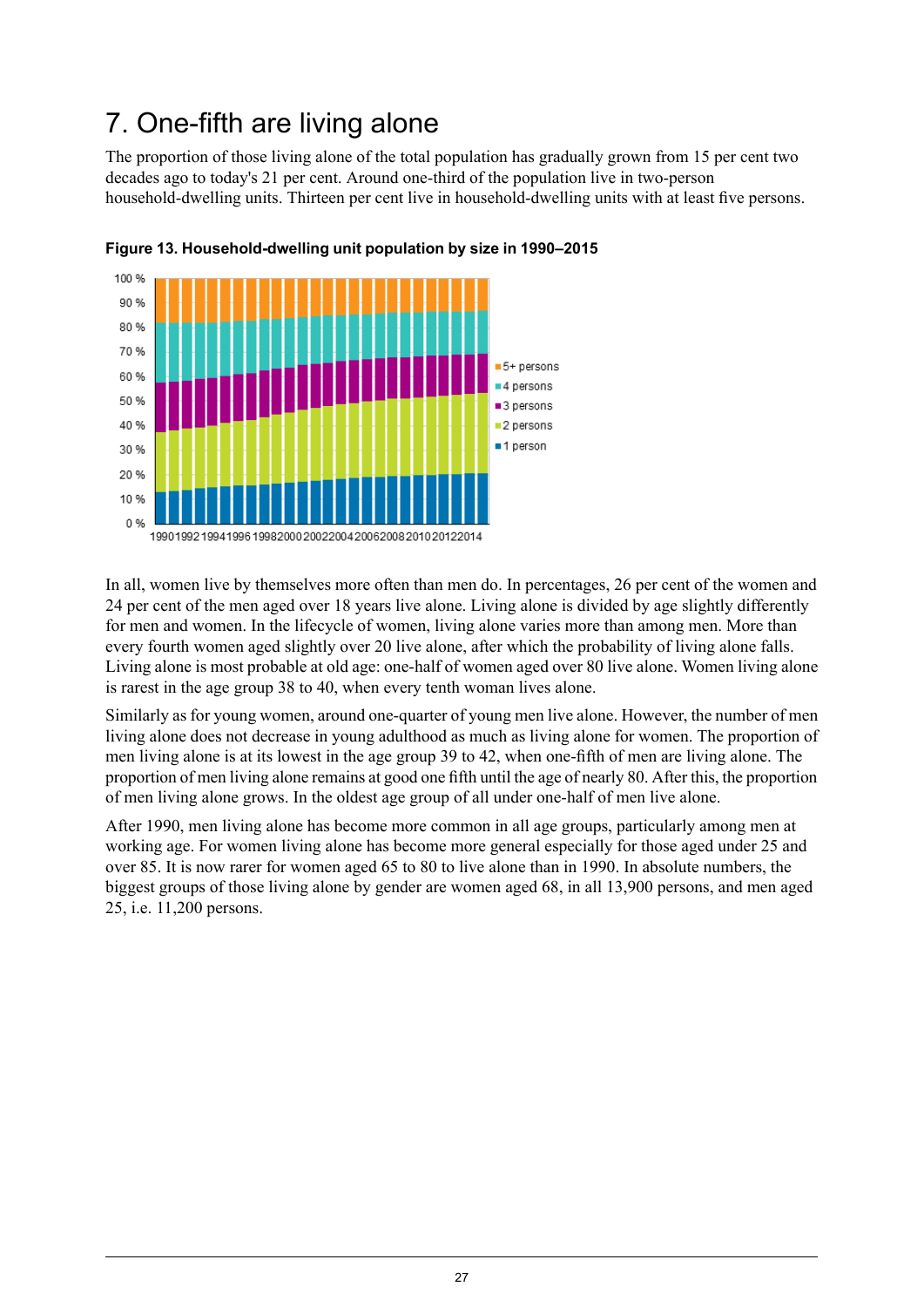<span id="page-27-0"></span>**Figure 14. Men and women living alone as a proportion of age group in 1990 and 2015**

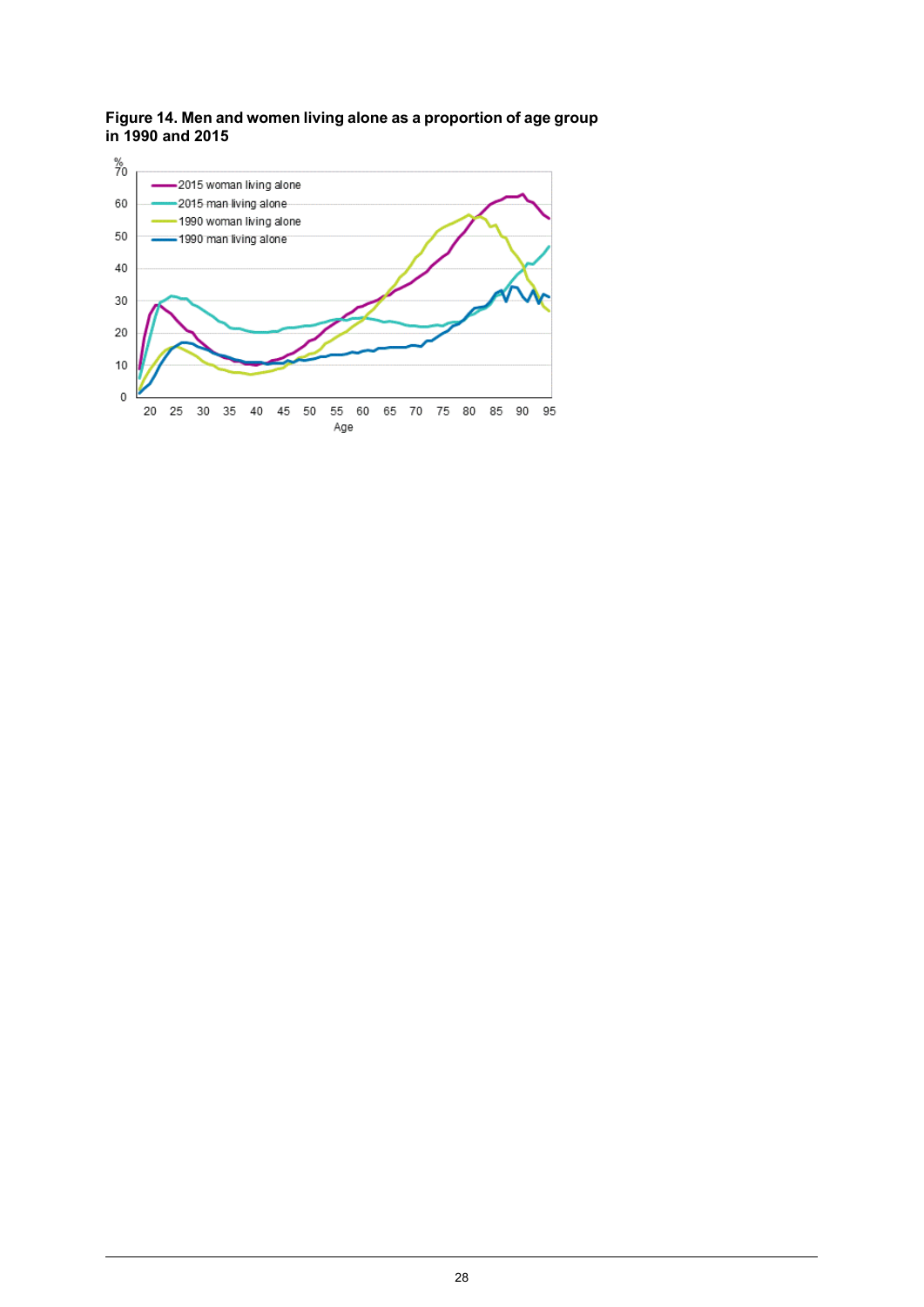## Appendix tables

| Year | <b>Families</b><br>total | Family<br>population | Population | Proportion<br>of family<br>population,<br>$\%$ | Average<br>size of<br>family |
|------|--------------------------|----------------------|------------|------------------------------------------------|------------------------------|
| 1950 | 930 572                  | 3 457 474            | 4 029 803  | 85,8                                           | 3,7                          |
| 1960 | 1 036 270                | 3855037              | 4 446 222  | 86,7                                           | 3,7                          |
| 1970 | 1 153 878                | 3986005              | 4 598 336  | 86,7                                           | 3,5                          |
| 1980 | 1 278 102                | 4 023 091            | 4787778    | 84,0                                           | 3,1                          |
| 1990 | 1 365 341                | 4 101 922            | 4 998 478  | 82,1                                           | 3,0                          |
| 2000 | 1401963                  | 4 053 850            | 5 181 115  | 78,2                                           | 2,9                          |
| 2005 | 1426 002                 | 4 037 753            | 5 255 580  | 76,8                                           | 2,8                          |
| 2006 | 1431376                  | 4 039 944            | 5 276 955  | 76,6                                           | 2,8                          |
| 2007 | 1437709                  | 4 045 561            | 5 300 484  | 76,3                                           | 2,8                          |
| 2008 | 1444386                  | 4 051 662            | 5 326 314  | 76.1                                           | 2,8                          |
| 2009 | 1450488                  | 4 059 511            | 5 351 427  | 75,9                                           | 2,8                          |
| 2010 | 1455073                  | 4 065 168            | 5 375 276  | 75,6                                           | 2,8                          |
| 2011 | 1460 570                 | 4 069 930            | 5401267    | 75,4                                           | 2,8                          |
| 2012 | 1465733                  | 4 075 094            | 5426674    | 75,1                                           | 2,8                          |
| 2013 | 1471085                  | 4 081 903            | 5451270    | 74,9                                           | 2,8                          |
| 2014 | 1473666                  | 4 084 001            | 5471753    | 74,6                                           | 2,8                          |
| 2015 | 1475335                  | 4 080 544            | 5487308    | 74,4                                           | 2,8                          |

#### <span id="page-28-0"></span>**Appendix table 1. Family population and average size of family in 1950–2015**

#### <span id="page-28-1"></span>**Appendix table 2. Swedish-speaking families by type and number of children of spouses/parents December 31, 2015**

| Family                                      | Family        |        | Families with underage children |                | Persons                             | Status in family: |             |         |                     |  |
|---------------------------------------------|---------------|--------|---------------------------------|----------------|-------------------------------------|-------------------|-------------|---------|---------------------|--|
| type                                        | type<br>total | Total  |                                 |                | Number of children aged 17 or under |                   | in families | child   |                     |  |
|                                             |               |        | 1                               | $\overline{2}$ | 3                                   | 4 -               |             | Total   | Aged 17<br>or under |  |
| Families,<br>total                          | 54 838        | 20 197 | 8 1 5 9                         | 8 3 3 4        | 2923                                | 781               | 152 033     | 50 213  | 37 189              |  |
| Married<br>couple<br>without<br>children    | 20828         |        |                                 |                |                                     |                   | 41 656      |         |                     |  |
| Married<br>couple<br>with<br>children       | 15 351        | 11 298 | 3555                            | 4982           | 2 1 2 4                             | 637               | 61 211      | 30 509  | 22 870              |  |
| Cohabiting<br>couple<br>without<br>children | 5975          |        |                                 |                |                                     |                   | 11 950      |         |                     |  |
| Cohabiting<br>couple<br>with<br>children    | 4828          | 4 300  | 1919                            | 1905           | 418                                 | 58                | 17 906      | 8 2 5 0 | 7 2 2 9             |  |
| Mother<br>and<br>children                   | 6 157         | 3786   | 2 1 5 3                         | 1 2 2 4        | 333                                 | 76                | 15 333      | 9 1 7 6 | 5926                |  |
| Father<br>and<br>children                   | 1699          | 813    | 532                             | 223            | 48                                  | 10                | 3977        | 2 2 7 8 | 1 1 6 4             |  |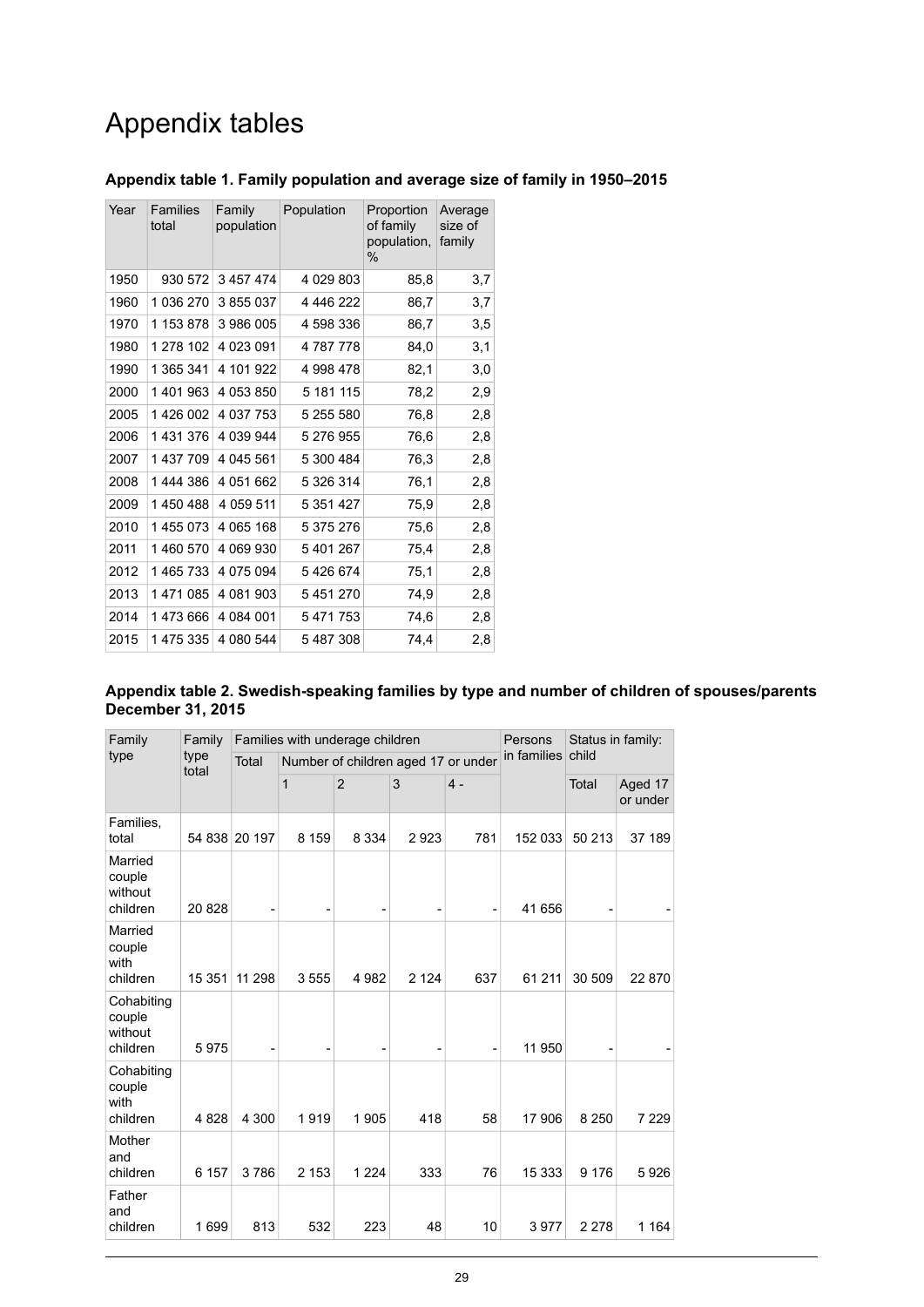<span id="page-29-0"></span>

| Appendix table 3. Married couples by order of marriage of man and woman on December 31, 2015 |  |  |  |  |
|----------------------------------------------------------------------------------------------|--|--|--|--|
|                                                                                              |  |  |  |  |

| Family type<br>and order of            | Total   | of woman        | Order of marriage |                |                |         |
|----------------------------------------|---------|-----------------|-------------------|----------------|----------------|---------|
| marriage<br>of man                     |         | $\overline{1}$  | $\overline{2}$    | 3              | $4 -$          | Unknown |
| All married<br>couples                 | 952 724 | 833 274         | 105 664           | 10 917         | 1536           | 1 3 3 3 |
| 1                                      | 827 749 | 772 234         | 50 4 21           | 3826           | 523            | 745     |
| 2                                      | 109 953 | 55 086          | 48 478            | 5578           | 712            | 99      |
| 3                                      | 11 699  | 4 2 8 3         | 5902              | 1 2 8 5        | 219            | 10      |
| $4 -$                                  | 1582    | 498             | 780               | 222            | 81             | 1       |
| Unknown                                | 1741    | 1 1 7 3         | 83                | 6              | 1              | 478     |
| Married couple<br>without children     |         | 528 539 450 900 | 67 649            | 7859           | 1 1 7 5        | 956     |
| 1                                      | 450 215 | 418 669         | 28 167            | 2485           | 363            | 531     |
| 2                                      | 67954   | 28700           | 34 451            | 4 1 7 3        | 568            | 62      |
| 3                                      | 7959    | 2 3 8 9         | 4 3 7 1           | 1014           | 176            | 9       |
| $4 -$                                  | 1 1 1 6 | 276             | 589               | 183            | 67             | 1       |
| Unknown                                | 1 2 9 5 | 866             | 71                | 4              | 1              | 353     |
| <b>Married couple</b><br>with children | 424 185 | 382 374         | 38 015            | 3058           | 361            | 377     |
| 1                                      | 377 534 | 353 565         | 22 254            | 1 3 4 1        | 160            | 214     |
| 2                                      | 41 999  | 26 386          | 14 0 27           | 1405           | 144            | 37      |
| 3                                      | 3740    | 1894            | 1531              | 271            | 43             | 1       |
| $4 -$                                  | 466     | 222             | 191               | 39             | 14             |         |
| Unknown                                | 446     | 307             | 12                | $\overline{2}$ | $\overline{a}$ | 125     |

### <span id="page-29-1"></span>**Appendix table 4. Families by language of spouses/parents on December 31, 2015**

| Language                   | All families Language of man/father |                |        |        |                                                               |                              |              |         |         |         | Family              |
|----------------------------|-------------------------------------|----------------|--------|--------|---------------------------------------------------------------|------------------------------|--------------|---------|---------|---------|---------------------|
| of wife/<br>mother         |                                     | <b>Finnish</b> |        |        | Swedish Russian Estonian Thai Chinese Arabic English Other or |                              |              |         |         | unknown | without<br>a father |
| All families               | 1475335                             | 1 181 059      | 75 256 | 13 163 | 7961                                                          | 230                          | 1934         | 4 0 3 7 | 6 190   | 35 256  | 150 274             |
| Finnish                    | 1 282 841                           | 1 106 115      | 24 693 | 1612   | 1 3 3 7                                                       | 108                          | 173          | 1498    | 4 5 6 4 | 12919   | 129 917             |
| Swedish                    | 73 252                              | 18 527         | 46 982 | 40     | 55                                                            | 10                           | 11           | 78      | 391     | 1010    | 6 157               |
| Russian                    | 25 284                              | 8 5 4 3        | 375    | 10 676 | 680                                                           | $\overline{2}$               | 10           | 68      | 97      | 918     | 3914                |
| Estonian                   | 12 497                              | 3 3 1 1        | 213    | 276    | 5 5 5 6                                                       | $\qquad \qquad \blacksquare$ | $\mathbf{1}$ | 38      | 40      | 319     | 2742                |
| Thai                       | 5 2 7 1                             | 4 3 7 3        | 253    | 8      | 19                                                            | 91                           | 3            | 6       | 13      | 148     | 448                 |
| Chinese                    | 3 3 7 6                             | 1 2 6 5        | 66     | 14     | 7                                                             | 1                            | 1615         | 5       | 35      | 119     | 250                 |
| Arabic                     | 2968                                | 138            | 11     | 4      |                                                               | ٠                            |              | 2 0 3 8 | 12      | 162     | 602                 |
| English                    | 2943                                | 1626           | 158    | 8      | 8                                                             | $\qquad \qquad \blacksquare$ | 11           | 4       | 496     | 267     | 364                 |
| Other or unknown           | 35 451                              | 8845           | 806    | 329    | 112                                                           | 15                           | 79           | 175     | 419     | 18 622  | 5880                |
| Family without a<br>mother | 31 452                              | 28 316         | 1699   | 196    | 186                                                           | 3                            | 31           | 127     | 123     | 772     |                     |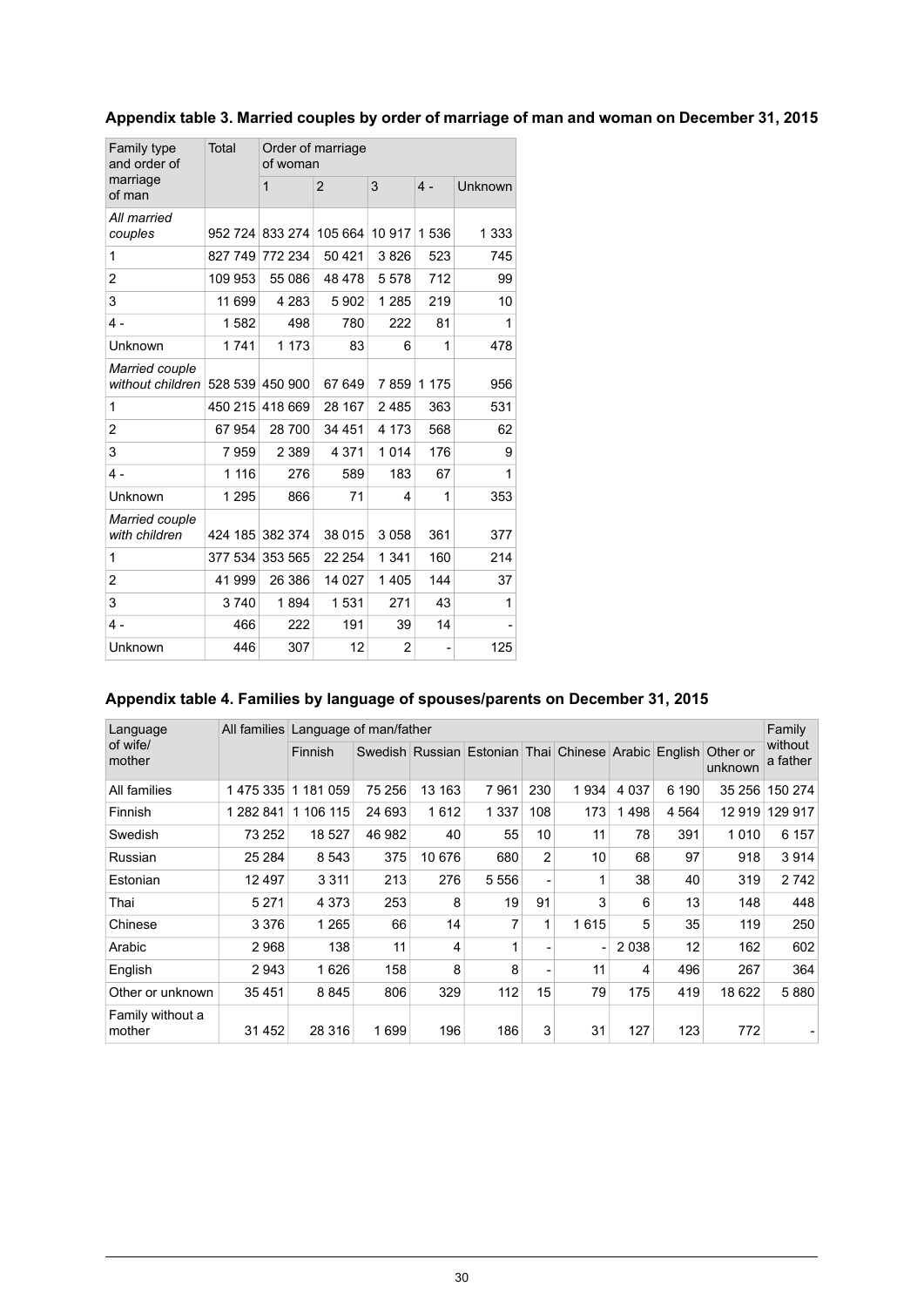| Language                               | Total   |                | Language of father |                |                                                     |                |                          |         |                |                     | Family              |
|----------------------------------------|---------|----------------|--------------------|----------------|-----------------------------------------------------|----------------|--------------------------|---------|----------------|---------------------|---------------------|
| of mother                              |         | <b>Finnish</b> |                    |                | Swedish Russian Estonian Thai Somali Arabic Chinese |                |                          |         |                | Other or<br>unknown | without<br>a father |
| All families with<br>underage children | 571470  | 403 650        | 25 602             | 6 3 8 8        | 4 2 1 5                                             | 109            | 1404                     | 2 7 3 2 | 989            | 22 409              | 103 972             |
| Finnish                                | 476 999 | 369 963        | 8 3 0 3            | 554            | 584                                                 | 52             | 54                       | 776     | 61             | 8529                | 88 123              |
| Swedish                                | 26 691  | 6 508          | 15 598             | 13             | 28                                                  | 6              | 3                        | 47      | 5              | 697                 | 3786                |
| Russian                                | 13 050  | 3 3 9 0        | 176                | 5 3 7 2        | 374                                                 | 1              | $\overline{2}$           | 38      | $\overline{2}$ | 537                 | 3 1 5 8             |
| Estonian                               | 7 2 2 4 | 1 3 2 7        | 105                | 152            | 3 0 3 2                                             |                | ۰                        | 21      |                | 179                 | 2408                |
| Thai                                   | 2 5 7 6 | 1991           | 111                | $\overline{2}$ | 6                                                   | 34             | ۰                        | 4       | 3              | 30                  | 395                 |
| Somali                                 | 2456    | 18             | 1                  | 1              |                                                     | $\overline{a}$ | 1 2 7 5                  | 6       |                | 18                  | 1 1 3 7             |
| Arabic                                 | 2 3 8 5 | 75             | 5                  | $\overline{2}$ |                                                     |                | 7                        | 1637    |                | 120                 | 539                 |
| Chinese                                | 1776    | 619            | 34                 | $\overline{2}$ | 4                                                   |                | $\overline{\phantom{a}}$ | 1       | 862            | 60                  | 194                 |
| Other or unknown                       | 21 652  | 4873           | 456                | 163            | 46                                                  | 13             | 11                       | 112     | 40             | 11 706              | 4 2 3 2             |
| Family without a mother                | 16 661  | 14 886         | 813                | 127            | 141                                                 | 3              | 52                       | 90      | 16             | 533                 |                     |

#### <span id="page-30-0"></span>**Appendix table 5. Families with underage children by language of parents on December 31, 2015**

#### <span id="page-30-1"></span>**Appendix table 6. Families by citizenship of spouses/parents on December 31, 2015**

| Citizen-                      | Total   | Citizenship of man/father |         |                          |                                                      |         |                |                |         |                |                          |                     | Family              |
|-------------------------------|---------|---------------------------|---------|--------------------------|------------------------------------------------------|---------|----------------|----------------|---------|----------------|--------------------------|---------------------|---------------------|
| ship of<br>wife/<br>mother    |         | Finland                   |         |                          | Estonia Russia Thailand Chinese Swedish Somalia Iraq |         |                |                |         | Viet<br>Nam    | India                    | Other or<br>unknown | without<br>a father |
| All<br>families               |         | 1475 335 1273 682         | 8431    | 6 3 6 8                  | 182                                                  | 1450    | 2706           | 705            | 1 2 6 7 | 652            | 1 3 1 6                  | 28 302              | 150 274             |
| Finland                       |         | 1 383 809 1 217 761       | 1512    | 1957                     | 102                                                  | 255     | 2 2 5 2        | 241            | 539     | 211            | 297                      | 17 164              | 141 518             |
| Estonia                       | 12 467  | 2958                      | 6 1 6 6 | 145                      |                                                      | 1       | 14             |                | 5       | 1              | 5                        | 439                 | 2733                |
| Russia                        | 9785    | 3861                      | 250     | 4 0 4 9                  |                                                      | 6       | 8              | $\overline{2}$ | 4       | 6              | 12                       | 353                 | 1 2 3 4             |
| Thailand                      | 4745    | 4 2 2 9                   | 13      | $\overline{2}$           | 73                                                   |         | 10             | 1              |         | $\overline{2}$ | ٠                        | 33                  | 382                 |
| Chinese                       | 2 5 3 3 | 1 1 3 5                   | 6       | 11                       | 1                                                    | 1 1 3 9 | 5              | 1              |         | 4              | 8                        | 83                  | 140                 |
| Swedish                       | 1850    | 1 2 6 5                   |         | ٠                        | ۰                                                    | 3       | 289            |                | 7       | 1              | $\overline{\phantom{0}}$ | 40                  | 244                 |
| Somalia                       | 1426    | 349                       | 1       | $\overline{\phantom{a}}$ | ۰                                                    |         | 7              | 406            |         |                | $\overline{\phantom{0}}$ | 18                  | 645                 |
| Iraq                          | 1 2 2 2 | 349                       | 1       | $\overline{\phantom{a}}$ | ۰                                                    |         | $\overline{2}$ |                | 613     | $\blacksquare$ | $\blacksquare$           | 15                  | 242                 |
| Viet Nam                      | 1 1 7 6 | 511                       | 3       | 6                        | $\mathbf{1}$                                         | 8       | 4              |                |         | 390            | 3                        | 28                  | 222                 |
| India                         | 1 1 6 6 | 155                       |         | -                        |                                                      | 3       | 4              |                |         | 1              | 948                      | 11                  | 44                  |
| Other or<br>unknown           | 23 704  | 10 654                    | 284     | 112                      | 3                                                    | 20      | 37             | 9              | 54      | 8              | 33                       | 9620                | 2870                |
| Family<br>without a<br>mother | 31 452  | 30 455                    | 195     | 86                       | 2                                                    | 15      | 74             | 44             | 45      | 28             | 10                       | 498                 |                     |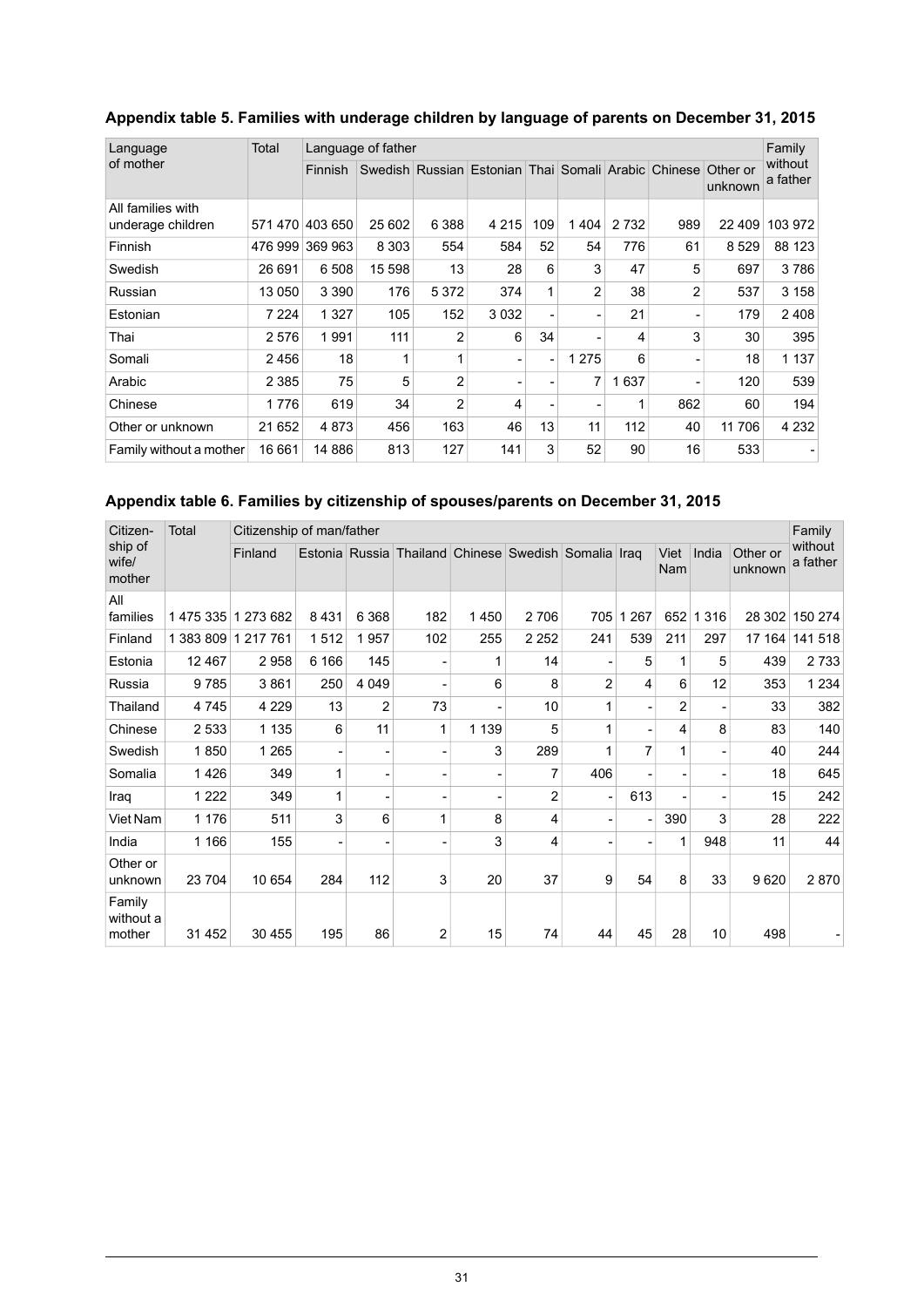| Citizenship                                  | Total   | Citizenship of father |                |      |                                          |                          |                |     |                |                |                                    |                        | Family              |
|----------------------------------------------|---------|-----------------------|----------------|------|------------------------------------------|--------------------------|----------------|-----|----------------|----------------|------------------------------------|------------------------|---------------------|
| of mother                                    |         | Finland               | Estonia Russia |      | Thailand China Somalia Iraq Sweden India |                          |                |     |                |                | Former<br>Serbia and<br>Montenegro | Other<br>or<br>unknown | without<br>a father |
| All families<br>with<br>underage<br>children |         | 571 470 439 598       | 4 6 28         | 2956 | 89                                       | 762                      | 560            | 913 | 1 1 1 7        | 844            | 647                                | 15 384                 | 103 972             |
| Finland                                      | 520 228 | 411 285               | 714            | 946  | 57                                       | 139                      | 177            | 342 | 945            | 167            | 284                                | 8915                   | 96 257              |
| Estonia                                      | 7495    | 1 2 7 8               | 3463           | 67   |                                          |                          |                | 1   | 6              | $\overline{2}$ | $\mathbf{1}$                       | 245                    | 2 4 3 2             |
| Russia                                       | 4 6 9 9 | 1 501                 | 134            | 1844 |                                          |                          |                |     | 3              | 5              | ٠                                  | 177                    | 1 0 3 5             |
| Thailand                                     | 2 3 0 8 | 1919                  | 3              |      | 27                                       | $\overline{\phantom{a}}$ |                |     | 3              |                | 1                                  | 13                     | 342                 |
| China                                        | 1 3 3 5 | 564                   | 3              | 1    | $\overline{a}$                           | 606                      |                |     | 3              | 3              |                                    | 33                     | 122                 |
| Somalia                                      | 1 2 6 0 | 298                   | ٠              |      | ۰                                        |                          | 343            |     | 7              |                |                                    | 14                     | 598                 |
| Iraq                                         | 997     | 275                   |                |      | $\qquad \qquad \blacksquare$             |                          | $\overline{a}$ | 497 | $\overline{2}$ |                | $\overline{\phantom{a}}$           | 10                     | 213                 |
| Sweden                                       | 860     | 558                   | ٠              |      | ۰                                        | 1                        | 1              | 4   | 69             |                |                                    | 23                     | 204                 |
| India                                        | 775     | 83                    | ٠              |      |                                          | 1                        |                |     | $\overline{2}$ | 643            |                                    | 6                      | 40                  |
| Former<br>Serbia and<br>Montenegro           | 744     | 220                   | ۰              |      | ۰                                        |                          | ٠              |     | 1              |                | 327                                | 58                     | 138                 |
| Other or<br>unknown                          | 14 108  | 5 6 6 2               | 159            | 42   | 3                                        | 6                        | $\overline{4}$ | 34  | 24             | 15             | 28                                 | 5 5 4 0                | 2 5 9 1             |
| Family<br>without a<br>mother                | 16 661  | 15 955                | 152            | 56   | 2                                        | 9                        | 35             | 35  | 52             | 9              | 6                                  | 350                    |                     |

#### <span id="page-31-0"></span>**Appendix table 7. Families with underage children by citizenship of parents on December 31, 2015**

#### <span id="page-31-1"></span>**Appendix table 8. Families by country of birth of spouses/parents on December 31, 2015**

| Country                        | <b>Total</b> |           | Country of birth of man/father |         |                |                                                     |     |      |         |                      |                |                        |                     |
|--------------------------------|--------------|-----------|--------------------------------|---------|----------------|-----------------------------------------------------|-----|------|---------|----------------------|----------------|------------------------|---------------------|
| of birth<br>of wife/<br>mother |              | Finland   | <b>USSR</b>                    |         |                | Former Estonia Sweden Thailand China Somalia Russia |     |      |         | Former<br>Yogoslavia | Iraq           | Other<br>or<br>unknown | without<br>a father |
| All families                   | 1 475 335    | 1 243 816 | 12 976                         | 8 0 0 5 | 9812           | 301                                                 | 796 | 1689 | 1 1 1 1 | 2652                 | 2 500          | 40 403                 | 150 274             |
| Finland                        | 1 342 201    | 1 174 581 | 1 7 0 7                        | 1 0 9 7 | 8746           | 167                                                 | 157 | 115  | 210     | 453                  | 413            | 20 734                 | 133 821             |
| Former<br><b>USSR</b>          | 24 031       | 8573      | 9 2 0 6                        | 998     | 84             | 2                                                   | 6   | 2    | 317     | 28                   | 27             | 1 0 3 9                | 3749                |
| Estonia                        | 12417        | 2708      | 865                            | 5 3 2 0 | 30             |                                                     | 2   | 1    | 38      | 9                    | 11             | 672                    | 2760                |
| Sweden                         | 11 032       | 8527      | 10                             | 5       | 380            |                                                     | 1   | 1    | 1       | 9                    | 8              | 281                    | 1808                |
| Thailand                       | 5 3 6 9      | 4 6 23    | 12                             | 15      | 57             | 94                                                  |     | 1    |         | 4                    | 3              | 103                    | 457                 |
| China                          | 3 2 4 3      | 1 2 6 4   | 9                              | 6       | 19             | 2                                                   | 529 | 2    | 9       | 1                    | $\overline{2}$ | 169                    | 231                 |
| Somalia                        | 2775         | 49        | $\overline{2}$                 | 1       |                |                                                     | 1   | 1432 |         | 1                    | 3              | 53                     | 1 2 3 3             |
| Russia                         | 2591         | 1 0 9 7   | 484                            | 76      | 9              |                                                     | 4   | 1    | 464     | 1                    | 4              | 147                    | 304                 |
| Former<br>Yogoslavia           | 2535         | 166       | 1                              | 3       |                | $\qquad \qquad \blacksquare$                        |     |      |         | 1743                 | 8              | 220                    | 394                 |
| Iraq                           | 2456         | 47        | 2                              | 4       | $\overline{2}$ |                                                     | 1   | 1    |         | 1                    | 1753           | 116                    | 529                 |
| Other or<br>unknown            | 35 233       | 12 538    | 463                            | 301     | 181            | 30                                                  | 72  | 56   | 61      | 341                  | 196            | 16 006                 | 4 9 8 8             |
| Family<br>without a<br>mother  | 31 452       | 29 643    | 215                            | 179     | 304            | 4                                                   | 23  | 77   | 11      | 61                   | 72             | 863                    |                     |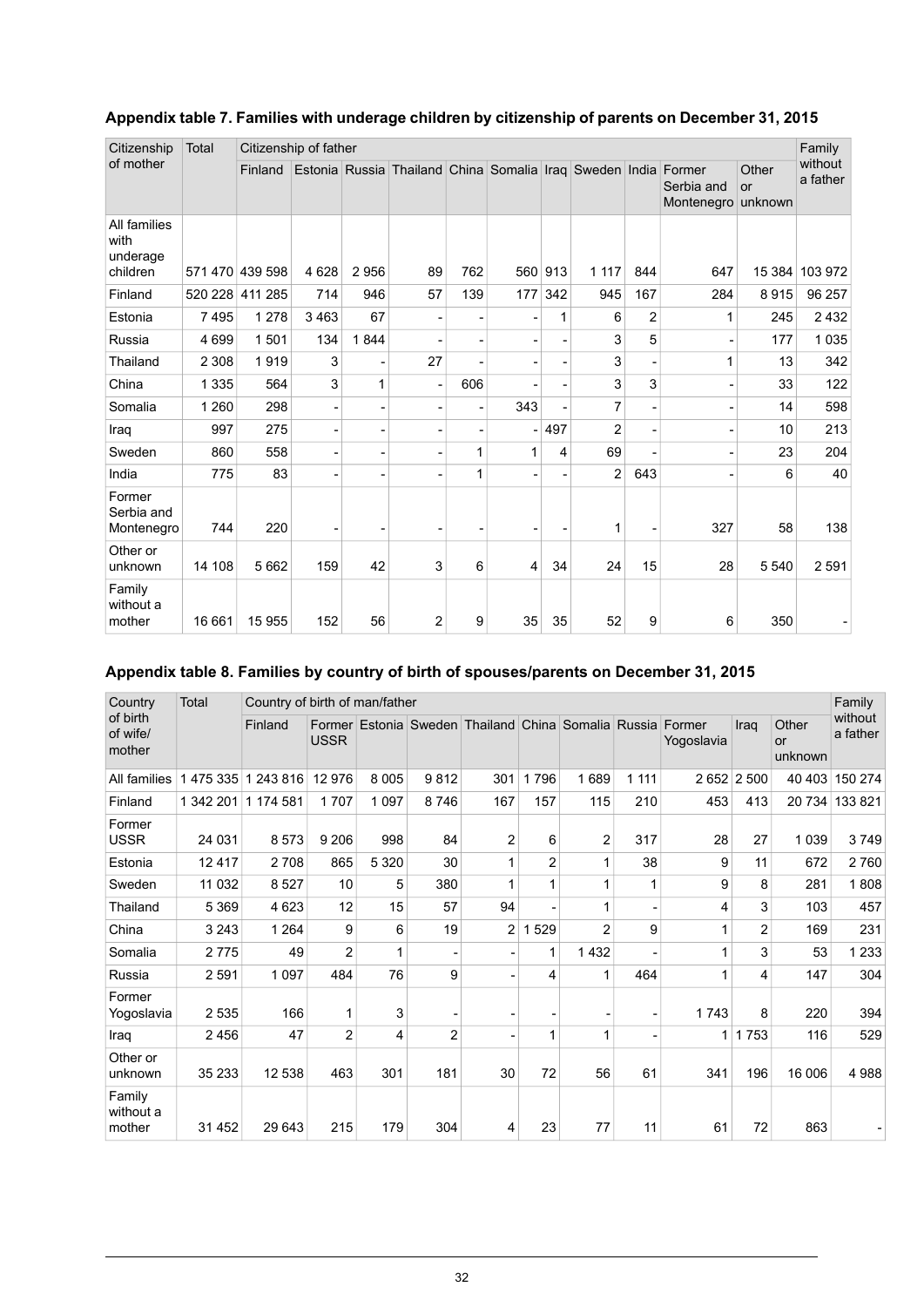<span id="page-32-0"></span>

| Appendix table 9. Families with underage children by country of birth of parents on December 31, |  |
|--------------------------------------------------------------------------------------------------|--|
| 2015                                                                                             |  |

| Country                                   | <b>Total</b> | Country of birth of father |                |                |                |                                             |         |                |                 |            |                          |                  | Family              |
|-------------------------------------------|--------------|----------------------------|----------------|----------------|----------------|---------------------------------------------|---------|----------------|-----------------|------------|--------------------------|------------------|---------------------|
| of birth<br>of<br>mother                  |              | Finland                    | <b>USSR</b>    |                |                | Former Estonia Sweden Thailand Somalia Iraq |         |                | F.d. Yogoslavia | China Viet | Nam or                   | Other<br>unknown | without<br>a father |
| All families with<br>underage<br>children |              | 571 470 422 074            | 6018           | 4 3 8 2        | 6038           | 136                                         | 1 380   | 1788           | 1724            | 945        | 751                      | 22 262           | 103 972             |
| Finland                                   | 495 041      | 387 679                    | 683            | 478            | 5 3 5 2        | 75                                          | 60      | 198            | 216             | 58         | 57                       | 10 201           | 89 984              |
| Former USSR                               | 11 808       | 3 3 5 0                    | 4 3 0 1        | 470            | 46             | $\overline{\phantom{0}}$                    | 1       | 21             | 20              | 3          | 1                        | 723              | 2872                |
| Estonia                                   | 7650         | 1 1 8 9                    | 443            | 3 1 1 2        | 16             | $\mathbf{1}$                                |         | 2              | 8               |            | 1                        | 407              | 2471                |
| Sweden                                    | 7417         | 5 3 5 3                    | 5              |                | 237            | $\blacksquare$                              | 1       | 3              | 3               | 1          | $\overline{\phantom{0}}$ | 176              | 1637                |
| Thailand                                  | 2632         | 2098                       | 5              | $\overline{2}$ | 30             | 37                                          |         | $\overline{2}$ | 3               |            | 6                        | 46               | 403                 |
| Somalia                                   | 2 3 9 5      | 21                         |                |                |                | $\overline{\phantom{a}}$                    | 1 2 2 8 | 3              |                 |            |                          | 37               | 1 1 0 5             |
| Iraq                                      | 1932         | 21                         | 1              |                | $\overline{2}$ | ٠                                           | 1       | 1 3 6 8        |                 |            |                          | 84               | 454                 |
| F.d. Yogoslavia                           | 1756         | 85                         | 1              |                |                |                                             |         | 6              | 1 1 8 4         |            |                          | 139              | 340                 |
| China                                     | 1736         | 616                        | 3              | 3              | 9              | $\overline{\phantom{0}}$                    |         | $\overline{2}$ |                 | 844        | 11                       | 61               | 187                 |
| Viet Nam                                  | 1 3 3 6      | 223                        | $\overline{2}$ |                | 3              | 8                                           | 1       |                | 1               | 10         | 633                      | 25               | 429                 |
| Other or<br>unknown                       | 21 106       | 6032                       | 454            | 168            | 97             | 12                                          | 36      | 131            | 257             | 15         | 11                       | 9803             | 4 0 9 0             |
| Family without<br>a mother                | 16 661       | 15 407                     | 120            | 146            | 246            | 3                                           | 52      | 52             | 30              | 14         | 31                       | 560              |                     |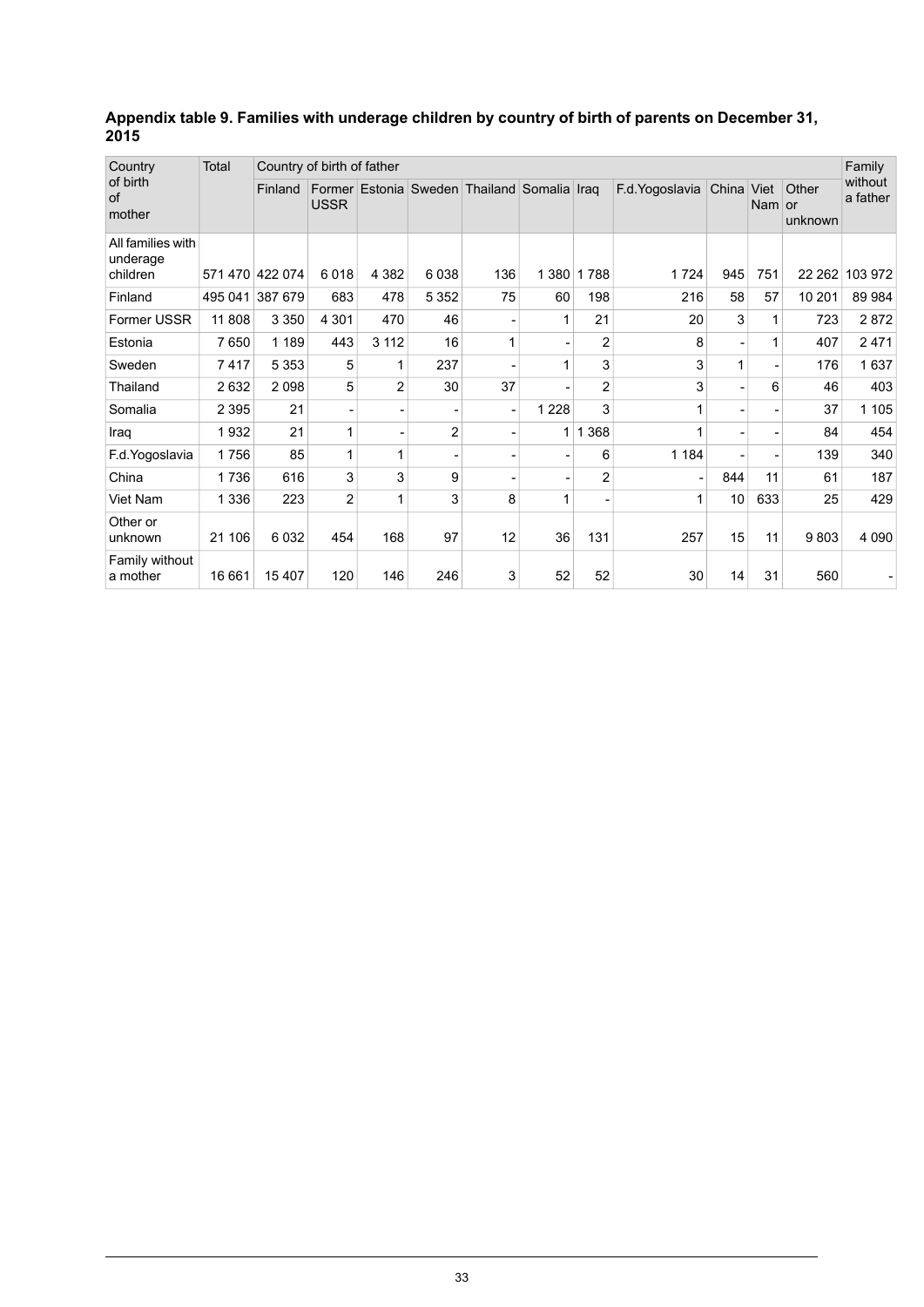#### <span id="page-33-0"></span>**Appendix table 10. Families by type of family and number of children aged 17 or under living at home on December 31, 2015**

| Family                                   | Total   | Number of children aged 17 or under |                        |               |         |        |  |  |  |  |
|------------------------------------------|---------|-------------------------------------|------------------------|---------------|---------|--------|--|--|--|--|
| type                                     |         | 1                                   | $\overline{2}$         | 3             | 4       | 5 -    |  |  |  |  |
| Family<br>type<br>total                  | 571470  | 245 871                             | 220 610 75 844         |               | 18 533  | 10 612 |  |  |  |  |
| Married<br>couple<br>with<br>children    | 339 342 |                                     | 120 423 141 920 54 316 |               | 13 697  | 8986   |  |  |  |  |
| Registered<br>partnership                | 604     | 327                                 | 225                    | 47            | 5       |        |  |  |  |  |
| Cohabiting<br>couple<br>with<br>children | 110 891 | 55 677                              |                        | 41 548 10 785 | 2 2 6 1 | 620    |  |  |  |  |
| Mother<br>with<br>children               | 103 972 | 58 251                              | 32 585                 | 9775          | 2413    | 948    |  |  |  |  |
| Father<br>with<br>children               | 16 661  | 11 193                              | 4 3 3 2                | 921           | 157     | 58     |  |  |  |  |
| Relative proportion %                    |         |                                     |                        |               |         |        |  |  |  |  |
| Families<br>total                        | 100,0   | 43,0                                | 38,6                   | 13,3          | 3,2     | 1,9    |  |  |  |  |
| Married<br>couple<br>with<br>children    | 100,0   | 35,5                                | 41,8                   | 16,0          | 4,0     | 2,6    |  |  |  |  |
| Registered<br>partnership                | 100,0   | 54,1                                | 37,3                   | 7,8           | 0,8     | 0,0    |  |  |  |  |
| Cohabiting<br>couple<br>with<br>children | 100,0   | 50,2                                | 37,5                   | 9,7           | 2,0     | 0,6    |  |  |  |  |
| Mother<br>with<br>children               | 100,0   | 56,0                                | 31,3                   | 9,4           | 2,3     | 0,9    |  |  |  |  |
| Father<br>with<br>children               | 100,0   | 67,2                                | 26,0                   | 5,5           | 0,9     | 0,3    |  |  |  |  |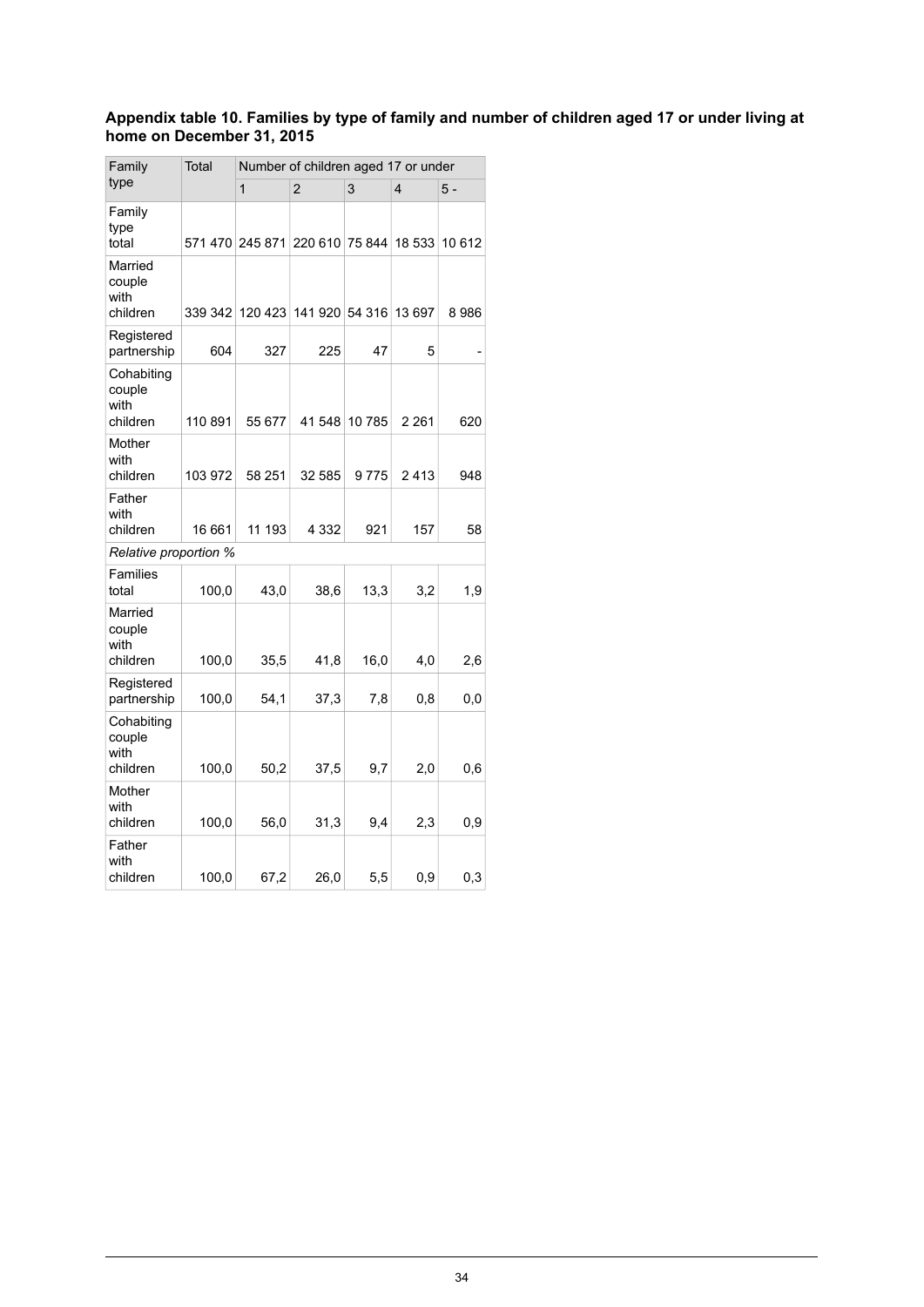#### <span id="page-34-0"></span>**Appendix table 11. Families with underage children by number of children aged 17 or under and family type on December 31, 2015**

| <b>Number</b>                              | Total   | Family type        |                            |                       |                                  |                           |  |  |  |  |  |
|--------------------------------------------|---------|--------------------|----------------------------|-----------------------|----------------------------------|---------------------------|--|--|--|--|--|
| of<br>children<br>aged<br>$17$ or<br>under |         | Married<br>couples | Registered<br>partnerships | Cohabiting<br>couples | <b>Mother</b><br>and<br>children | Father<br>and<br>children |  |  |  |  |  |
| Total                                      | 571470  | 339 342            | 604                        | 110 891               | 103 972                          | 16 661                    |  |  |  |  |  |
| 1                                          | 245 871 | 120 423            | 327                        | 55 677                | 58 251                           | 11 193                    |  |  |  |  |  |
| 2                                          | 220 610 | 141 920            | 225                        | 41 548                | 32 585                           | 4 3 3 2                   |  |  |  |  |  |
| 3                                          | 75844   | 54 316             | 47                         | 10785                 | 9775                             | 921                       |  |  |  |  |  |
| 4                                          | 18 533  | 13697              | 5                          | 2 2 6 1               | 2413                             | 157                       |  |  |  |  |  |
| 5                                          | 5 3 5 4 | 4 204              |                            | 474                   | 633                              | 43                        |  |  |  |  |  |
| 6                                          | 2 2 6 3 | 1944               |                            | 110                   | 204                              | 5                         |  |  |  |  |  |
| 7                                          | 1 2 6 3 | 1 1 5 8            |                            | 30                    | 71                               | 4                         |  |  |  |  |  |
| 8                                          | 805     | 772                |                            | 3                     | 26                               | 4                         |  |  |  |  |  |
| 9                                          | 478     | 459                |                            | 3                     | 14                               | 2                         |  |  |  |  |  |
| 10                                         | 270     | 270                |                            |                       |                                  |                           |  |  |  |  |  |
| 11                                         | 112     | 112                |                            |                       | -                                |                           |  |  |  |  |  |
| 12                                         | 51      | 51                 |                            |                       | -                                |                           |  |  |  |  |  |
| 13                                         | 11      | 11                 | $\overline{\phantom{0}}$   |                       | -                                |                           |  |  |  |  |  |
| 14                                         | 4       | 4                  |                            |                       |                                  |                           |  |  |  |  |  |
| 15                                         | 1       | 1                  |                            |                       |                                  |                           |  |  |  |  |  |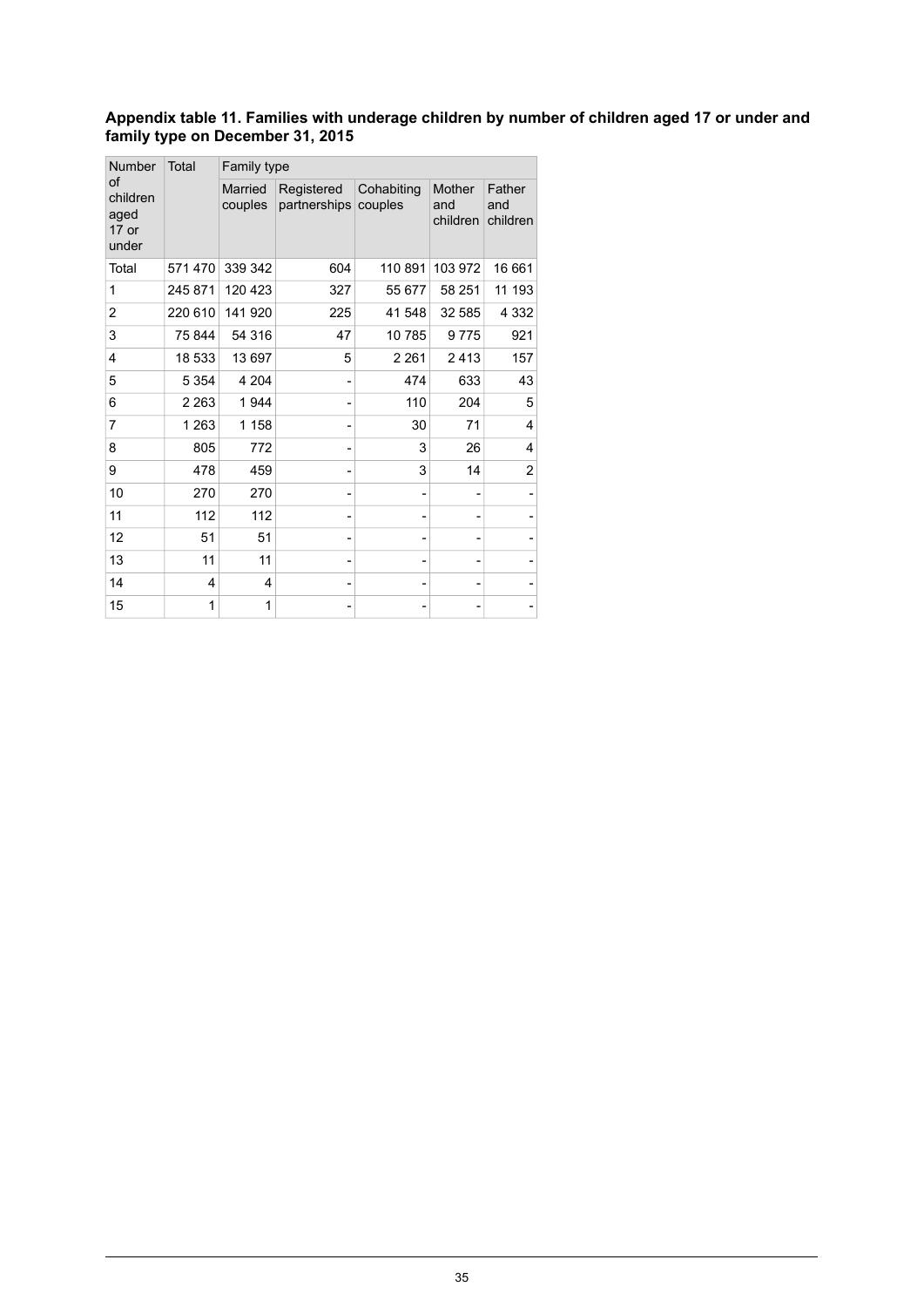#### <span id="page-35-0"></span>**Appendix table 12. Reconstituted families by family composition and number of children on December 31, 2015**

| Family type                                   | Total   | Families' children are    |                |                             |                           |                           |                                        |
|-----------------------------------------------|---------|---------------------------|----------------|-----------------------------|---------------------------|---------------------------|----------------------------------------|
| and<br>number<br>of<br>children <sup>1)</sup> |         | Only<br>mother's father's | Only           | Mother's<br>and<br>father's | Mother's<br>and<br>common | Father's<br>and<br>common | Mother's,<br>father's<br>and<br>common |
| All reconstituted<br>$f$ amilies $^{2)}$      | 52 251  | 23 822                    | 3 1 8 7        | 1977                        | 20 091                    | 2 2 6 2                   | 912                                    |
| $\mathbf{1}$                                  | 18 153  | 15735                     | 2418           |                             |                           |                           |                                        |
| 2                                             | 18 268  | 6611                      | 665            | 837                         | 9 1 4 2                   | 1013                      |                                        |
| 3                                             | 10759   | 1 2 5 1                   | 90             | 705                         | 7 5 4 4                   | 857                       | 312                                    |
| $\overline{4}$                                | 3697    | 178                       | 11             | 311                         | 2581                      | 290                       | 326                                    |
| 5                                             | 952     | 37                        | $\overline{2}$ | 92                          | 597                       | 67                        | 157                                    |
| $6 -$                                         | 422     | 10                        | 1              | 32                          | 227                       | 35                        | 117                                    |
| Married couple                                | 25 266  | 9010                      | 1 2 5 2        | 725                         | 12 2 61                   | 1 4 3 2                   | 586                                    |
| 1                                             | 7 0 5 6 | 6 0 9 7                   | 959            |                             |                           |                           |                                        |
| 2                                             | 8477    | 2 3 8 5                   | 248            | 322                         | 4970                      | 552                       |                                        |
| 3                                             | 6 3 0 7 | 444                       | 36             | 247                         | 4810                      | 580                       | 190                                    |
| 4                                             | 2 4 4 5 | 68                        | 7              | 109                         | 1842                      | 210                       | 209                                    |
| 5                                             | 657     | 11                        | $\overline{2}$ | 32                          | 455                       | 58                        | 99                                     |
| $6 -$                                         | 324     | 5                         |                | 15                          | 184                       | 32                        | 88                                     |
| Cohabiting<br>couple                          | 26 985  | 14812                     | 1935           | 1 252                       | 7830                      | 830                       | 326                                    |
| 1                                             | 11 097  | 9638                      | 1459           |                             |                           |                           |                                        |
| 2                                             | 9791    | 4 2 2 6                   | 417            | 515                         | 4 172                     | 461                       |                                        |
| 3                                             | 4 4 5 2 | 807                       | 54             | 458                         | 2 7 3 4                   | 277                       | 122                                    |
| $\overline{4}$                                | 1 2 5 2 | 110                       | 4              | 202                         | 739                       | 80                        | 117                                    |
| 5                                             | 295     | 26                        |                | 60                          | 142                       | 9                         | 58                                     |
| $6 -$                                         | 98      | 5                         | 1              | 17                          | 43                        | 3                         | 29                                     |

1) Number of children = number of children aged 17 or under in family

2) Reconstituted family = A family with children where not all the children under the age of 18 are the spouses common children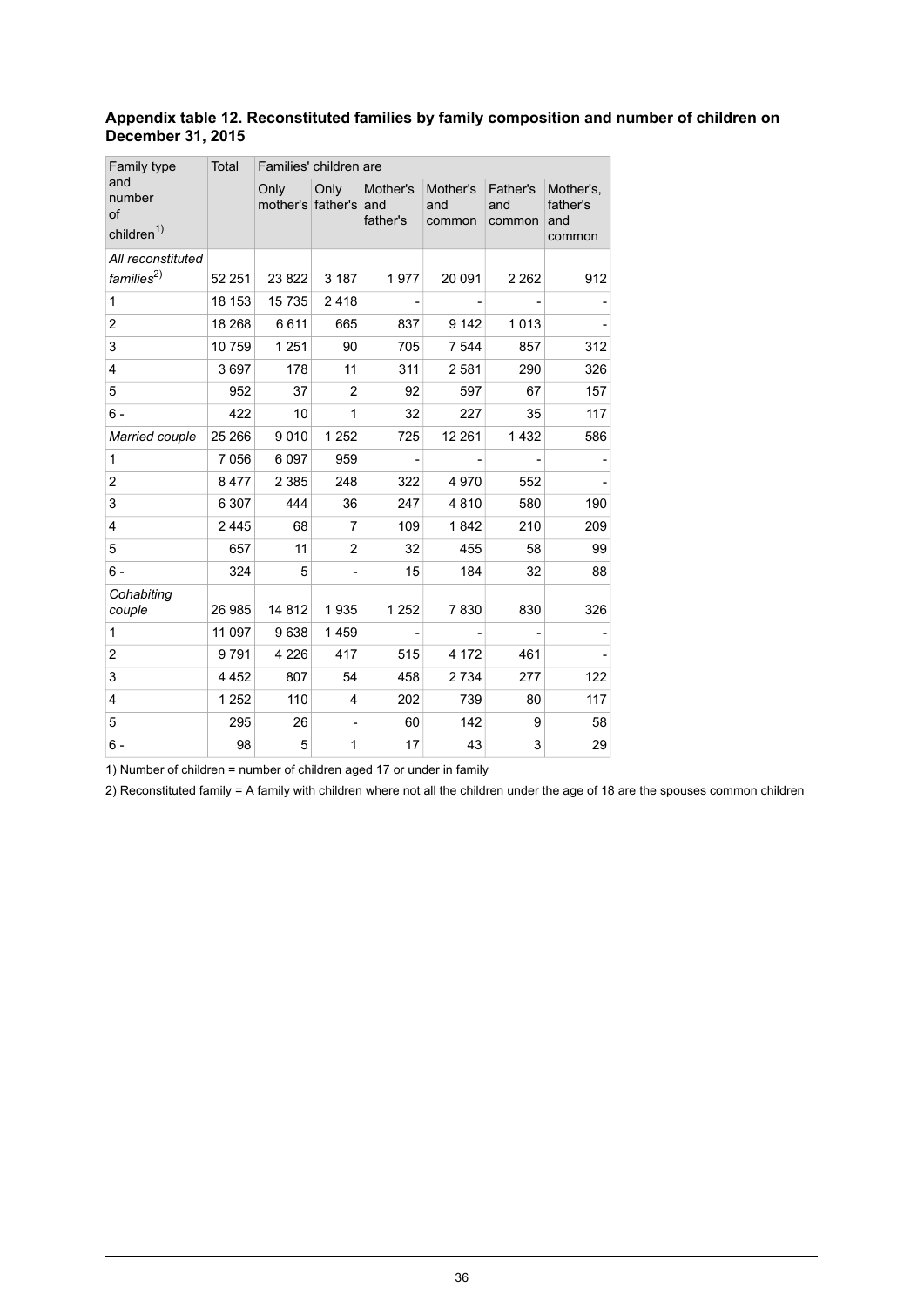| <b>Families</b>                  | Total   | Family type     |                        |                     |              |                            |                            |  |  |  |  |
|----------------------------------|---------|-----------------|------------------------|---------------------|--------------|----------------------------|----------------------------|--|--|--|--|
| with<br>children                 |         |                 | Two-parent families    |                     |              | Single-parent families     |                            |  |  |  |  |
| belonging<br>to the<br>age group |         | Total           | Marriage <sup>1)</sup> | Consensual<br>union | <b>Total</b> | Mother<br>with<br>children | Father<br>with<br>children |  |  |  |  |
| $0 - 2$                          | 152 859 | 135 967         | 90 908                 | 45 059              | 16892        | 16 303                     | 589                        |  |  |  |  |
| 0-3                              | 190 942 | 167 505         | 114 200                | 53 305              | 23 4 3 7     | 22 4 1 7                   | 1020                       |  |  |  |  |
| 0-6                              |         | 287 300 243 388 | 172 525                | 70 863              | 43912        | 40 815                     | 3097                       |  |  |  |  |
| $0 - 16$                         | 546 542 | 433 443         | 325 476                | 107 967             | 113 099      | 98 081                     | 15018                      |  |  |  |  |
| $0 - 17$                         | 571 470 | 450 837         | 339 946                | 110 891             | 120 633      | 103 972                    | 16 661                     |  |  |  |  |
| $0 - 24$                         | 660 575 | 512 614         | 392 626                | 119 988             | 147 961      | 124 108                    | 23 853                     |  |  |  |  |
| $0 - 29$                         | 679 987 | 525 508         | 404 166                | 121 342             | 154 479      | 128 683                    | 25796                      |  |  |  |  |
| 0-79                             | 729 194 | 547 468         | 424 811                | 122 657             | 181726       | 150 274                    | 31 452                     |  |  |  |  |
| 3-4                              | 115 340 | 98 670          | 74 656                 | 24 014              | 16 670       | 15 536                     | 1 1 3 4                    |  |  |  |  |
| $3-6$                            | 198 943 | 166 621         | 126910                 | 39 7 11             | 32 322       | 29 632                     | 2690                       |  |  |  |  |
| $5-6$                            | 117 364 | 98 040          | 77 145                 | 20895               | 19 3 24      | 17 542                     | 1782                       |  |  |  |  |
| $5 - 14$                         | 370 488 | 291 185         | 230 372                | 60813               | 79 303       | 68 602                     | 10701                      |  |  |  |  |
| 7-8                              | 114 925 | 94 326          | 75 955                 | 18 371              | 20 599       | 18 250                     | 2 3 4 9                    |  |  |  |  |
| $7 - 10$                         | 195 635 | 157 826         | 126 815                | 31 011              | 37809        | 33 217                     | 4592                       |  |  |  |  |
| $7 - 12$                         |         | 258 236 204 804 | 164 456                | 40 348              | 53 4 32      | 46 451                     | 6981                       |  |  |  |  |
| $7 - 15$                         | 341 536 | 264 850         | 212 987                | 51863               | 76 686       | 65 477                     | 11 209                     |  |  |  |  |
| $7 - 17$                         | 394 671 | 302 162         | 243 598                | 58 564              | 92 509       | 77969                      | 14 540                     |  |  |  |  |
| $9 - 12$                         | 192 735 | 152 488         | 124 393                | 28 095              | 40 247       | 34 796                     | 5451                       |  |  |  |  |
| $13 - 15$                        | 151 357 | 115 972         | 96 458                 | 19514               | 35 385       | 29 713                     | 5672                       |  |  |  |  |
| 16-17                            | 106 432 | 80 120          | 67 557                 | 12 563              | 26 312       | 21 606                     | 4706                       |  |  |  |  |
| 18-20                            | 110 724 | 83 524          | 71622                  | 11 902              | 27 200       | 21 491                     | 5709                       |  |  |  |  |
| 18-24                            | 151 198 | 112 190         | 96 500                 | 15 690              | 39 008       | 30 049                     | 8959                       |  |  |  |  |
| 18-29                            | 171 979 | 126 163         | 108 986                | 17 177              | 45816        | 34 882                     | 10 934                     |  |  |  |  |
| 21-24                            | 53 144  | 38 849          | 34 051                 | 4798                | 14 295       | 10 515                     | 3780                       |  |  |  |  |
| 25-29                            | 25 701  | 17833           | 15 993                 | 1840                | 7868         | 5638                       | 2 2 3 0                    |  |  |  |  |
| 30-34                            | 13 284  | 8674            | 7914                   | 760                 | 4610         | 3 2 8 6                    | 1 3 2 4                    |  |  |  |  |
| 35-39                            | 8 770   | 5 2 2 4         | 4906                   | 318                 | 3546         | 2 548                      | 998                        |  |  |  |  |
| 40-49                            | 14 821  | 6899            | 6611                   | 288                 | 7922         | 6 230                      | 1692                       |  |  |  |  |
| $50 -$                           | 15893   | 3421            | 3 2 9 8                | 123                 | 12472        | 10 551                     | 1921                       |  |  |  |  |

### <span id="page-36-0"></span>**Appendix table 13. Families by age group of children and type of family on December 31, 2015**

1) Incl. registered partnerships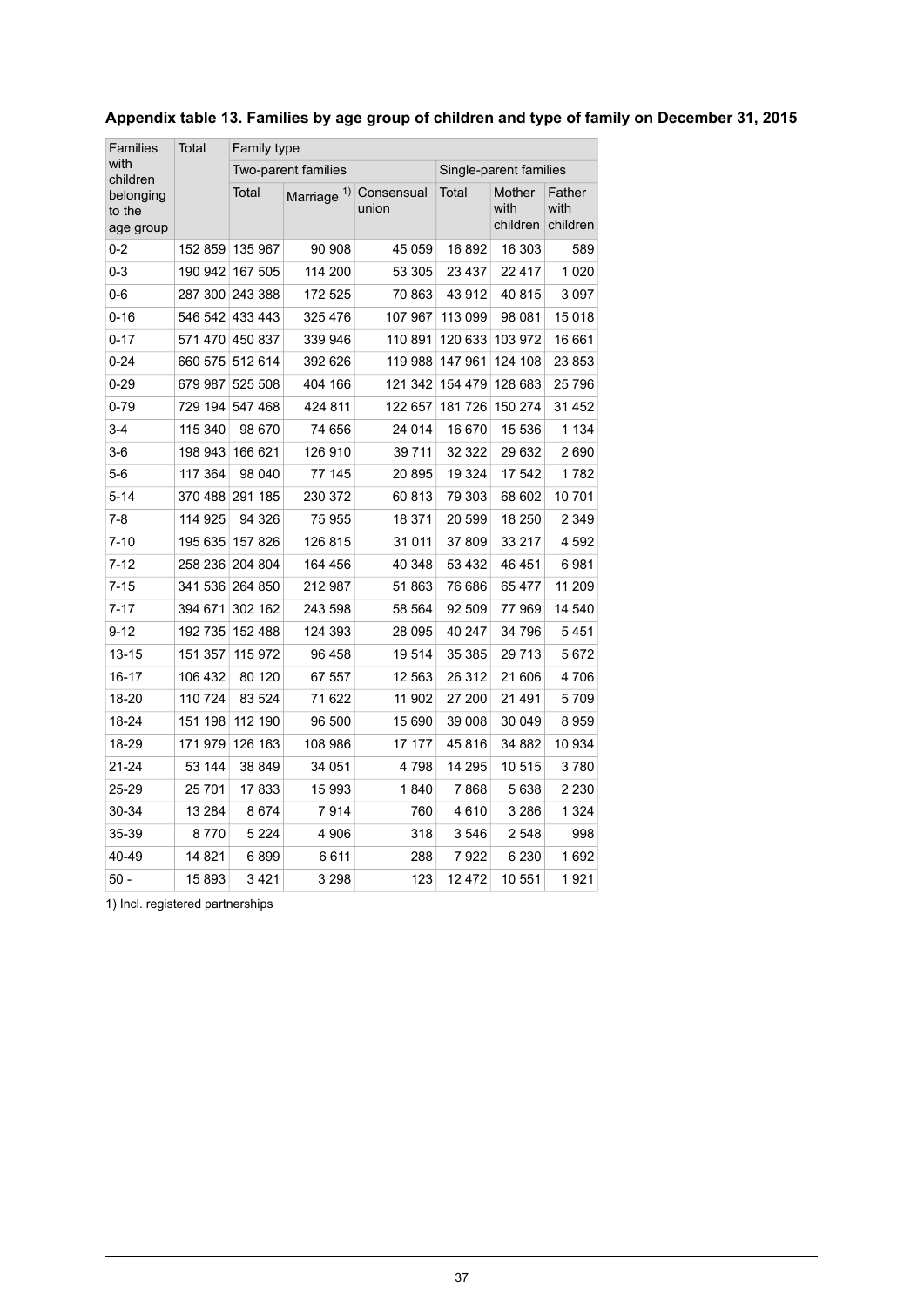| Age                     | Children<br>of all | Family type                           |                                                          |                                          |                           |                           | Adopted  | Reconstituted family <sup>2)</sup> |                  |                 |  |
|-------------------------|--------------------|---------------------------------------|----------------------------------------------------------|------------------------------------------|---------------------------|---------------------------|----------|------------------------------------|------------------|-----------------|--|
|                         | families           | Married<br>couple<br>with<br>children | Registered Cohabiting<br>partnership<br>with<br>children | couple<br>with<br>children <sup>1)</sup> | Mother<br>and<br>children | Father<br>and<br>children | children | Mother's<br>barn                   | Father's<br>barn | Common<br>child |  |
| 0                       | 55 186             | 31 257                                | 128                                                      | 18 934                                   | 4 802                     | 65                        | 13       | 1 0 1 1                            | 1                | 4 2 0 4         |  |
| $\mathbf{1}$            | 57 637             | 34 816                                | 122                                                      | 16 618                                   | 5874                      | 207                       | 58       | 339                                | 10               | 4 3 3 0         |  |
| $\overline{\mathbf{c}}$ | 58 568             | 36 930                                | 88                                                       | 14 276                                   | 6938                      | 336                       | 93       | 608                                | 38               | 4 0 6 7         |  |
| 3                       | 60 065             | 38 581                                | 74                                                       | 13 133                                   | 7792                      | 485                       | 145      | 1 104                              | 82               | 3781            |  |
| 4                       | 60 481             | 39 542                                | 76                                                       | 11 7 7 4                                 | 8 3 8 9                   | 700                       | 133      | 1630                               | 137              | 3417            |  |
| 5                       | 61741              | 40 383                                | 58                                                       | 11 342                                   | 9 1 0 8                   | 850                       | 205      | 2 2 7 2                            | 222              | 3038            |  |
| 6                       | 61 333             | 40 601                                | 50                                                       | 10 4 16                                  | 9 2 5 0                   | 1016                      | 226      | 2879                               | 315              | 2579            |  |
| 7                       | 60 611             | 40 040                                | 42                                                       | 9944                                     | 9423                      | 1 1 6 2                   | 275      | 3593                               | 470              | 2 1 9 1         |  |
| 8                       | 59 992             | 39 800                                | 43                                                       | 9 1 9 2                                  | 9670                      | 1 2 8 7                   | 230      | 3 9 6 1                            | 544              | 1770            |  |
| 9                       | 60 118             | 39 695                                | 36                                                       | 8930                                     | 10 0 34                   | 1423                      | 267      | 4 3 6 0                            | 726              | 1 3 7 2         |  |
| 10                      | 58 749             | 38 946                                | 36                                                       | 8 3 6 5                                  | 9899                      | 1503                      | 303      | 4 8 27                             | 762              | 1 0 2 3         |  |
| 11                      | 58 884             | 38 603                                | 39                                                       | 8 1 2 1                                  | 10 4 36                   | 1685                      | 400      | 5 0 5 1                            | 876              | 712             |  |
| 12                      | 57 674             | 37729                                 | 40                                                       | 7638                                     | 10 507                    | 1760                      | 373      | 5 1 9 0                            | 957              | 480             |  |
| 13                      | 56 557             | 36 647                                | 27                                                       | 7457                                     | 10 550                    | 1876                      | 413      | 5 5 0 2                            | 991              | 299             |  |
| 14                      | 56 889             | 36 654                                | 26                                                       | 7 2 1 7                                  | 10 944                    | 2 0 4 8                   | 350      | 5 7 0 4                            | 1 0 8 4          | 157             |  |
| 15                      | 57 377             | 36 657                                | 22                                                       | 6983                                     | 11 439                    | 2 2 7 6                   | 327      | 5 6 8 9                            | 1 2 2 9          | 39              |  |
| 16                      | 56 943             | 36 011                                | 22                                                       | 6932                                     | 11 518                    | 2 4 6 0                   | 320      | 5702                               | 1 2 8 9          | 32              |  |
| 17                      | 54 639             | 34 962                                | 9                                                        | 6 191                                    | 11 045                    | 2432                      | 237      | 5 3 8 8                            | 1 1 6 8          | 22              |  |
| 18                      | 50 633             | 32919                                 | $\overline{7}$                                           | 5 5 3 2                                  | 9867                      | 2 3 0 8                   | 221      | 1650                               | 424              | 16              |  |
| 19                      | 40 353             | 26 533                                | 5                                                        | 4 2 4 0                                  | 7 5 28                    | 2 0 4 7                   | 174      | 1 0 2 0                            | 275              | 8               |  |
| 20                      | 29 004             | 18836                                 | 8                                                        | 2962                                     | 5 5 20                    | 1678                      | 114      |                                    |                  |                 |  |
| 21                      | 20 312             | 13 153                                |                                                          | 1915                                     | 3 9 2 4                   | 1 3 2 0                   | 85       |                                    |                  |                 |  |
| 22                      | 14 8 96            | 9621                                  | $\overline{2}$                                           | 1 3 3 1                                  | 2921                      | 1 0 2 1                   | 52       |                                    |                  |                 |  |
| 23                      | 12 032             | 7727                                  |                                                          | 1038                                     | 2 3 7 0                   | 897                       | 51       |                                    |                  |                 |  |
| 24                      | 9553               | 6 14 6                                |                                                          | 777                                      | 1 902                     | 728                       | 59       |                                    |                  |                 |  |
| $0-6$                   | 415 011            | 262 110                               | 596                                                      | 96 493                                   | 52 153                    | 3659                      | 873      | 9843                               | 805              | 25416           |  |
| $0 - 17$                | 1 053 444          | 677854                                | 938                                                      |                                          | 183 463 167 618           | 23 571                    | 4 3 6 8  | 64 810                             | 10 901           | 33 513          |  |
|                         | 0-24 1 230 227     | 792 789                               | 960                                                      |                                          | 201 258 201 650           | 33 570                    | 5 1 2 4  |                                    |                  |                 |  |

#### <span id="page-37-0"></span>**Appendix table 14. Children aged 0–24 by type of family, adopted children in families by age on December 31, 2015**

1) Includes also children who are born to a cohabiting couple at the end of the year and the father has not yet acknowledged the child

2) Reconstituted family = A family with children where not all the children under the age of 18 are the spouses' common children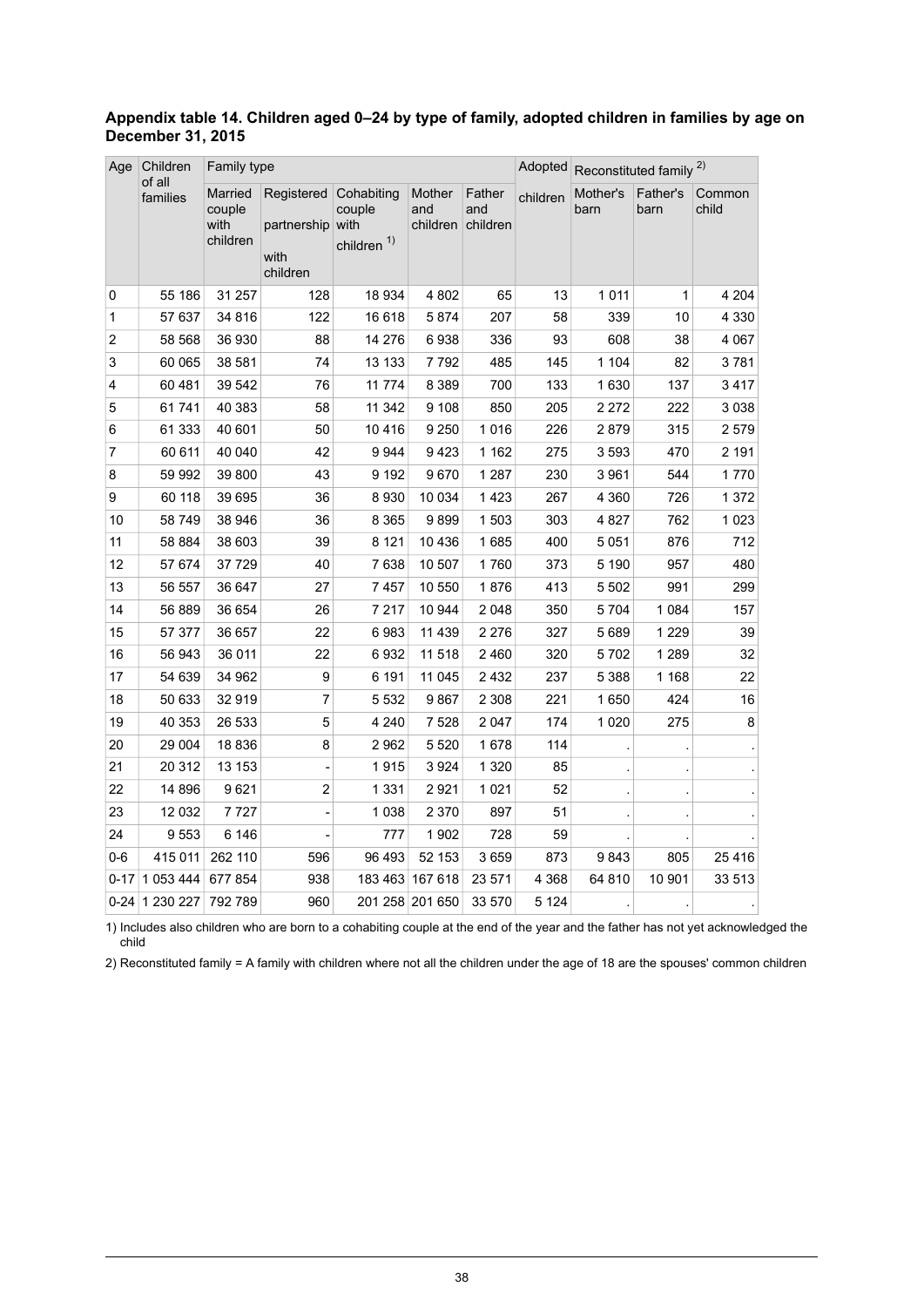#### <span id="page-38-0"></span>Appendix table 15. Children by age and number of children in the family living at home aged 17 or **under on December 31, 2015**

| Age      | Total                        |          |                |         | Number of children aged 17 or under in family |         |
|----------|------------------------------|----------|----------------|---------|-----------------------------------------------|---------|
|          |                              | 1        | $\overline{2}$ | 3       | 4                                             | 5 -     |
| Number   |                              |          |                |         |                                               |         |
| $0 - 17$ | 1 053 444                    | 245 871  | 441 220        | 227 532 | 74 132                                        | 64 689  |
| 0        | 55 186                       | 22 815   | 19 243         | 8 0 1 1 | 2634                                          | 2483    |
| 1        | 57 637                       | 21 784   | 21 171         | 9058    | 2971                                          | 2653    |
| 2        | 58 568                       | 15726    | 25 856         | 10 403  | 3586                                          | 2997    |
| 3        | 60 065                       | 11 847   | 28 998         | 11 935  | 3872                                          | 3413    |
| 4        | 60481                        | 10 007   | 28 892         | 13 620  | 4 377                                         | 3585    |
| 5        | 61 741                       | 8819     | 29 399         | 14 887  | 4709                                          | 3927    |
| 6        | 61 333                       | 8270     | 28 252         | 15 671  | 4991                                          | 4 149   |
| 7        | 60 611                       | 8026     | 26 955         | 16 258  | 5076                                          | 4 2 9 6 |
| 8        | 59 992                       | 7770     | 26 293         | 16 273  | 5 1 9 9                                       | 4 4 5 7 |
| 9        | 60 118                       | 8 1 7 4  | 25 939         | 16 271  | 5 2 3 0                                       | 4 504   |
| 10       | 58749                        | 8413     | 25 156         | 15 699  | 5073                                          | 4 4 0 8 |
| 11       | 58 884                       | 9466     | 25 237         | 15 080  | 4825                                          | 4 2 7 6 |
| 12       | 57 674                       | 10513    | 24 5 20        | 14 005  | 4615                                          | 4 0 21  |
| 13       | 56 557                       | 12 2 2 5 | 23 665         | 12 601  | 4 2 8 1                                       | 3785    |
| 14       | 56889                        | 14 922   | 22 888         | 11 666  | 3898                                          | 3515    |
| 15       | 57 377                       | 18 955   | 21 400         | 10 263  | 3487                                          | 3 2 7 2 |
| 16       | 56 943                       | 23 845   | 19 366         | 8 2 2 4 | 2841                                          | 2667    |
| 17       | 54 639                       | 24 294   | 17 990         | 7607    | 2467                                          | 2 2 8 1 |
|          | <b>Relative proportion %</b> |          |                |         |                                               |         |
| 0-17     | 100,0                        | 23,3     | 41,9           | 21,6    | 7,0                                           | 6,1     |
| 0        | 100,0                        | 41,3     | 34,9           | 14,5    | 4,8                                           | 4,5     |
| 1        | 100,0                        | 37,8     | 36,7           | 15,7    | 5,2                                           | 4,6     |
| 2        | 100,0                        | 26,9     | 44,1           | 17,8    | 6,1                                           | 5,1     |
| 3        | 100,0                        | 19,7     | 48,3           | 19,9    | 6,4                                           | 5,7     |
| 4        | 100,0                        | 16,5     | 47,8           | 22,5    | 7,2                                           | 5,9     |
| 5        | 100,0                        | 14,3     | 47,6           | 24,1    | 7,6                                           | 6,4     |
| 6        | 100,0                        | 13,5     | 46,1           | 25,6    | 8,1                                           | 6,8     |
| 7        | 100,0                        | 13,2     | 44,5           | 26,8    | 8,4                                           | 7,1     |
| 8        | 100,0                        | 13,0     | 43,8           | 27,1    | 8,7                                           | 7,4     |
| 9        | 100,0                        | 13,6     | 43,1           | 27,1    | 8,7                                           | 7,5     |
| 10       | 100,0                        | 14,3     | 42,8           | 26,7    | 8,6                                           | 7,5     |
| 11       | 100,0                        | 16,1     | 42,9           | 25,6    | 8,2                                           | 7,3     |
| 12       | 100,0                        | 18,2     | 42,5           | 24,3    | 8,0                                           | 7,0     |
| 13       | 100,0                        | 21,6     | 41,8           | 22,3    | 7,6                                           | 6,7     |
| 14       | 100,0                        | 26,2     | 40,2           | 20,5    | 6,9                                           | 6,2     |
| 15       | 100,0                        | 33,0     | 37,3           | 17,9    | 6,1                                           | 5,7     |
| 16       | 100,0                        | 41,9     | 34,0           | 14,4    | 5,0                                           | 4,7     |
| 17       | 100,0                        | 44,5     | 32,9           | 13,9    | 4,5                                           | 4,2     |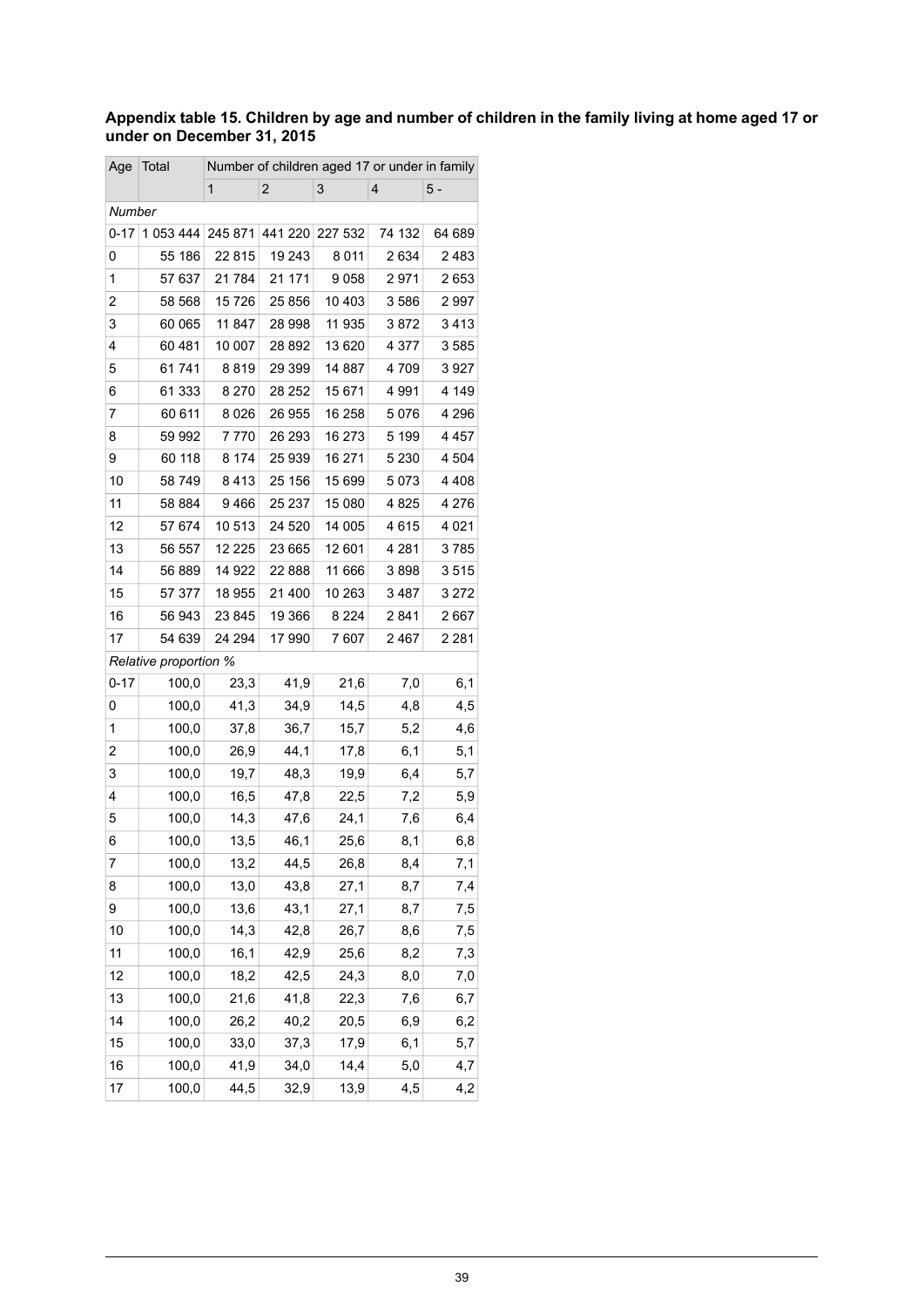| Age                    | Men with          |                                          | Family type                        |                                             |                                          |                           |                           |  |  |  |  |  |
|------------------------|-------------------|------------------------------------------|------------------------------------|---------------------------------------------|------------------------------------------|---------------------------|---------------------------|--|--|--|--|--|
|                        | a family<br>total | Married<br>couple<br>without<br>children | Married<br>couple<br>with children | Cohabiting<br>couple<br>without<br>children | Cohabiting<br>couple<br>with<br>children | Father<br>and<br>children | Registered<br>partnership |  |  |  |  |  |
| Number                 |                   |                                          |                                    |                                             |                                          |                           |                           |  |  |  |  |  |
| Age groups<br>total    | 1 324 499         | 528 539                                  | 424 185                            | 215 620                                     | 122 657                                  | 31 452                    | 2 0 4 6                   |  |  |  |  |  |
| $-19$                  | 2 949             | 79                                       | 29                                 | 2628                                        | 210                                      | 1                         | 2                         |  |  |  |  |  |
| $20 - 24$              | 43 092            | 2 3 9 0                                  | 2 3 9 4                            | 33 865                                      | 4 2 9 4                                  | 103                       | 46                        |  |  |  |  |  |
| $25 - 29$              | 83 141            | 9 1 7 1                                  | 15 997                             | 43 4 29                                     | 13 993                                   | 440                       | 111                       |  |  |  |  |  |
| $30 - 34$              | 113 074           | 12 492                                   | 47 708                             | 28 049                                      | 23 332                                   | 1 3 1 5                   | 178                       |  |  |  |  |  |
| $35 - 39$              | 122 259           | 9842                                     | 71 474                             | 14 956                                      | 23 167                                   | 2 5 6 3                   | 257                       |  |  |  |  |  |
| 40 - 44                | 114 657           | 9088                                     | 73 235                             | 9370                                        | 18705                                    | 3 9 6 2                   | 297                       |  |  |  |  |  |
| $45 - 49$              | 123 077           | 15 877                                   | 73 714                             | 10888                                       | 16 683                                   | 5 5 9 8                   | 317                       |  |  |  |  |  |
| $50 - 54$              | 129 684           | 35 7 23                                  | 62 161                             | 14 031                                      | 11 817                                   | 5 607                     | 345                       |  |  |  |  |  |
| $55 - 59$              | 125 053           | 62 065                                   | 36 506                             | 16 235                                      | 6 176                                    | 3866                      | 205                       |  |  |  |  |  |
| $60 - 64$              | 126 446           | 86 907                                   | 18 4 58                            | 15 869                                      | 2685                                     | 2 3 8 5                   | 142                       |  |  |  |  |  |
| $65 - 69$              | 132 228           | 105 183                                  | 10812                              | 13 371                                      | 1 0 8 3                                  | 1693                      | 86                        |  |  |  |  |  |
| $70 - 74$              | 89 145            | 75 726                                   | 5 1 8 4                            | 6814                                        | 326                                      | 1 0 6 0                   | 35                        |  |  |  |  |  |
| $75 - 79$              | 61 149            | 53 276                                   | 3 2 4 7                            | 3668                                        | 113                                      | 822                       | 23                        |  |  |  |  |  |
| $80 - 84$              | 37 474            | 32 862                                   | 2 0 6 8                            | 1637                                        | 44                                       | 862                       | $\mathbf{1}$              |  |  |  |  |  |
| $85 -$                 | 21 071            | 17858                                    | 1 1 9 8                            | 810                                         | 29                                       | 1 1 7 5                   | $\mathbf{1}$              |  |  |  |  |  |
| Relative proportion, % |                   |                                          |                                    |                                             |                                          |                           |                           |  |  |  |  |  |
| Age groups<br>total    | 100,0             | 39,9                                     | 32,0                               | 16,3                                        | 9,3                                      | 2,4                       | 0,2                       |  |  |  |  |  |
| $-19$                  | 100,0             | 2,7                                      | 1,0                                | 89,1                                        | 7,1                                      | 0,0                       | 0,1                       |  |  |  |  |  |
| $20 - 24$              | 100,0             | 5,5                                      | 5,6                                | 78,6                                        | 10,0                                     | 0,2                       | 0,1                       |  |  |  |  |  |
| 25 - 29                | 100,0             | 11,0                                     | 19,2                               | 52,2                                        | 16,8                                     | 0,5                       | 0,1                       |  |  |  |  |  |
| $30 - 34$              | 100,0             | 11,0                                     | 42,2                               | 24,8                                        | 20,6                                     | 1,2                       | 0,2                       |  |  |  |  |  |
| $35 - 39$              | 100,0             | 8,1                                      | 58,5                               | 12,2                                        | 18,9                                     | 2,1                       | 0,2                       |  |  |  |  |  |
| $40 - 44$              | 100,0             | 7,9                                      | 63,9                               | 8,2                                         | 16,3                                     | 3,5                       | 0,3                       |  |  |  |  |  |
| 45 - 49                | 100,0             | 12,9                                     | 59,9                               | 8,8                                         | 13,6                                     | 4,5                       | $_{\rm 0,3}$              |  |  |  |  |  |
| $50 - 54$              | 100,0             | 27,5                                     | 47,9                               | 10,8                                        | 9,1                                      | 4,3                       | 0,3                       |  |  |  |  |  |
| $55 - 59$              | 100,0             | 49,6                                     | 29,2                               | 13,0                                        | 4,9                                      | 3,1                       | 0,2                       |  |  |  |  |  |
| $60 - 64$              | 100,0             | 68,7                                     | 14,6                               | 12,6                                        | 2,1                                      | 1,9                       | 0,1                       |  |  |  |  |  |
| 65 - 69                | 100,0             | 79,5                                     | 8,2                                | 10,1                                        | 0,8                                      | 1,3                       | 0,1                       |  |  |  |  |  |
| $70 - 74$              | 100,0             | 84,9                                     | 5,8                                | 7,6                                         | 0,4                                      | 1,2                       | 0,0                       |  |  |  |  |  |
| $75 - 79$              | 100,0             | 87,1                                     | 5,3                                | 6,0                                         | 0,2                                      | 1,3                       | 0,0                       |  |  |  |  |  |
| $80 - 84$              | 100,0             | 87,7                                     | 5,5                                | 4,4                                         | 0,1                                      | 2,3                       | 0,0                       |  |  |  |  |  |
| $85 -$                 | 100,0             | 84,8                                     | 5,7                                | 3,8                                         | 0,1                                      | 5,6                       | 0,0                       |  |  |  |  |  |

### <span id="page-39-0"></span>**Appendix table 16. Men with a family by age and type of family on December 31, 2015**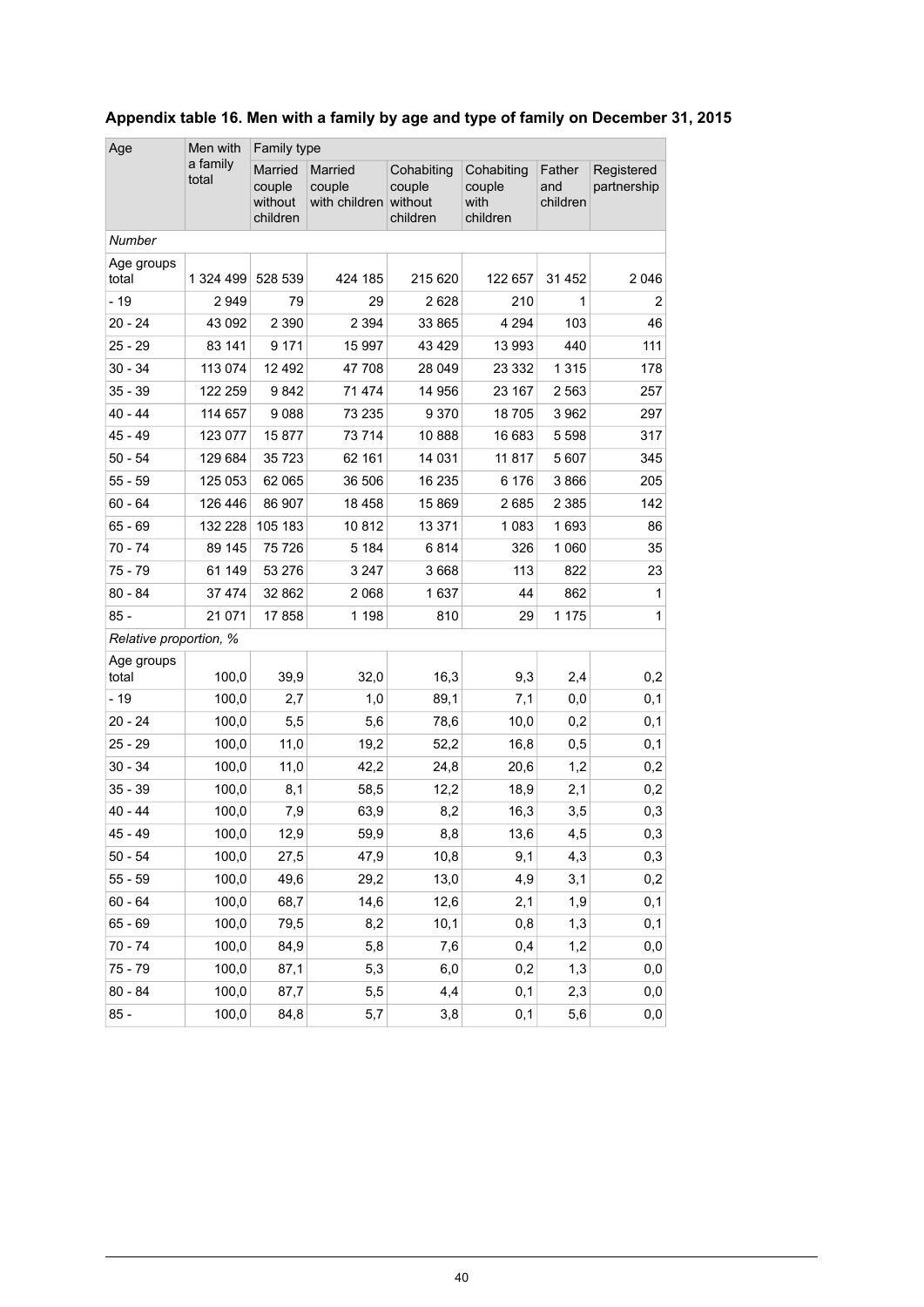| Age                    | Women                     |                                          | Family type                           |                                             |                                          |                           |                           |  |  |  |  |  |
|------------------------|---------------------------|------------------------------------------|---------------------------------------|---------------------------------------------|------------------------------------------|---------------------------|---------------------------|--|--|--|--|--|
|                        | with<br>a family<br>total | Married<br>couple<br>without<br>children | Married<br>couple<br>with<br>children | Cohabiting<br>couple<br>without<br>children | Cohabiting<br>couple<br>with<br>children | Mother<br>and<br>children | Registered<br>partnership |  |  |  |  |  |
| Number                 |                           |                                          |                                       |                                             |                                          |                           |                           |  |  |  |  |  |
| Age groups<br>total    | 1 444 445                 | 528 539                                  | 424 185                               | 215 620                                     | 122 657                                  | 150 274                   | 3 1 7 0                   |  |  |  |  |  |
| $-19$                  | 7 202                     | 258                                      | 96                                    | 6 0 27                                      | 422                                      | 386                       | 13                        |  |  |  |  |  |
| $20 - 24$              | 68 189                    | 4 2 4 7                                  | 5 1 4 6                               | 46 569                                      | 7481                                     | 4659                      | 87                        |  |  |  |  |  |
| 25 - 29                | 109 370                   | 12 531                                   | 25 887                                | 42 268                                      | 18 336                                   | 10 051                    | 297                       |  |  |  |  |  |
| $30 - 34$              | 136 905                   | 12 4 7 6                                 | 61 607                                | 21 549                                      | 24 9 27                                  | 15 786                    | 560                       |  |  |  |  |  |
| $35 - 39$              | 142 778                   | 8877                                     | 79 737                                | 10415                                       | 23 0 79                                  | 20 069                    | 601                       |  |  |  |  |  |
| 40 - 44                | 132 864                   | 9413                                     | 74 842                                | 7817                                        | 18 144                                   | 22 150                    | 498                       |  |  |  |  |  |
| 45 - 49                | 142 364                   | 20 168                                   | 71 105                                | 11 055                                      | 15 141                                   | 24 4 7 1                  | 424                       |  |  |  |  |  |
| $50 - 54$              | 142 831                   | 46 693                                   | 52 954                                | 14 869                                      | 9 1 4 6                                  | 18851                     | 318                       |  |  |  |  |  |
| 55 - 59                | 131 410                   | 74 389                                   | 26 218                                | 16 755                                      | 4 0 5 3                                  | 9841                      | 154                       |  |  |  |  |  |
| $60 - 64$              | 127 127                   | 93798                                    | 11 630                                | 15 562                                      | 1 2 2 3                                  | 4 806                     | 108                       |  |  |  |  |  |
| 65 - 69                | 124 599                   | 101 565                                  | 6899                                  | 11 922                                      | 434                                      | 3723                      | 56                        |  |  |  |  |  |
| 70 - 74                | 79 9 20                   | 67 331                                   | 3682                                  | 5695                                        | 140                                      | 3036                      | 36                        |  |  |  |  |  |
| 75 - 79                | 52 882                    | 43 901                                   | 2485                                  | 3 0 5 5                                     | 74                                       | 3 3 5 4                   | 13                        |  |  |  |  |  |
| $80 - 84$              | 29 4 9 3                  | 22 872                                   | 1 3 1 0                               | 1 3 6 9                                     | 36                                       | 3 9 0 2                   | 4                         |  |  |  |  |  |
| $85 -$                 | 16 511                    | 10 0 20                                  | 587                                   | 693                                         | 21                                       | 5 1 8 9                   | 1                         |  |  |  |  |  |
| Relative proportion, % |                           |                                          |                                       |                                             |                                          |                           |                           |  |  |  |  |  |
| Age groups<br>total    | 100,0                     | 36,6                                     | 29,4                                  | 14,9                                        | 8,5                                      | 10,4                      | 0,2                       |  |  |  |  |  |
| $-19$                  | 100,0                     | 3,6                                      | 1,3                                   | 83,7                                        | 5,9                                      | 5,4                       | 0,2                       |  |  |  |  |  |
| $20 - 24$              | 100,0                     | 6,2                                      | 7,5                                   | 68,3                                        | 11,0                                     | 6,8                       | 0,1                       |  |  |  |  |  |
| 25 - 29                | 100,0                     | 11,5                                     | 23,7                                  | 38,6                                        | 16,8                                     | 9,2                       | 0,3                       |  |  |  |  |  |
| $30 - 34$              | 100,0                     | 9,1                                      | 45,0                                  | 15,7                                        | 18,2                                     | 11,5                      | 0,4                       |  |  |  |  |  |
| 35 - 39                | 100,0                     | 6,2                                      | 55,8                                  | 7,3                                         | 16,2                                     | 14,1                      | 0,4                       |  |  |  |  |  |
| $40 - 44$              | 100,0                     | 7,1                                      | 56,3                                  | 5,9                                         | 13,7                                     | 16,7                      | 0,4                       |  |  |  |  |  |
| 45 - 49                | 100,0                     | 14,2                                     | 49,9                                  | 7,8                                         | 10,6                                     | 17,2                      | $_{\rm 0,3}$              |  |  |  |  |  |
| $50 - 54$              | 100,0                     | 32,7                                     | 37,1                                  | 10,4                                        | 6,4                                      | 13,2                      | 0,2                       |  |  |  |  |  |
| $55 - 59$              | 100,0                     | 56,6                                     | 20,0                                  | 12,8                                        | 3,1                                      | 7,5                       | 0,1                       |  |  |  |  |  |
| $60 - 64$              | 100,0                     | 73,8                                     | 9,1                                   | 12,2                                        | 1,0                                      | 3,8                       | 0,1                       |  |  |  |  |  |
| $65 - 69$              | 100,0                     | 81,5                                     | 5,5                                   | 9,6                                         | 0,3                                      | 3,0                       | 0,0                       |  |  |  |  |  |
| $70 - 74$              | 100,0                     | 84,2                                     | 4,6                                   | 7,1                                         | 0,2                                      | 3,8                       | 0,0                       |  |  |  |  |  |
| 75 - 79                | 100,0                     | 83,0                                     | 4,7                                   | 5,8                                         | 0,1                                      | 6,3                       | 0,0                       |  |  |  |  |  |
| $80 - 84$              | 100,0                     | 77,6                                     | 4,4                                   | 4,6                                         | 0,1                                      | 13,2                      | 0,0                       |  |  |  |  |  |
| $85 -$                 | 100,0                     | 60,7                                     | 3,6                                   | 4,2                                         | 0,1                                      | 31,4                      | 0,0                       |  |  |  |  |  |

### <span id="page-40-0"></span>**Appendix table 17. Women with a family by age and type of family on December 31, 2015**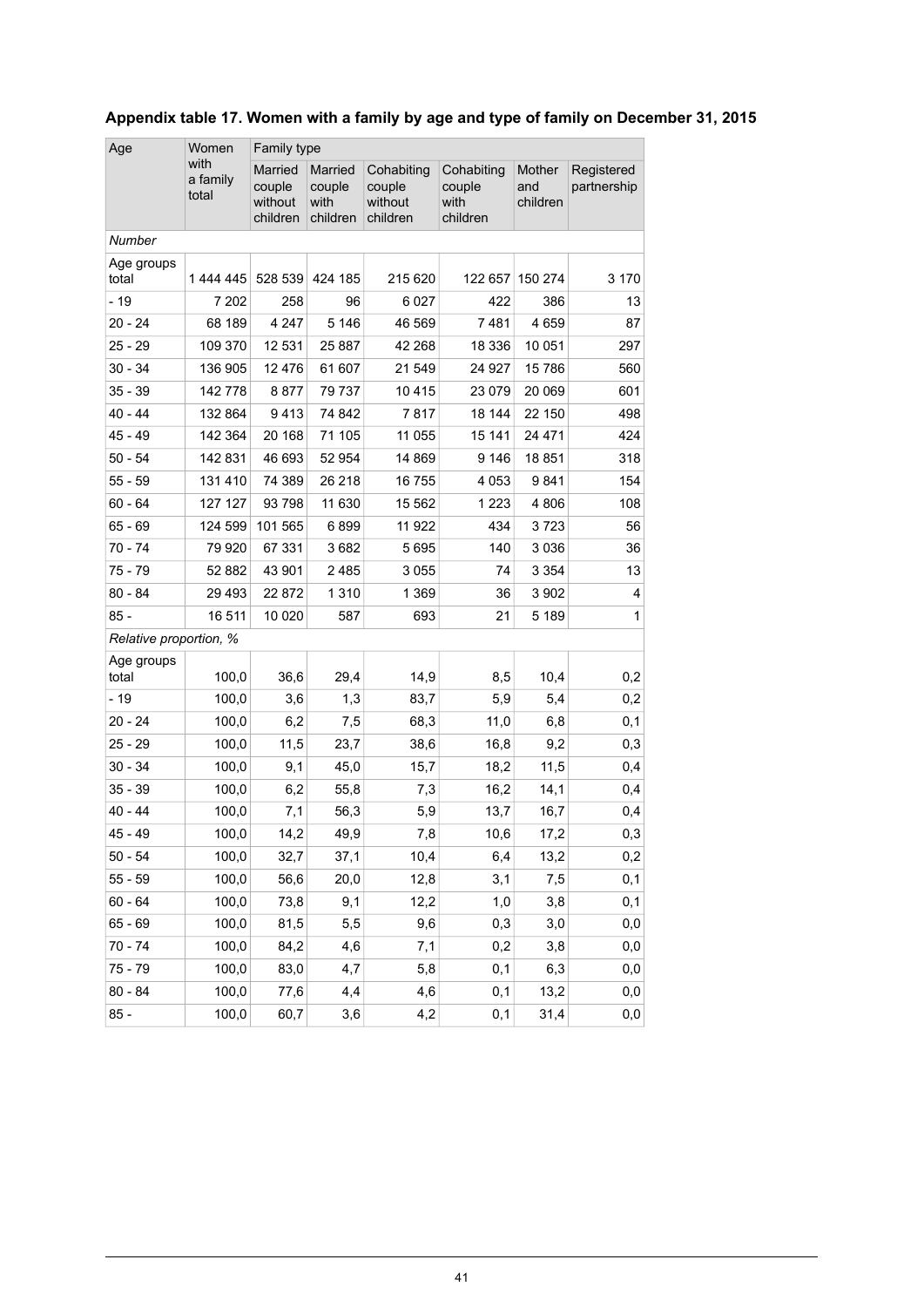## <span id="page-41-0"></span>Quality description, families 2015

## 1. Relevance of statistical information

The basic data file derives from the population information system of the Central Population Register and covers the population permanently resident in Finland on 31 December 2015.

The Population Register Centre and local register offices maintain Finland's Population Information System. The last population registration was carried out in Finland on 1 January 1989. After that the Population Information System has been updated by notifications of changes. The data stored in the Population Information System are specified in the act on the Population Information System and on the certificate services of the Population Register Centre (21 August 2009/661). Notifications on population changes for the past year are expected by the last day of January. At the beginning of February the Population Register Centre supplies to Statistics Finland the population data for the turn of the year.

Statistics Finland's function is to compile statistics on conditions in society (Statistics Finland Act of 24 January 1992/48). These include also family statistics. Statistics Finland's Rules of Procedure define the Population Statistics unit as the producer of family statistics (Statistics Finland's Rules of Procedure, TK-00-580-16).

### **Concepts**

In the family statistics **children** comprise the following persons living with their parents:

- biological children;
- adopted children:
- biological children and adopted children of one of the spouses.

Foster children and children in the care of the family are not classified as children.

The definition of child has changed since 1990. A child is now defined as a person who lives with his or her parents irrespective of his or her marital status, unless the person has a spouse or children who live in the same household-dwelling unit. In 1990 only unmarried persons were counted as children. So while in 1990 widowed or divorced persons living with their parents were classified as not belonging to families, since 1992 they have been regarded as members of the family.

A **cohabiting couple** is defined as two spouseless adults of different sex aged 18 and over and occupying the same dwelling on a permanent basis, provided their age difference is less than 16 years and they are not siblings. In case the couple has a common child these specifications do not apply. Same-sex persons living together are not inferred as cohabiting couples. Only registered partnerships are recorded in the statistics.

A **dwelling** refers to a room or a suite of rooms which is intended for year-round habitation; is furnished with a kitchen, kitchenette or cooking area; and has a floor area of at least 7 square metres. Every dwelling must have its own entrance. A single-family house may be entered through an enclosed porch or veranda. If a dwelling is entered through the premises of another dwelling, it is not regarded as a separate dwelling but the two constitute one dwelling.

The **dwelling population** comprises those persons who, according to the Population information system of the Population Register Centre, resided permanently in dwellings at 31 December. Persons permanently institutionalised, living in residential homes and abroad and homeless people are not included in the dwelling population. Likewise, persons living in buildings classified as residential homes, whose living quarters do not meet the definition of dwelling, are not included.

The basic family population differs from the dwelling population in that it also includes those living in residential homes.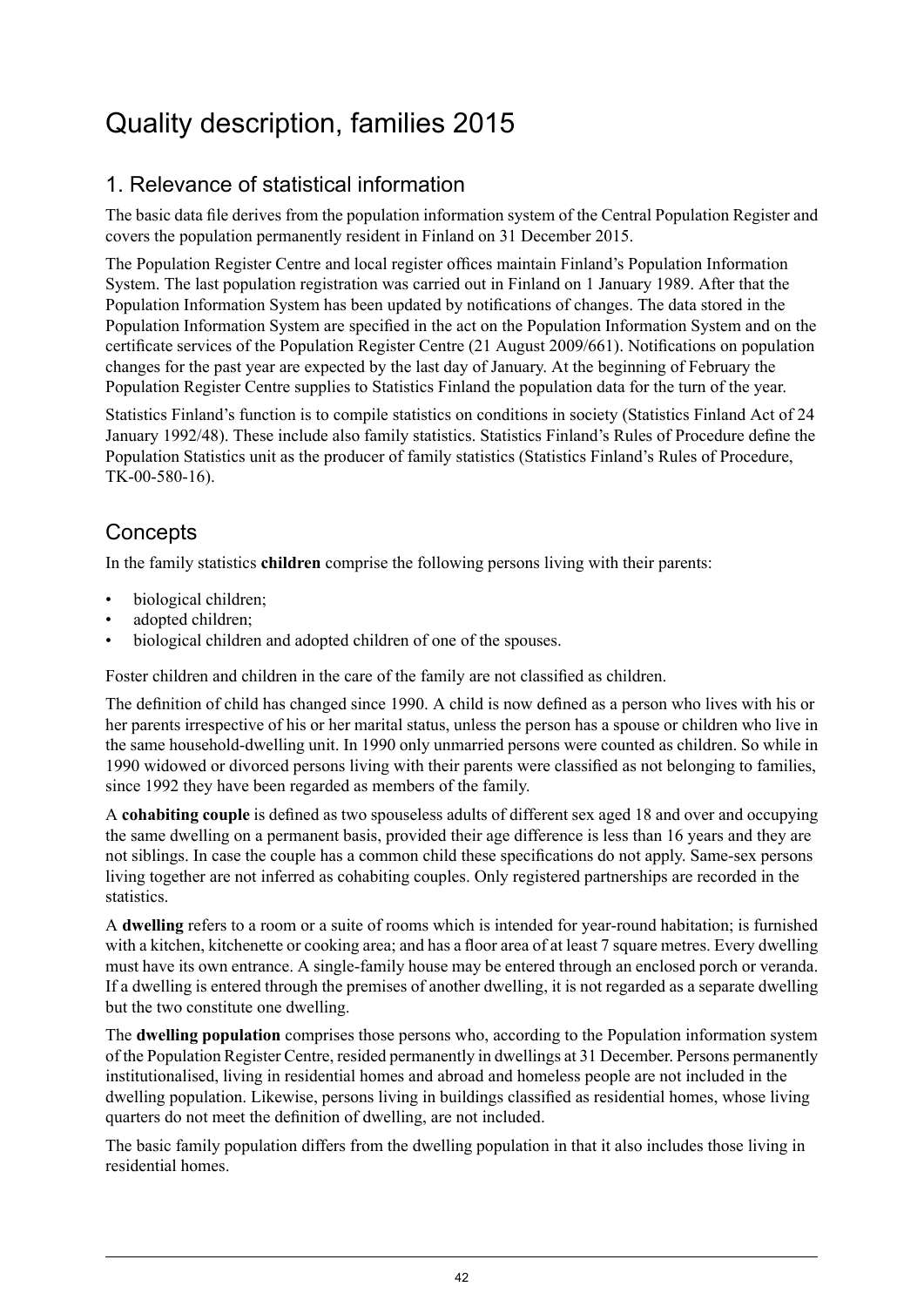A **family** consists of a married or cohabiting couple or personsin a registered partnership and their children living together; or either of the parents and his or her children living together; or a married or cohabiting couple and persons in a registered partnership without children.

Starting from 1 March 2002, same-sex couples have been able to register their partnerships.

Persons living in the household-dwelling unit who are not members of the nuclear family are not included in the family population, even if they are related, unless they form their own family. Brothers and sisters or cousins living together are not a family and do not belong to the family population. The same applies to people who live alone or with a person of the same sex.

Families living in residential homes are included in the family population. In contrast, persons who live in institutions are not included.

A family can consist of no more than two successive generations. If the household-dwelling unit comprises more than two generations, the family is formed starting from the youngest generation. This means, for example, that a mother-in-law or father-in-law living with their child's family will not be included in the family population unless they live together with their spouse, in which case the old couple form their own family.

A family with underage children refers to a family which has at least one child aged under 18 living at home.

Family members are grouped by family status as follows:

- spouse, no children;
- spouse with children:
- cohabiting partner, no children;
- cohabiting partner with children;
- partner in a registered partnership, no children;
- partner in a registered partnership with children;
- father/mother without spouse;
- child.

In the family statistics children comprise all persons, regardless of age, who live with their parents, or the spouse's biological or adopted children, but not foster children or children in the care of the family.

**A family with underage children** is a family comprising at least one child aged under 18 living at home.

**A household-dwelling unit** consists of the permanent occupants of a dwelling. Persons who, according to the Population Information System of the Population Register Centre, are institutionalised, homeless, abroad, or registered as unknown, do not constitute household-dwelling units. Additionally, persons living in buildings classified as residential homes do not form household-dwelling units if their living quarters do not meet the definition of a dwelling.

When tabulating registered partnerships together with married or cohabiting couples, **husband** refers to the older partner of the registered couple.

**The number of children** refers to the number of children who are living at home and have the status of a child.

The number of children in families with underage children refers to the number of children aged under 18 living at home.

In **a reconstituted family**, a child aged under 18 is a child of only one of the spouses. Not all the children aged under 18 in the family are common children.

A **spouse** refers to either a married or cohabiting partner or one of the partners of a registered partnership, unless otherwise indicated in the context.

Families are grouped into the following **family types**: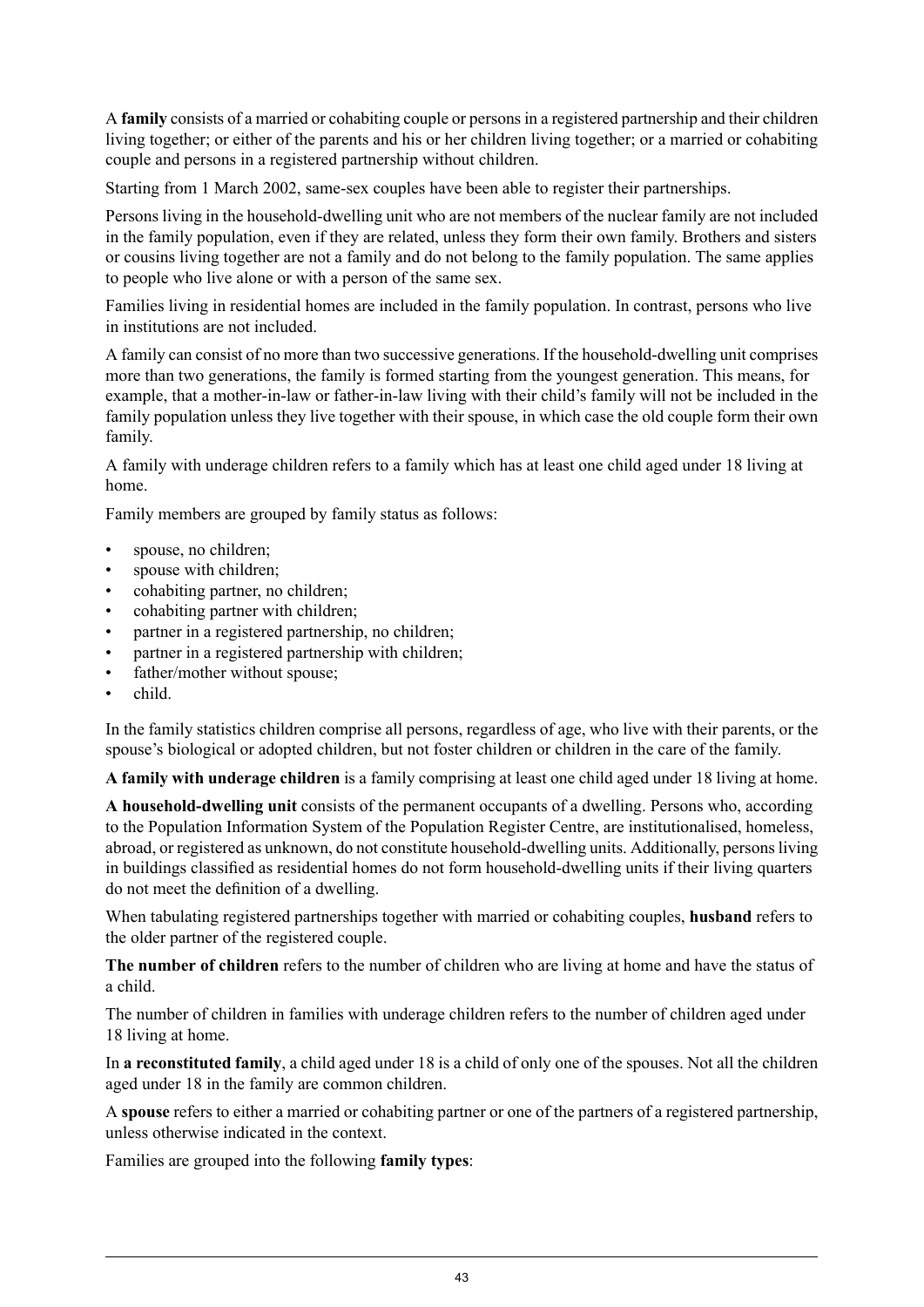- married couple without children:
- married couple without children;
- cohabiting couple without children;
- married couple with children:
- cohabiting couple with children;
- registered male couple without children;
- registered male couple with children;
- registered female couple without children;
- registered female couple with children;
- mother with children:
- father with children.

A married or cohabiting couple without children refers to a couple who has never had any children or whose children no longer live with their parents. 'Cohabiting couple with children' contains couples who have common children and also couples whose children are not common.

For reasons of data protection, those living in registered partnerships are grouped together with married persons in municipal tables.

When tabulating registered partnerships together with married or cohabiting couples, **wife** refers to the younger partner of the registered couple.

**A man with a family** is a married or cohabiting partner, a father with children and both partners of a registered male couple.

**A woman with a family** is a married or cohabiting partner, a mother with children and both partners of a registered female couple.

#### 2. Methodological description of survey

The computer program classifies persons on the basis of their permanent place of residence code into household-dwelling units. The record of each person permanently residing in the dwelling includes the personal identification codes of his or her parents, spouse and children. By comparing them the program forms the families.

Before 1990, cohabiting couples were solely inferred with the help of common children. Since year 1992 inferences have been made using a revised program. After joining married couplesin the household-dwelling units, this program identifies as cohabiting partners persons who live in the same dwelling, do not have a spouse, are aged 18 or over, and are of the opposite sex, provided that they are not siblings and their age difference is not more than 15 years. These rules do not apply to cohabiting couples with common children.

According to the former concepts, a sole-supporter mother with whom a man of suitable age is residing will be classified as a cohabiting couple. Likewise, the daughter of a family and a man of suitable age possibly residing with the family now form a cohabiting couple.

The inference of families is made difficult by the fact that the population information system is unable to distinguish between subtenants and the rest of the family. According to the reliability study of the 1990 census, there were less than 20,000 subtenants in Finland at that time and nothing indicated that the amount would be growing. Hence, any inferences where the subtenant is identified as the cohabiting partner of the landlord/lady cannot amount to any considerable number, as the precondition is that the subtenant is of a suitable age and a different sex from the spouseless landlord/lady.

If there is more than one suitable candidate, the program selects the person closest in age. If there are more than four persons without a spouse, the program does not classify them as cohabiting couples.

Families are not formed from institutionalised persons.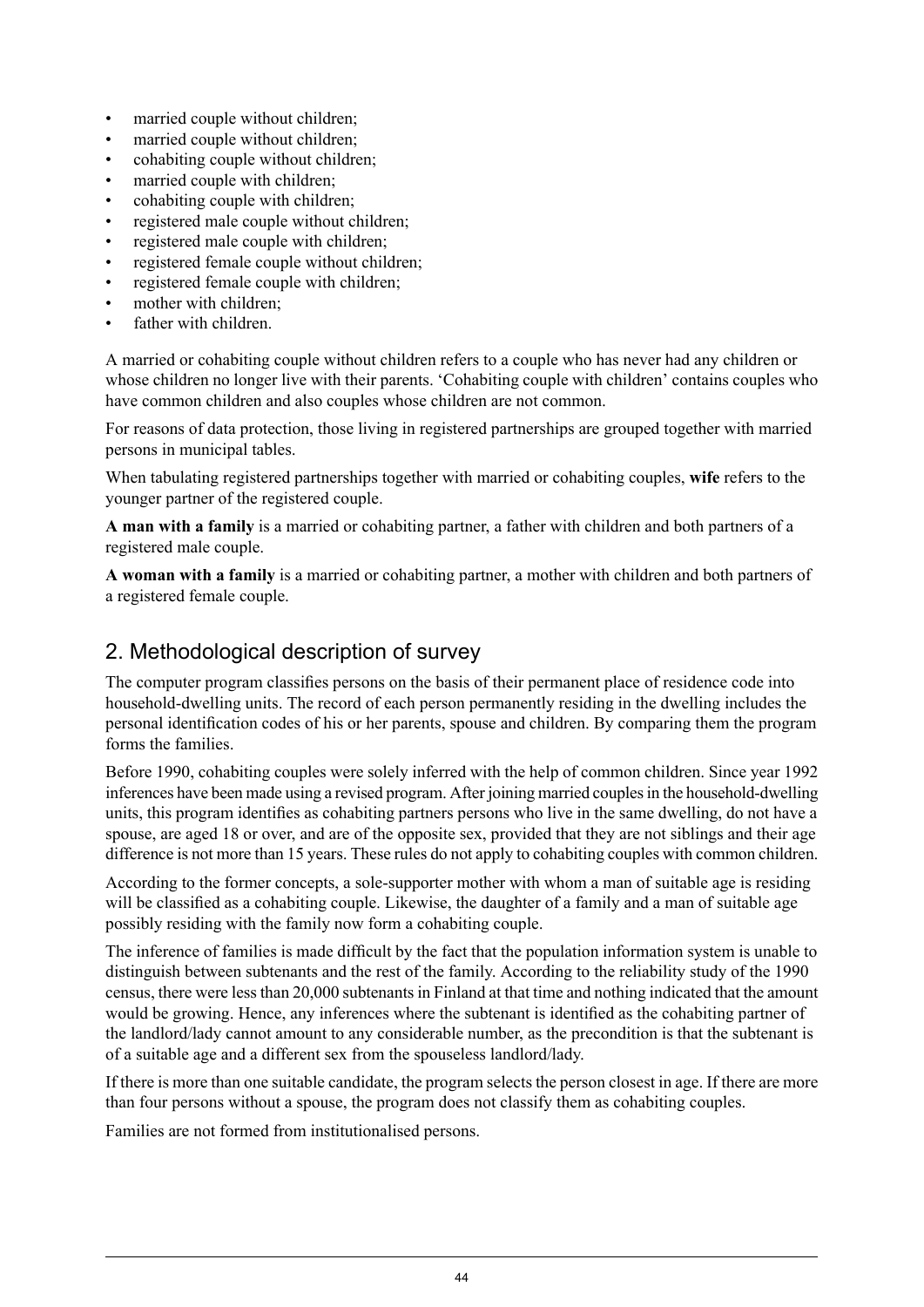## 3. Correctness and accuracy of data

Family statisticians in Finland are privileged in that they have access to a population information system in which each person has, besides his or her personal identification code, also a domicile code, which tells the dwelling where he or she lives. Family statistics can be compiled from the entire population on an annual basis and quickly without burdening people with costly enquiries. Besides Finland, Denmark is the only other country where this is possible.

The inference of families from the population information system causes problems, mainly in two respects:

1. Only persons who are registered as domiciled in the same dwelling can be linked as a family.

2. Cohabiting couples (marriage-like relationship) will have to be inferred.

*1. According to international concept definitions*, the family can also be formed on the basis of the official place of residence, as is done in Finland. However, the families where one of the spouses is registered as domiciled in another locality, due to work, for example, will not be entered in the statistics as complete although he or she spends the weekends and vacations with the rest of the family. Likewise, a couple may reside together, although one of them is still registered as domiciled in some other place, with his or her previous spouse, for example.

In Finland the majority of people do, however, live in the place where they are registered as domiciled. In general, the Population Information System of the Population Register Centre can be considered very exhaustive as regards persons. In order that a person obtains a personal identity code, he or she has to be registered in the Population Information System. It is practically impossible to live in Finland without a personal identity code. A personal identity code is needed so that one can work legally, open a bank account, have dealings with authorities and so on. It can be safely assumed that Finland cannot have any substantial numbers of 'moonlighters' who receive their pay in cash for periods of over one year, for example. Staying in Finland for at least one year is the prerequisite for registering into the population of Finland.

After the abolishment of yearly checking of domicile registers in 1989 the Population Information System has been maintained only by notifications of changes to population information. Their correctness is determined by a reliability survey made on the addresses in the Population Information System.

The Population Register Centre charges Statistics Finland with the task of conducting a sample survey on correctness of addressinformation. Around 11,000 people are asked whether their addressin the Population Information System is correct. In the 2012 survey, the address was correct for 98.9 per cent of the respondents. The non-response of this survey was 16.9 per cent. As regards the non-response, attempts were made to check the addresses from other sources. The address could be ascertained as correct for 92.3 per cent and as incorrect for 5.9 per cent of the persons included in the non-response. The address of 1.8 per cent of the persons in the non-response could not be checked. If we assume that all the unchecked data of persons in the non-response are incorrect, the final proportion of correct addresses would be 98.1 per cent.

In connection with municipal elections, returned notifications of voting sent to foreigners usually reveal around 1,000 persons who have moved from the country without giving notice and are thus still included in the Finnish population. The Population Register Centre removes them from the resident population in the Population Information System before the following turn of the year.

A total of 3 210 persons who have probably moved abroad have been removed after analyses from the population data derived from the Population Information System for the end of 2015. These persons are foreign citizens whose address is unknown and who have not received wages and salaries, capital income, entrepreneurial income, unemployment benefit, pension income, income support or compensation from sickness insurance between 2012 and 2014.

Unlike before, students may register as domiciled in the locality where they are studying thanks to the Municipality of Residence Act. The Act came into effect in 1994.

*2. Inferring a marriage-like relationship from the population information system* is more problematic. One alternative is not to enter childless cohabiting couples in the statistics at all and to link cohabiting couples only with the help of common children. But since statistics are supposed to give as truthful a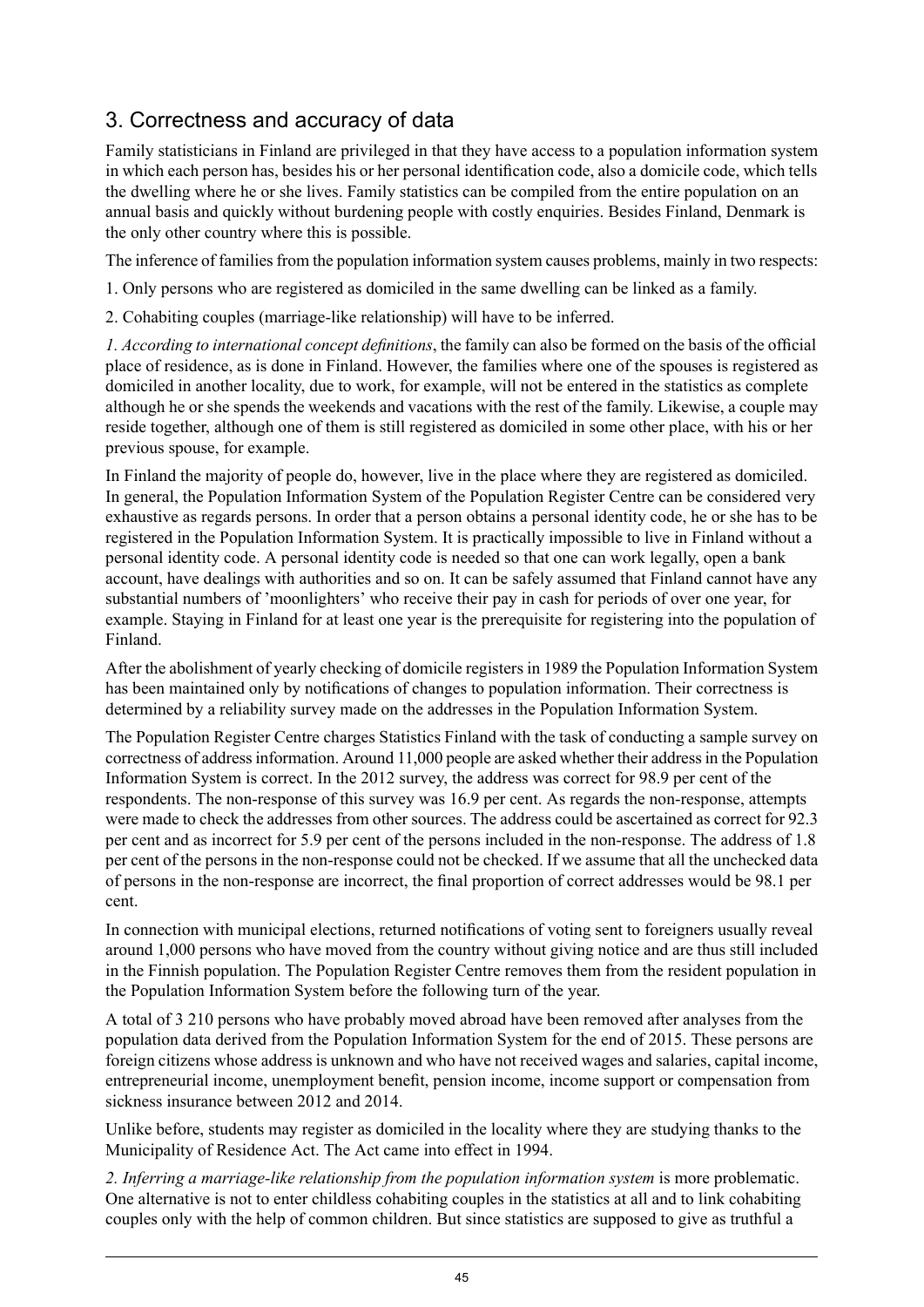picture of society as possible, we will surely get closer to the truth by inferring cohabiting couples on the basis of a common address than by leaving them out of the statistics altogether.

The program is also bound to infer non-existing cohabiting couples. On the other hand, it does not classify as cohabiting couples persons aged under 18, nor does it classify those whose age difference is over 15 years as such. The number of cohabiting couples inferred with the help of the program is, however, very close to the figures obtained by interview surveys conducted before the inference was started.

In 1989 cohabiting couples were obtained by a separate interview survey. The interview focused on persons. not families. The question was only posed to persons whose marital status was 'not married'. On the basis of the sample, it was estimated that there were 372,000 cohabiting persons aged 15-64 in Finland. In the family statistics for the following year 370,000 persons were classified on the basis of their addresses as cohabiting persons aged 18-64. However, some of these persons had the marital status 'married'. According to the samples, the number of cohabiting persons grew at an annual rate of some 20,000 at the end of the 1980s.

By taking into consideration the differences in age limits and the importance of the marital status in the inference of cohabiting couples, it may be observed that, by inference, the number of cohabiting couples is slightly smaller than the real situation measured by samples. The inference of cohabiting couples does, however, convey a good enough picture of the family structure in Finnish society. Hence it helps us to monitor the trend in families and to examine different types of families as larger groups. Certain caution should, however, be exercised in making unit-level inferences on the basis of these couples.

### 4. Timeliness and promptness of published data

Statistics Finland dates the population at the turn of the year as at the last day of the year. Since 1999 the regional division used has been that of the first day of the following year. Thus the municipalities that unite on the first day of the new year are already combined in the statistics on the last day of the previous year. Where necessary, statistics at the turn of year can also be produced with the municipality division before the unification.

## 5. Accessibility and transparency/clarity of data

The first family statistics are available from the 1950 and 1960 population censuses. From 1970 onwards population censuses have been conducted every five years. In addition, family data have been published in the years 1977, 1978, 1982, 1984 and 1987. Since 1992 family statistics have been compiled yearly. The Families publication has been produced yearly from 1994.

From 1980 to 1989, a yearly review based on a sample of around 10,000 persons was conducted on those living in consensual union in connection with the Labour Force Survey.

From 1870 to 1930 a population census based on person questionnaires was made in major towns every ten years. Some information about household-dwelling units is available from these censuses.

Basic family data are available in electronic form by municipality or with larger regional divisions than municipality in Statistics Finland's free Stat Fin -online service on the Internet at: http://www.stat.fi/tup/tilastotietokannat/index\_en.html

General information and long time series on the families of the whole country can be obtained from the home page of Families at: http://www.stat.fi/til/perh/index\_en.html

The chargeable information service contains more specified information about the families by sub-area of municipality, for example. More information about the service can be found at: http://www.stat.fi/tup/tilastotietokannat/index\_en.html

More information about Statistics Finland's chargeable services is available at: http://www.stat.fi/tup/tilastotietokannat/index\_en.html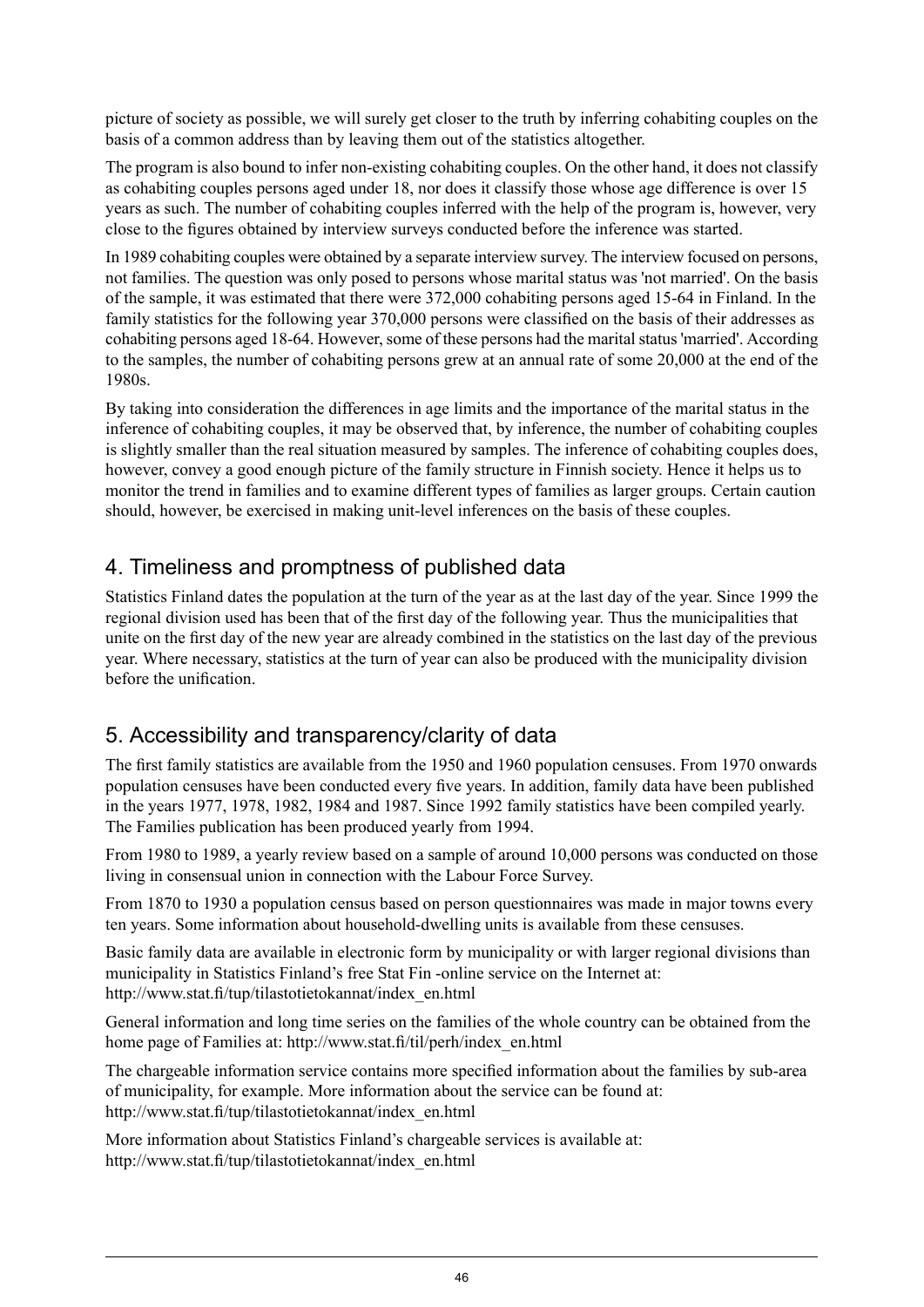## 6. Comparability of statistics

Family data are not fully comparable before and after 1990, when cohabiting couples were first concluded on the basis of their living together. For the Families publication, family distributions, inclusive of cohabiting couples without common children, were estimated using the sample surveys for the whole country for the years 1960 and 1970. The figures for 1980 and 1985 were extracted from the original data with the new classification. Inclusion of cohabiting couples in the statistics increases the number of families and at the same time decreases the number of one-parent families, because some of these parents are cohabiting with their new spouses.

The fact that the marital status of the person classified with the status of a child has not been limited after 1990 also increases the number of families. For example a divorced person who comes back to live with his or her mother forms a family with the mother, while earlier the mother and the child were recorded as being outside the family population.

### 7. Coherence and consistency/uniformity

The figures of demographic family statistics differ somewhat from the family figures of population censuses. In these census statistics the concept is household-dwelling population, whereby the families whose dwellings do not fulfil the criteria for a dwelling are excluded from statistic on family.